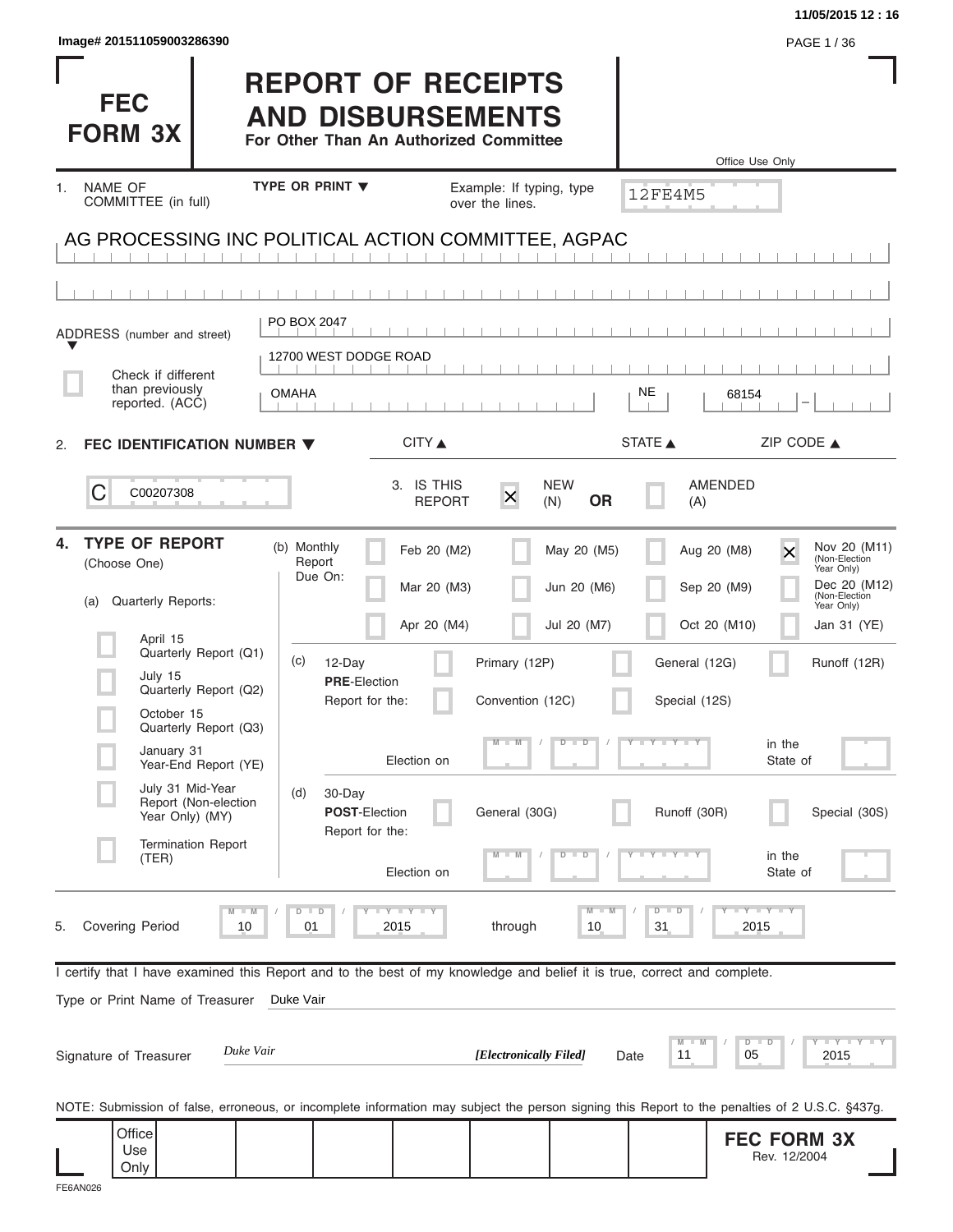### **SUMMARY PAGE OF RECEIPTS AND DISBURSEMENTS**

|    | lmage# 201511059003286391                                                                             |                                                      |                                                 |
|----|-------------------------------------------------------------------------------------------------------|------------------------------------------------------|-------------------------------------------------|
|    | FEC Form 3X (Rev. 02/2003)                                                                            | <b>SUMMARY PAGE</b><br>OF RECEIPTS AND DISBURSEMENTS | Page 2                                          |
|    | Write or Type Committee Name                                                                          |                                                      |                                                 |
|    |                                                                                                       | AG PROCESSING INC POLITICAL ACTION COMMITTEE, AGPAC  |                                                 |
|    | Report Covering the Period:<br>From:                                                                  | Y L<br>D<br>01<br>2015<br>10<br>To:                  | 31<br>10<br>2015                                |
|    |                                                                                                       | <b>COLUMN A</b><br><b>This Period</b>                | <b>COLUMN B</b><br><b>Calendar Year-to-Date</b> |
| 6. | Cash on Hand<br>(a)<br><b>TY</b><br>January 1,<br>2015                                                |                                                      | 43270.91                                        |
|    | (b) Cash on Hand at<br>Beginning of Reporting Period                                                  | 65231.82                                             |                                                 |
|    | Total Receipts (from Line 19)<br>(c)                                                                  | 5465.79                                              | 41957.60                                        |
|    | Subtotal (add Lines 6(b) and<br>(d)<br>6(c) for Column A and Lines<br>$6(a)$ and $6(c)$ for Column B) | 70697.61                                             | 85228.51                                        |
| 7. | Total Disbursements (from Line 31)                                                                    | 3.95                                                 | 14534.85                                        |
| 8. | Cash on Hand at Close of<br><b>Reporting Period</b><br>(subtract Line $7$ from Line $6(d)$ )          | 70693.66                                             | 70693.66                                        |
| 9. | Debts and Obligations Owed TO<br>the Committee (Itemize all on<br>Schedule C and/or Schedule D)       | 0.00                                                 |                                                 |
|    | 10. Debts and Obligations Owed BY<br>the Committee (Itemize all on<br>Schedule C and/or Schedule D)   | 0.00                                                 |                                                 |

This committee has qualified as a multicandidate committee. (see FEC FORM 1M)

### **For further information contact:**

Federal Election Commission 999 E Street, NW Washington, DC 20463

Toll Free 800-424-9530 Local 202-694-1100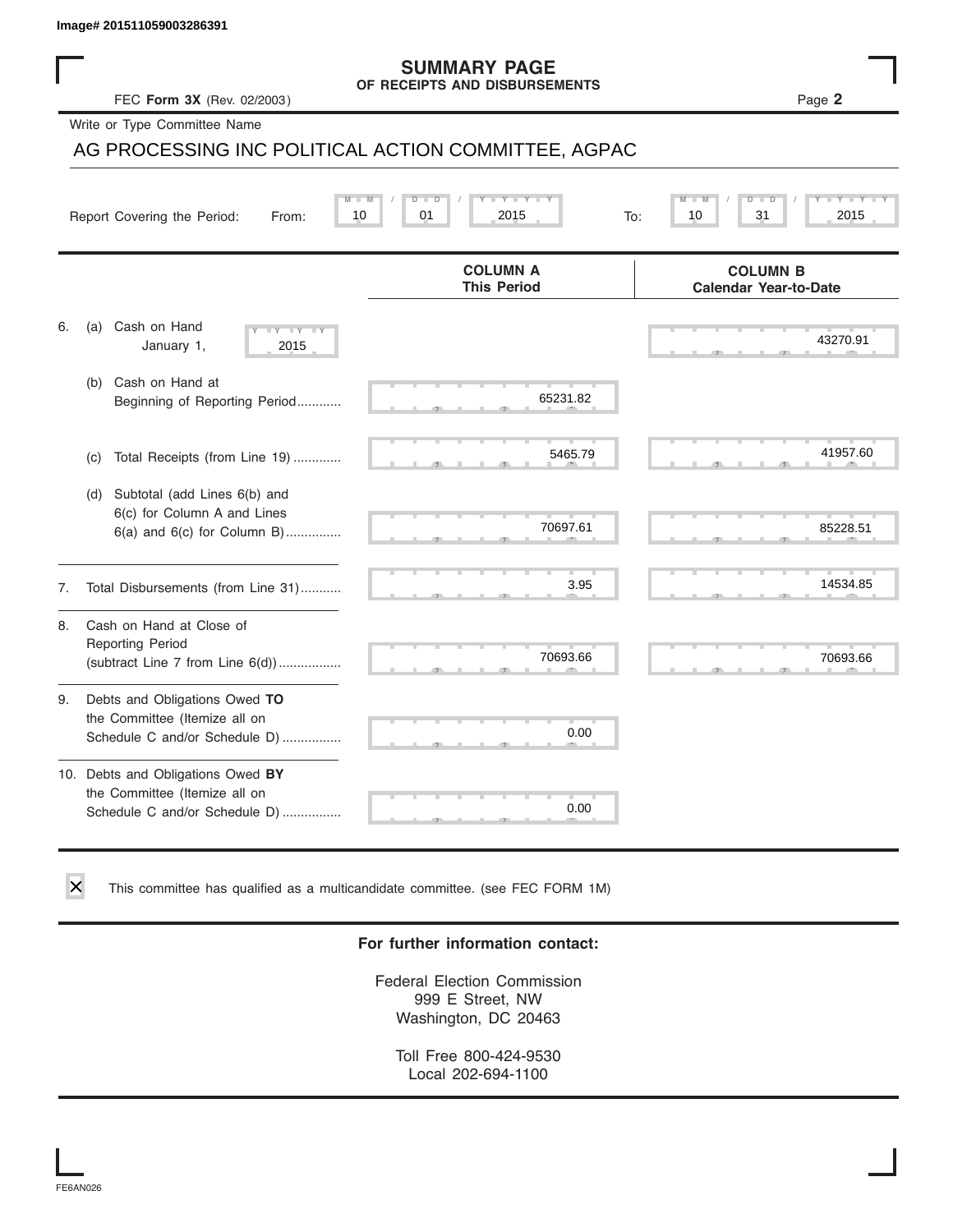|  | Image# 201511059003286392 |
|--|---------------------------|
|  |                           |

### **DETAILED SUMMARY PAGE**

|                                                     | <b>DETAILED SUMMARY PAGE</b>                                                  |                                                 |
|-----------------------------------------------------|-------------------------------------------------------------------------------|-------------------------------------------------|
| FEC Form 3X (Rev. 06/2004)                          | of Receipts                                                                   | Page 3                                          |
| Write or Type Committee Name                        |                                                                               |                                                 |
| AG PROCESSING INC POLITICAL ACTION COMMITTEE, AGPAC |                                                                               |                                                 |
|                                                     | $\mathbf{I}$ $\mathbf{Y}$ $\mathbf{I}$ $\mathbf{Y}$ $\mathbf{I}$ $\mathbf{Y}$ | $Y = Y$<br>M<br>D                               |
| Report Covering the Period:<br>10<br>From:          | 01<br>2015<br>To:                                                             | 31<br>2015<br>10                                |
| I. Receipts                                         | <b>COLUMN A</b><br><b>Total This Period</b>                                   | <b>COLUMN B</b><br><b>Calendar Year-to-Date</b> |
| 11. Contributions (other than loans) From:          |                                                                               |                                                 |
| Individuals/Persons Other<br>(a)                    |                                                                               |                                                 |
| <b>Than Political Committees</b>                    | 5403.00                                                                       | 25260.00                                        |
| (i) Itemized (use Schedule A)                       |                                                                               |                                                 |
|                                                     |                                                                               | 16662.00                                        |
|                                                     | 60.00                                                                         |                                                 |
| (iii) TOTAL (add                                    | 5463.00                                                                       | 41922.00                                        |
| Lines $11(a)(i)$ and $(ii)$                         |                                                                               |                                                 |
| Political Party Committees<br>(b)                   | 0.00                                                                          | 0.00                                            |
| <b>Other Political Committees</b><br>(C)            |                                                                               |                                                 |
|                                                     | 0.00                                                                          | 0.00                                            |
| Total Contributions (add Lines<br>(d)               |                                                                               |                                                 |
| $11(a)(iii)$ , (b), and (c)) (Carry                 |                                                                               |                                                 |
| Totals to Line 33, page 5) ▶                        | 5463.00                                                                       | 41922.00                                        |
| 12. Transfers From Affiliated/Other                 |                                                                               |                                                 |
|                                                     | 0.00                                                                          | 0.00                                            |
|                                                     |                                                                               |                                                 |
|                                                     | 0.00                                                                          | 0.00                                            |
|                                                     |                                                                               |                                                 |
| 14. Loan Repayments Received                        | 0.00                                                                          | 0.00                                            |
| 15. Offsets To Operating Expenditures               |                                                                               |                                                 |
| (Refunds, Rebates, etc.)                            |                                                                               |                                                 |
| (Carry Totals to Line 37, page 5)                   | 0.00                                                                          | 0.00                                            |
| 16. Refunds of Contributions Made                   |                                                                               |                                                 |
| to Federal Candidates and Other                     |                                                                               |                                                 |
| Political Committees                                | 0.00                                                                          | 0.00                                            |
| 17. Other Federal Receipts                          |                                                                               |                                                 |
|                                                     | 2.79                                                                          | 35.60                                           |
| 18. Transfers from Non-Federal and Levin Funds      |                                                                               |                                                 |
| (a) Non-Federal Account                             |                                                                               |                                                 |
|                                                     | 0.00                                                                          | 0.00                                            |
|                                                     |                                                                               |                                                 |
| (b) Levin Funds (from Schedule H5)                  | 0.00                                                                          | 0.00                                            |
|                                                     |                                                                               |                                                 |
| (c) Total Transfers (add $18(a)$ and $18(b)$ )      | 0.00                                                                          | 0.00                                            |
| 19. Total Receipts (add Lines 11(d),                |                                                                               |                                                 |
| 12, 13, 14, 15, 16, 17, and 18(c)) ▶                | 5465.79                                                                       | 41957.60                                        |
|                                                     |                                                                               |                                                 |
| 20. Total Federal Receipts                          |                                                                               |                                                 |
| (subtract Line 18(c) from Line 19)  ▶               | 5465.79                                                                       | 41957.60                                        |
|                                                     |                                                                               |                                                 |

FE6AN026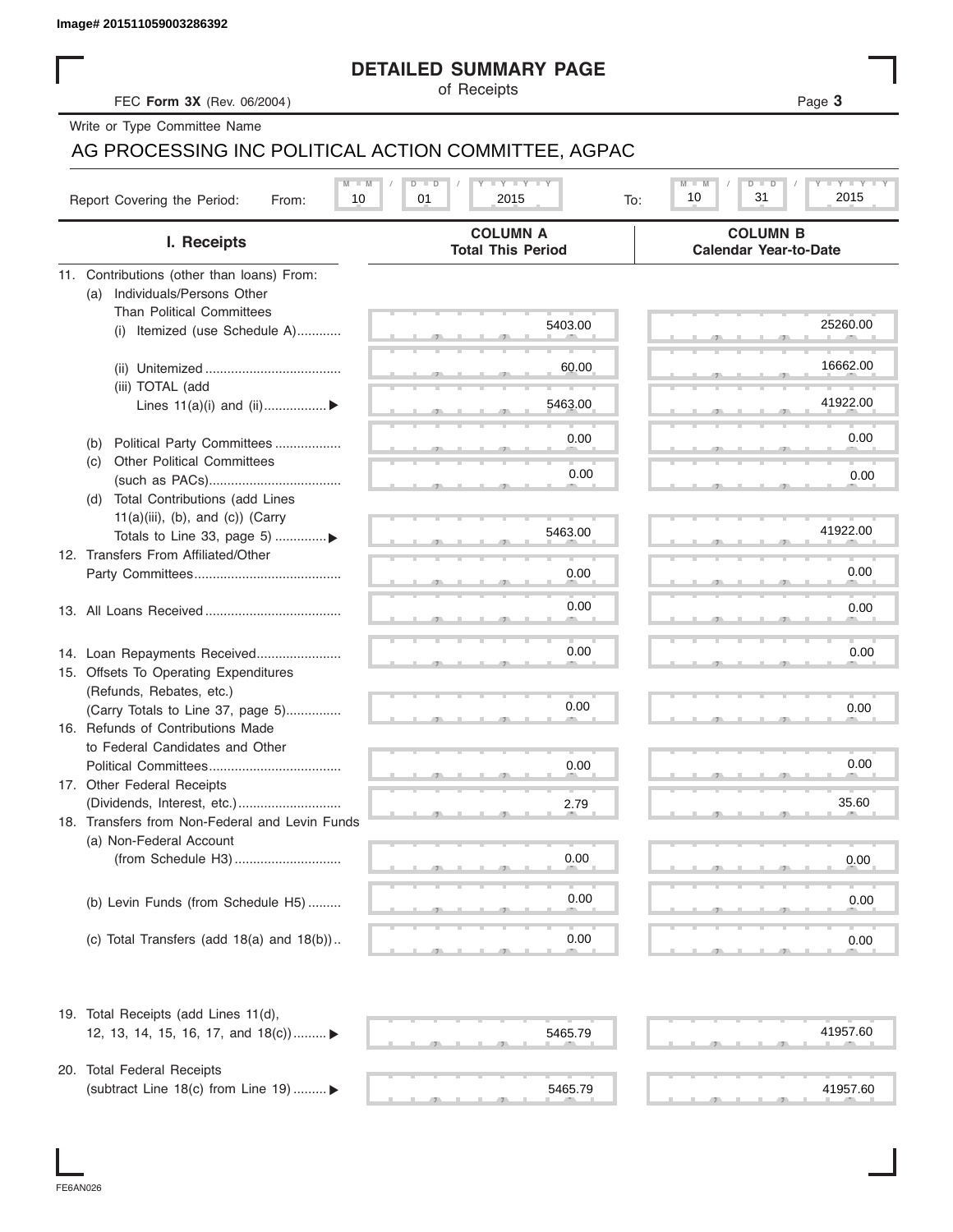### **DETAILED SUMMARY PAGE**

|     | FEC Form 3X (Rev. 02/2003)                                                                 | of Disbursements         | Page 4                       |
|-----|--------------------------------------------------------------------------------------------|--------------------------|------------------------------|
|     | <b>II. Disbursements</b>                                                                   | <b>COLUMN A</b>          | <b>COLUMN B</b>              |
|     | 21. Operating Expenditures:                                                                | <b>Total This Period</b> | <b>Calendar Year-to-Date</b> |
|     | (a) Allocated Federal/Non-Federal<br>Activity (from Schedule H4)                           |                          |                              |
|     | Federal Share<br>(i)                                                                       | 0.00                     | 0.00                         |
|     |                                                                                            |                          |                              |
|     | Non-Federal Share<br>(ii)                                                                  | 0.00                     | 0.00                         |
|     | (b) Other Federal Operating                                                                | 3.95                     | 34.85                        |
|     | (c) Total Operating Expenditures                                                           |                          |                              |
|     | (add 21(a)(i), (a)(ii), and (b))                                                           | 3.95                     | 34.85                        |
|     | 22. Transfers to Affiliated/Other Party                                                    |                          |                              |
|     | 23. Contributions to                                                                       | 0.00                     | 0.00                         |
|     | Federal Candidates/Committees<br>and Other Political Committees                            | 0.00                     | 14500.00                     |
|     | 24. Independent Expenditures                                                               |                          |                              |
|     |                                                                                            | 0.00                     | 0.00                         |
|     | 25. Coordinated Party Expenditures<br>(2 U.S.C. §441a(d))                                  |                          |                              |
|     |                                                                                            | 0.00                     | 0.00                         |
|     | 26. Loan Repayments Made                                                                   | 0.00                     | 0.00                         |
|     |                                                                                            |                          |                              |
|     |                                                                                            | 0.00                     | 0.00                         |
| (a) | 28. Refunds of Contributions To:<br>Individuals/Persons Other<br>Than Political Committees |                          |                              |
|     |                                                                                            | 0.00                     | 0.00                         |
| (b) | Political Party Committees                                                                 | 0.00                     | 0.00                         |
| (c) | <b>Other Political Committees</b>                                                          |                          |                              |
|     |                                                                                            | 0.00                     | 0.00                         |
| (d) | <b>Total Contribution Refunds</b>                                                          |                          |                              |
|     | (add Lines 28(a), (b), and (c))                                                            | 0.00                     | 0.00                         |
|     |                                                                                            |                          |                              |
|     | 29. Other Disbursements                                                                    | 0.00                     | 0.00                         |
|     | 30. Federal Election Activity (2 U.S.C. §431(20))                                          |                          |                              |
|     | (a) Allocated Federal Election Activity                                                    |                          |                              |
|     | (from Schedule H6)                                                                         | 0.00                     | 0.00                         |
|     |                                                                                            |                          |                              |
|     |                                                                                            | 0.00                     | 0.00                         |
|     | (b) Federal Election Activity Paid Entirely                                                |                          |                              |
|     | With Federal Funds                                                                         | 0.00                     | 0.00                         |
| (C) | Total Federal Election Activity (add                                                       | 0.00                     |                              |
|     | Lines $30(a)(i)$ , $30(a)(ii)$ and $30(b))$                                                |                          | 0.00                         |
|     | 31. Total Disbursements (add Lines 21(c), 22,                                              |                          |                              |
|     | 23, 24, 25, 26, 27, 28(d), 29 and 30(c))                                                   | 3.95                     | 14534.85                     |
|     |                                                                                            |                          |                              |
|     | 32. Total Federal Disbursements                                                            |                          |                              |
|     | (subtract Line 21(a)(ii) and Line 30(a)(ii)                                                | 3.95                     | 14534.85                     |

FE6AN026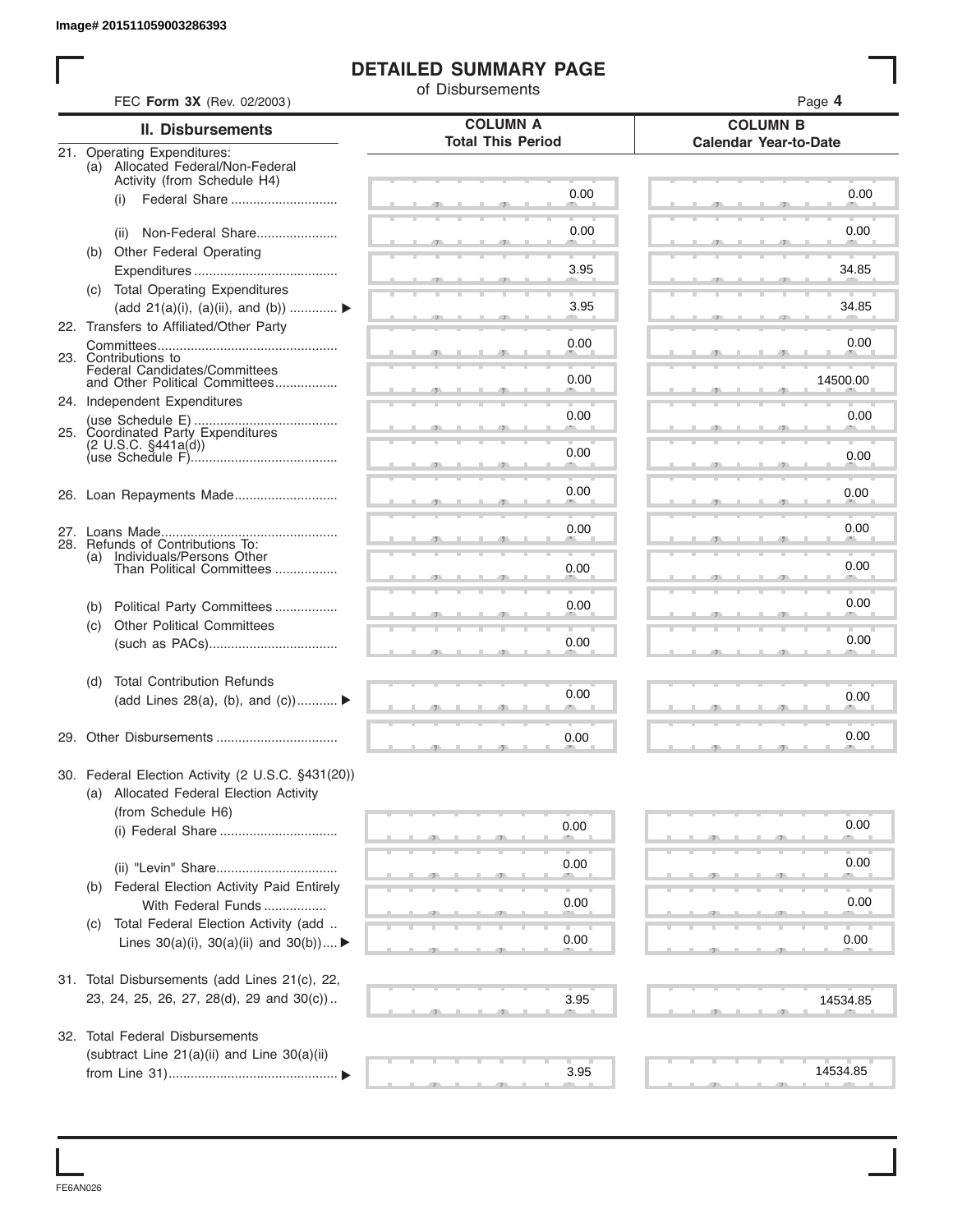### **DETAILED SUMMARY PAGE**

| FEC Form 3X (Rev. 02/2003)                                                                                                                                     | <b>DETAILED SUMMARY PAGE</b><br>of Disbursements | Page 5                                          |
|----------------------------------------------------------------------------------------------------------------------------------------------------------------|--------------------------------------------------|-------------------------------------------------|
| III. Net Contributions/Operating Ex-<br>penditures                                                                                                             | <b>COLUMN A</b><br><b>Total This Period</b>      | <b>COLUMN B</b><br><b>Calendar Year-to-Date</b> |
| Total Contributions (other than loans)<br>33.<br>34. Total Contribution Refunds<br>35. Net Contributions (other than loans)<br>(subtract Line 34 from Line 33) | 5463.00<br>0.00<br>5463.00                       | 41922.00<br>0.00<br>41922.00                    |
| 36. Total Federal Operating Expenditures<br>(add Line 21(a)(i) and Line 21(b))                                                                                 | 3.95                                             | 34.85                                           |
| 37. Offsets to Operating Expenditures<br>38. Net Operating Expenditures                                                                                        | 0.00<br>3.95                                     | 0.00<br>34.85                                   |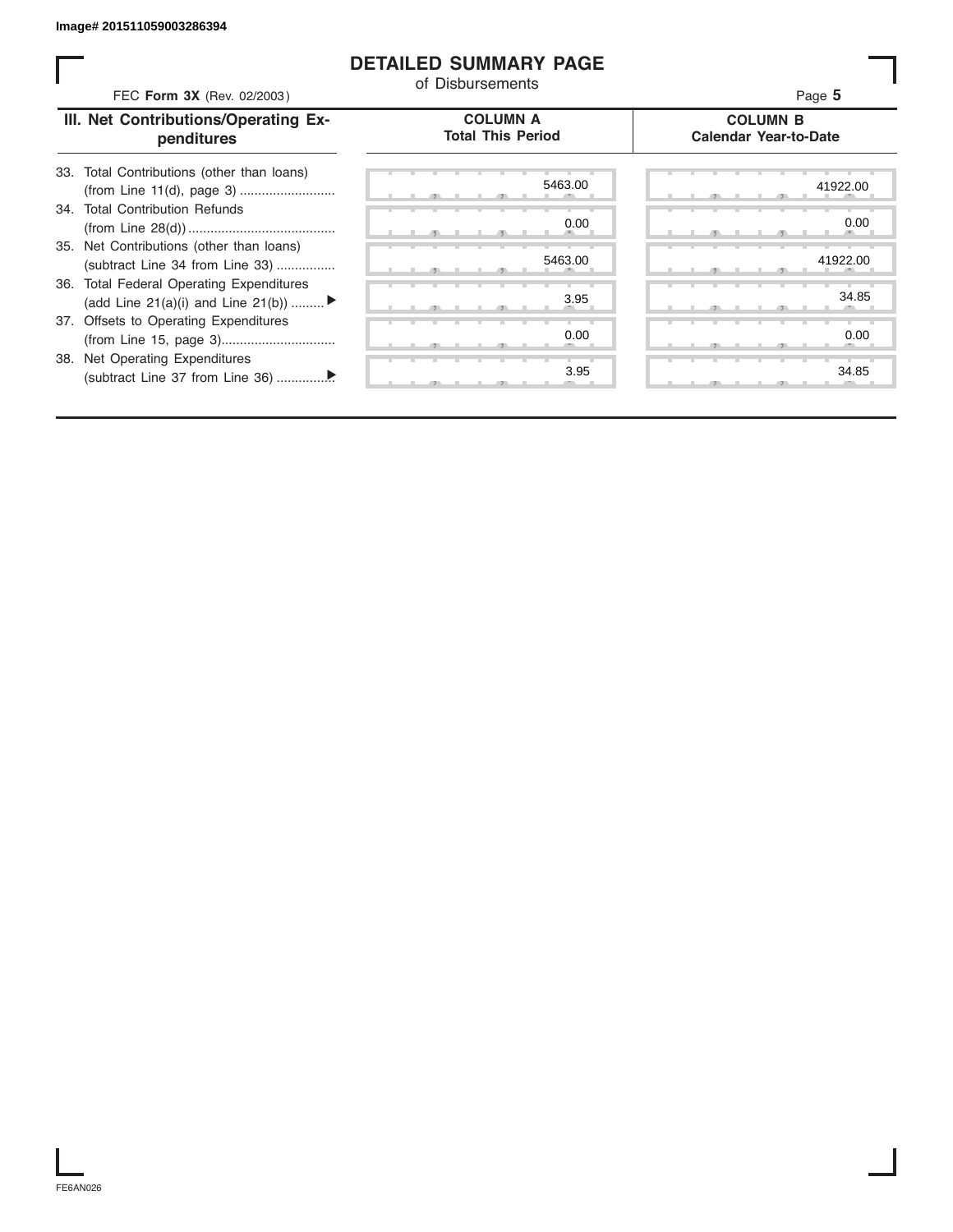### **SCHEDULE A (FEC Form 3X) ITEMIZED RECEIPTS**

FOR LINE NUMBER: PAGE 6 OF<br>(check only one)

|    | SCHEDULE A (FEC Form 3X)<br><b>ITEMIZED RECEIPTS</b>                                                                                                                                                                                                                                    |                                                         | Use separate schedule(s)<br>for each category of the | FOR LINE NUMBER:<br>PAGE<br>6<br>OF<br>36<br>(check only one)         |
|----|-----------------------------------------------------------------------------------------------------------------------------------------------------------------------------------------------------------------------------------------------------------------------------------------|---------------------------------------------------------|------------------------------------------------------|-----------------------------------------------------------------------|
|    |                                                                                                                                                                                                                                                                                         |                                                         | Detailed Summary Page                                | $X$ 11a<br>11 <sub>b</sub><br>11c<br>12<br>13<br>14<br>15<br>16<br>17 |
|    | Any information copied from such Reports and Statements may not be sold or used by any person for the purpose of soliciting contributions<br>or for commercial purposes, other than using the name and address of any political committee to solicit contributions from such committee. |                                                         |                                                      |                                                                       |
|    | NAME OF COMMITTEE (In Full)<br>AG PROCESSING INC POLITICAL ACTION COMMITTEE, AGPAC                                                                                                                                                                                                      |                                                         |                                                      |                                                                       |
| А. | Full Name (Last, First, Middle Initial)<br><b>Troy Alberts</b>                                                                                                                                                                                                                          |                                                         |                                                      | Date of Receipt                                                       |
|    | Mailing Address 19258 Walnut St<br>City                                                                                                                                                                                                                                                 | State                                                   | Zip Code                                             | $M - M$<br>D<br>10<br>2015<br>01                                      |
|    | Omaha                                                                                                                                                                                                                                                                                   | <b>NE</b>                                               | 68130                                                | Transaction ID: SA11AI.21307<br>Amount of Each Receipt this Period    |
|    | FEC ID number of contributing<br>federal political committee.                                                                                                                                                                                                                           | С                                                       |                                                      | 60.00                                                                 |
|    | Name of Employer<br>Ag Processing Inc                                                                                                                                                                                                                                                   | Occupation<br><b>VP Refined Oils</b>                    |                                                      | Bi-weekly-pyrl-3@20.00                                                |
|    | Receipt For:<br>Primary<br>General                                                                                                                                                                                                                                                      |                                                         | Aggregate Year-to-Date ▼                             |                                                                       |
|    | Other (specify) $\blacktriangledown$                                                                                                                                                                                                                                                    |                                                         | 440.00                                               |                                                                       |
|    | Full Name (Last, First, Middle Initial)<br><b>B.</b> Gordon Allee                                                                                                                                                                                                                       |                                                         |                                                      | Date of Receipt                                                       |
|    | Mailing Address 511 S Kansas                                                                                                                                                                                                                                                            | $M - M$<br>$\overline{D}$<br>$\Box$<br>2015<br>10<br>01 |                                                      |                                                                       |
|    | City<br>Hastings                                                                                                                                                                                                                                                                        | <b>State</b><br><b>NE</b>                               | Zip Code<br>68901                                    | Transaction ID: SA11AI.21324<br>Amount of Each Receipt this Period    |
|    | FEC ID number of contributing<br>federal political committee.                                                                                                                                                                                                                           | C                                                       |                                                      | 30.00                                                                 |
|    | Name of Employer<br>Ag Processing Inc                                                                                                                                                                                                                                                   | Occupation                                              | <b>Plant Operations Manager I</b>                    | Bi-weekly-pyrl-3@10.00                                                |
|    | Receipt For:                                                                                                                                                                                                                                                                            |                                                         | Aggregate Year-to-Date ▼                             |                                                                       |
|    | General<br>Primary<br>Other (specify) $\blacktriangledown$                                                                                                                                                                                                                              |                                                         | 220.00<br>and in                                     |                                                                       |
| С. | Full Name (Last, First, Middle Initial)<br><b>Delores Armstrong</b>                                                                                                                                                                                                                     |                                                         |                                                      | Date of Receipt                                                       |
|    | Mailing Address 7810 S 169th St                                                                                                                                                                                                                                                         |                                                         |                                                      | $Y = Y$<br>$M - M$<br>D<br>$\Box$<br>T<br>10<br>01<br>2015            |
|    | City<br>Omaha                                                                                                                                                                                                                                                                           | State<br>NE.                                            | Zip Code<br>68236                                    | Transaction ID: SA11AI.21319<br>Amount of Each Receipt this Period    |
|    | FEC ID number of contributing<br>federal political committee.                                                                                                                                                                                                                           | C                                                       |                                                      | 30.00                                                                 |
|    | Name of Employer                                                                                                                                                                                                                                                                        | Occupation                                              |                                                      | Bi-weekly-pyrl-3@10.00                                                |
|    | Ag Processing Inc<br>Receipt For:                                                                                                                                                                                                                                                       |                                                         | Rail Equipment Manager                               |                                                                       |
|    | Primary<br>General<br>Other (specify) $\blacktriangledown$                                                                                                                                                                                                                              |                                                         | Aggregate Year-to-Date ▼<br>220.00                   |                                                                       |
|    |                                                                                                                                                                                                                                                                                         |                                                         |                                                      | 120.00                                                                |
|    |                                                                                                                                                                                                                                                                                         |                                                         |                                                      |                                                                       |

S S S , , .

a.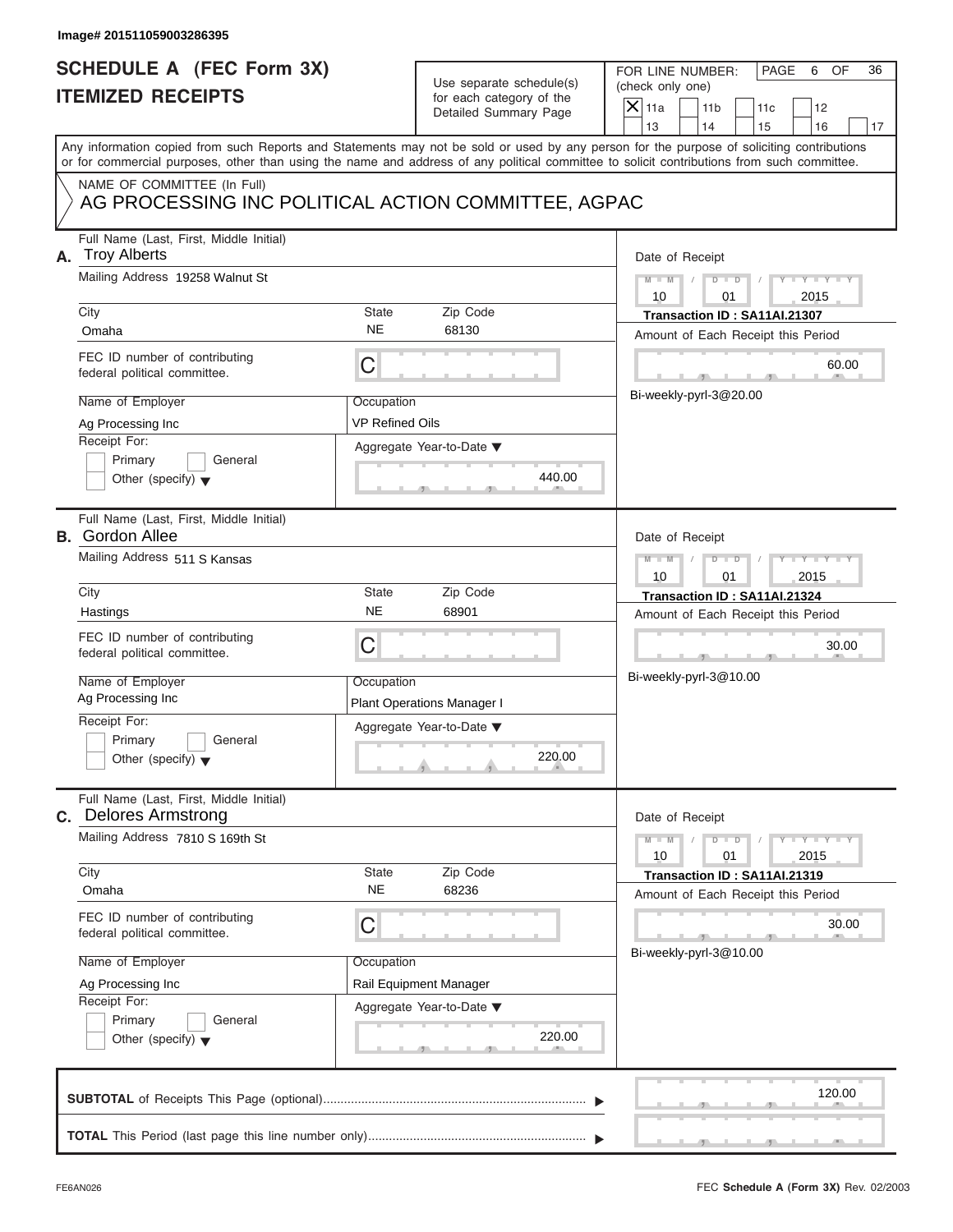# **SCHEDULE A (FEC Form 3X) ITEMIZED RECEIPTS**

FOR LINE NUMBER: PAGE 7 OF<br>(check only one)

| SCHEDULE A (FEC Form 3X)<br><b>ITEMIZED RECEIPTS</b>                                                                                                                                                                                                                                                                          | Use separate schedule(s)<br>for each category of the<br>Detailed Summary Page                                                                        | FOR LINE NUMBER:<br>PAGE<br>OF<br>36<br>7<br>(check only one)<br>$\mathsf{X}$ 11a<br>11 <sub>b</sub><br>12<br>11c                                                                                                                      |
|-------------------------------------------------------------------------------------------------------------------------------------------------------------------------------------------------------------------------------------------------------------------------------------------------------------------------------|------------------------------------------------------------------------------------------------------------------------------------------------------|----------------------------------------------------------------------------------------------------------------------------------------------------------------------------------------------------------------------------------------|
| Any information copied from such Reports and Statements may not be sold or used by any person for the purpose of soliciting contributions<br>or for commercial purposes, other than using the name and address of any political committee to solicit contributions from such committee.                                       |                                                                                                                                                      | 13<br>14<br>15<br>16<br>17                                                                                                                                                                                                             |
| NAME OF COMMITTEE (In Full)<br>AG PROCESSING INC POLITICAL ACTION COMMITTEE, AGPAC                                                                                                                                                                                                                                            |                                                                                                                                                      |                                                                                                                                                                                                                                        |
| Full Name (Last, First, Middle Initial)<br>A. Perry Broders<br>Mailing Address 5701 N 176th St<br>City<br>Lincoln<br>FEC ID number of contributing<br>C<br>federal political committee.<br>Name of Employer<br>Ag Processing Inc<br>Receipt For:<br>Primary<br>General<br>Other (specify) $\blacktriangledown$                | <b>State</b><br>Zip Code<br><b>NE</b><br>68527<br>Occupation<br>Merchandiser<br>Aggregate Year-to-Date ▼<br>220.00                                   | Date of Receipt<br>$M - M$<br>$D$ $\Box$ $D$<br>01<br>2015<br>10<br>Transaction ID: SA11AI.21346<br>Amount of Each Receipt this Period<br>30.00<br>Bi-weekly-pyrl-3@10.00                                                              |
| Full Name (Last, First, Middle Initial)<br><b>B.</b> Douglas Brown<br>Mailing Address 5603 S. 172nd St<br>City<br>Omaha<br>FEC ID number of contributing<br>C<br>federal political committee.<br>Name of Employer<br>Ag Processing Inc<br>Receipt For:<br>Primary<br>General<br>Other (specify) $\blacktriangledown$          | Zip Code<br><b>State</b><br><b>NE</b><br>68135<br>Occupation<br><b>Director Grain Operations</b><br>Aggregate Year-to-Date ▼<br>440.00<br><u>. A</u> | Date of Receipt<br>$M - M$<br>$D$ $D$<br>2015<br>10<br>01<br>Transaction ID: SA11AI.21275<br>Amount of Each Receipt this Period<br>60.00<br>Bi-weekly-pyrl-3@20.00                                                                     |
| Full Name (Last, First, Middle Initial)<br><b>C.</b> Chuck D Callaway<br>Mailing Address #2 Ridgeland Rd<br>City<br>Saint Joseph<br>FEC ID number of contributing<br>C<br>federal political committee.<br>Name of Employer<br>Ag Processing Inc<br>Receipt For:<br>Primary<br>General<br>Other (specify) $\blacktriangledown$ | Zip Code<br><b>State</b><br><b>MO</b><br>64505<br>Occupation<br><b>Plant Superintendent</b><br>Aggregate Year-to-Date ▼<br>220.00                    | Date of Receipt<br>$M - M$<br>$\mathbf{I} = \mathbf{Y} - \mathbf{I} - \mathbf{Y} - \mathbf{I}$<br>$D$ $D$<br>10<br>01<br>2015<br>Transaction ID: SA11AI.21317<br>Amount of Each Receipt this Period<br>30.00<br>Bi-weekly-pyrl-3@10.00 |
|                                                                                                                                                                                                                                                                                                                               |                                                                                                                                                      | 120.00                                                                                                                                                                                                                                 |

S S S , , .

a.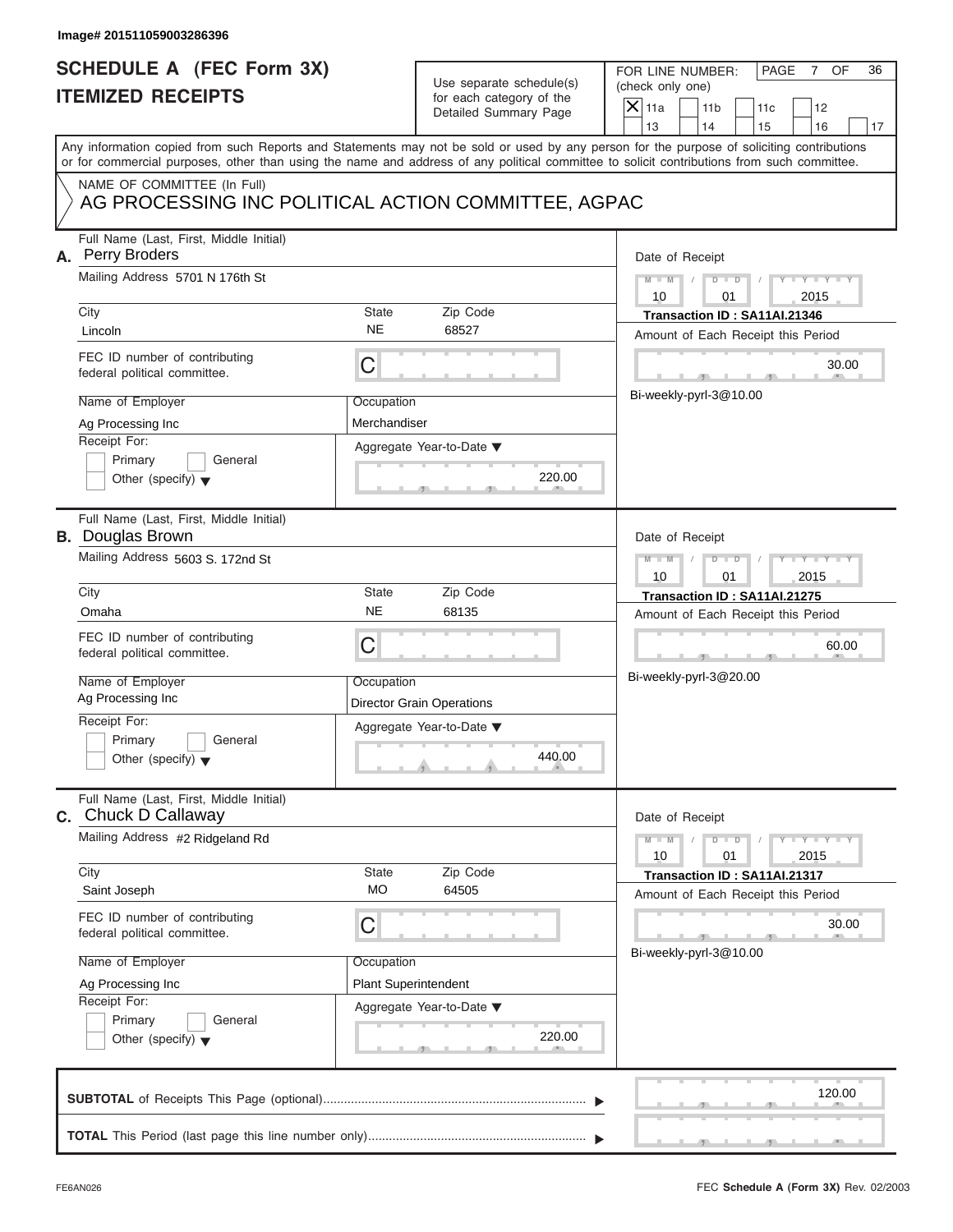# **SCHEDULE A (FEC Form 3X) ITEMIZED RECEIPTS**

| SCHEDULE A (FEC FOrm 3X)                                                                                                                                                                                                                                                                |                     | Use separate schedule(s)                          | FOR LINE NUMBER:<br>PAGE<br>8<br>OF<br>36<br>(check only one)                                |
|-----------------------------------------------------------------------------------------------------------------------------------------------------------------------------------------------------------------------------------------------------------------------------------------|---------------------|---------------------------------------------------|----------------------------------------------------------------------------------------------|
| <b>ITEMIZED RECEIPTS</b>                                                                                                                                                                                                                                                                |                     | for each category of the<br>Detailed Summary Page | $\overline{\mathsf{x}}$<br>11a<br>11 <sub>b</sub><br>12<br>11c<br>13<br>14<br>16<br>15<br>17 |
| Any information copied from such Reports and Statements may not be sold or used by any person for the purpose of soliciting contributions<br>or for commercial purposes, other than using the name and address of any political committee to solicit contributions from such committee. |                     |                                                   |                                                                                              |
| NAME OF COMMITTEE (In Full)<br>AG PROCESSING INC POLITICAL ACTION COMMITTEE, AGPAC                                                                                                                                                                                                      |                     |                                                   |                                                                                              |
| Full Name (Last, First, Middle Initial)<br><b>Matthew W Caswell</b><br>А.                                                                                                                                                                                                               |                     |                                                   | Date of Receipt                                                                              |
| Mailing Address 17102 R Circle<br>City                                                                                                                                                                                                                                                  | State               | Zip Code                                          | $Y = Y$<br>$M - M$<br>$D$ $D$<br>2015<br>10<br>01<br>Transaction ID: SA11AI.21263            |
| Omaha                                                                                                                                                                                                                                                                                   | <b>NE</b>           | 68135                                             | Amount of Each Receipt this Period                                                           |
| FEC ID number of contributing<br>federal political committee.                                                                                                                                                                                                                           | C                   |                                                   | 150.00                                                                                       |
| Name of Employer                                                                                                                                                                                                                                                                        | Occupation          |                                                   | Bi-weekly-pyrl-3@50.00                                                                       |
| Ag Processing Inc<br>Receipt For:                                                                                                                                                                                                                                                       |                     | Vp Corp Mbr Rel/Govmt/Affairs                     |                                                                                              |
| Primary<br>General                                                                                                                                                                                                                                                                      |                     | Aggregate Year-to-Date ▼                          |                                                                                              |
| Other (specify) $\blacktriangledown$                                                                                                                                                                                                                                                    |                     | 1100.00                                           |                                                                                              |
| Full Name (Last, First, Middle Initial)<br><b>B.</b> Raymond Choquette                                                                                                                                                                                                                  |                     |                                                   | Date of Receipt                                                                              |
| Mailing Address 21893 Hambsch LN                                                                                                                                                                                                                                                        |                     |                                                   | $M - M$<br>D<br>$\Box$<br>10<br>2015<br>01                                                   |
| City                                                                                                                                                                                                                                                                                    | <b>State</b>        | Zip Code                                          | Transaction ID: SA11AI.21298                                                                 |
| Gleenwood                                                                                                                                                                                                                                                                               | IA                  | 51534                                             | Amount of Each Receipt this Period                                                           |
| FEC ID number of contributing<br>federal political committee.                                                                                                                                                                                                                           | C                   |                                                   | 60.00                                                                                        |
| Name of Employer                                                                                                                                                                                                                                                                        | Occupation          |                                                   | Bi-weekly-pyrl-3@20.00                                                                       |
| Ag Processing Inc                                                                                                                                                                                                                                                                       |                     | Director Corporate Purchasing                     |                                                                                              |
| Receipt For:<br>Primary<br>General                                                                                                                                                                                                                                                      |                     | Aggregate Year-to-Date ▼                          |                                                                                              |
| Other (specify) $\blacktriangledown$                                                                                                                                                                                                                                                    |                     | 440.00<br>A                                       |                                                                                              |
| Full Name (Last, First, Middle Initial)<br>David Christensen<br>С.                                                                                                                                                                                                                      |                     |                                                   | Date of Receipt                                                                              |
| Mailing Address 1809 Holling Dr                                                                                                                                                                                                                                                         |                     |                                                   | $Y - Y - Y - Y - I$<br>$M - M$<br>$\overline{D}$<br>$\blacksquare$<br>10<br>01<br>2015       |
| City                                                                                                                                                                                                                                                                                    | State               | Zip Code                                          | Transaction ID: SA11AI.21313                                                                 |
| Omaha                                                                                                                                                                                                                                                                                   | NE.                 | 68144                                             | Amount of Each Receipt this Period                                                           |
| FEC ID number of contributing<br>federal political committee.                                                                                                                                                                                                                           | C                   |                                                   | 33.00                                                                                        |
| Name of Employer                                                                                                                                                                                                                                                                        | Occupation          |                                                   | Bi-weekly-pyrl-3@11.00                                                                       |
| Ag Processing Inc                                                                                                                                                                                                                                                                       | Senior Merchandiser |                                                   |                                                                                              |
| Receipt For:                                                                                                                                                                                                                                                                            |                     | Aggregate Year-to-Date ▼                          |                                                                                              |
| Primary<br>General<br>Other (specify) $\blacktriangledown$                                                                                                                                                                                                                              |                     | 242.00                                            |                                                                                              |
|                                                                                                                                                                                                                                                                                         |                     |                                                   | 243.00                                                                                       |
|                                                                                                                                                                                                                                                                                         |                     |                                                   |                                                                                              |

 $\overline{y}$  , . . . . . . . . . . .  $\overline{y}$  , .

FOR LINE NUMBER: PAGE 8 OF<br>(check only one)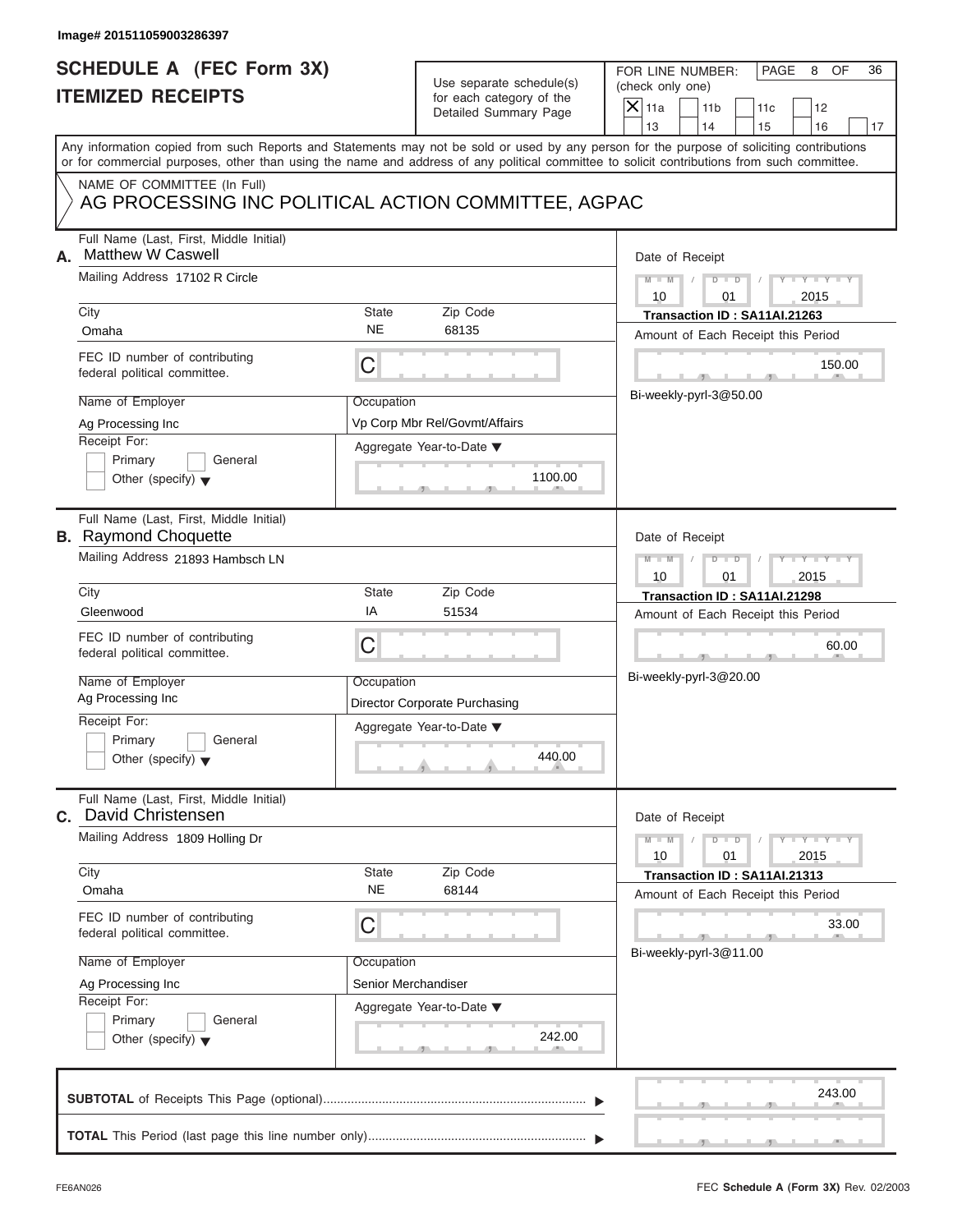# **SCHEDULE A (FEC Form 3X) ITEMIZED RECEIPTS**

|    | SCHEDULE A (FEC Form 3X)<br><b>ITEMIZED RECEIPTS</b>                                                                                                                                                                                                                                    |                                        | Use separate schedule(s)<br>for each category of the | FOR LINE NUMBER:<br>PAGE<br>9<br>OF<br>36<br>(check only one)         |
|----|-----------------------------------------------------------------------------------------------------------------------------------------------------------------------------------------------------------------------------------------------------------------------------------------|----------------------------------------|------------------------------------------------------|-----------------------------------------------------------------------|
|    |                                                                                                                                                                                                                                                                                         |                                        | Detailed Summary Page                                | $X$ 11a<br>11 <sub>b</sub><br>11c<br>12<br>13<br>14<br>15<br>16<br>17 |
|    | Any information copied from such Reports and Statements may not be sold or used by any person for the purpose of soliciting contributions<br>or for commercial purposes, other than using the name and address of any political committee to solicit contributions from such committee. |                                        |                                                      |                                                                       |
|    | NAME OF COMMITTEE (In Full)<br>AG PROCESSING INC POLITICAL ACTION COMMITTEE, AGPAC                                                                                                                                                                                                      |                                        |                                                      |                                                                       |
| А. | Full Name (Last, First, Middle Initial)<br>Julia Cockrum                                                                                                                                                                                                                                |                                        |                                                      | Date of Receipt                                                       |
|    | Mailing Address 54426 230th St<br>City                                                                                                                                                                                                                                                  | <b>State</b>                           | Zip Code                                             | $M - M$<br>D<br>10<br>2015<br>01<br>Transaction ID: SA11AI.21326      |
|    | Glenwood                                                                                                                                                                                                                                                                                | IA                                     | 51534                                                | Amount of Each Receipt this Period                                    |
|    | FEC ID number of contributing<br>federal political committee.                                                                                                                                                                                                                           | C                                      |                                                      | 30.00                                                                 |
|    | Name of Employer                                                                                                                                                                                                                                                                        | Occupation                             |                                                      | Bi-weekly-pyrl-3@10.00                                                |
|    | Ag Processing Inc                                                                                                                                                                                                                                                                       | <b>Accounting Manager</b>              |                                                      |                                                                       |
|    | Receipt For:<br>Primary<br>General                                                                                                                                                                                                                                                      |                                        | Aggregate Year-to-Date ▼                             |                                                                       |
|    | Other (specify) $\blacktriangledown$                                                                                                                                                                                                                                                    |                                        | 220.00                                               |                                                                       |
|    | Full Name (Last, First, Middle Initial)<br><b>B.</b> Chuck T Coffey                                                                                                                                                                                                                     |                                        |                                                      | Date of Receipt                                                       |
|    | Mailing Address 54612 202nd St                                                                                                                                                                                                                                                          | $M - M$<br>$D$ $D$<br>2015<br>10<br>01 |                                                      |                                                                       |
|    | City                                                                                                                                                                                                                                                                                    | <b>State</b>                           | Zip Code                                             | Transaction ID: SA11AI.21272                                          |
|    | Pacific Junction                                                                                                                                                                                                                                                                        | ΙA                                     | 51561                                                | Amount of Each Receipt this Period                                    |
|    | FEC ID number of contributing<br>federal political committee.                                                                                                                                                                                                                           | C                                      |                                                      | 60.00                                                                 |
|    | Name of Employer<br>Ag Processing Inc                                                                                                                                                                                                                                                   | Occupation                             |                                                      | Bi-weekly-pyrl-3@20.00                                                |
|    | Receipt For:                                                                                                                                                                                                                                                                            |                                        | <b>Director Corporate Safety</b>                     |                                                                       |
|    | General<br>Primary                                                                                                                                                                                                                                                                      |                                        | Aggregate Year-to-Date ▼                             |                                                                       |
|    | Other (specify) $\blacktriangledown$                                                                                                                                                                                                                                                    |                                        | 440.00<br>and in                                     |                                                                       |
| С. | Full Name (Last, First, Middle Initial)<br>Mark Craigmile                                                                                                                                                                                                                               |                                        |                                                      | Date of Receipt                                                       |
|    | Mailing Address 12321 Scott Cir                                                                                                                                                                                                                                                         |                                        |                                                      | $Y = Y$<br>$M - M$<br>D<br>$\Box$<br>T<br>10<br>01<br>2015            |
|    | City                                                                                                                                                                                                                                                                                    | State                                  | Zip Code                                             | Transaction ID: SA11AI.21269                                          |
|    | Omaha                                                                                                                                                                                                                                                                                   | <b>NE</b>                              | 68142                                                | Amount of Each Receipt this Period                                    |
|    | FEC ID number of contributing<br>federal political committee.                                                                                                                                                                                                                           | С                                      |                                                      | 75.00<br>Bi-weekly-pyrl-3@25.00                                       |
|    | Name of Employer                                                                                                                                                                                                                                                                        | Occupation                             |                                                      |                                                                       |
|    | Ag Processing Inc                                                                                                                                                                                                                                                                       | Sr. VP Operations                      |                                                      |                                                                       |
|    | Receipt For:<br>Primary<br>General                                                                                                                                                                                                                                                      |                                        | Aggregate Year-to-Date ▼                             |                                                                       |
|    | Other (specify) $\blacktriangledown$                                                                                                                                                                                                                                                    |                                        | 550.00                                               |                                                                       |
|    |                                                                                                                                                                                                                                                                                         |                                        |                                                      | 165.00                                                                |
|    |                                                                                                                                                                                                                                                                                         |                                        |                                                      |                                                                       |

 $\overline{y}$  , . . . . . . . . . . .  $\overline{y}$  , .

FOR LINE NUMBER: PAGE 9 OF<br>(check only one)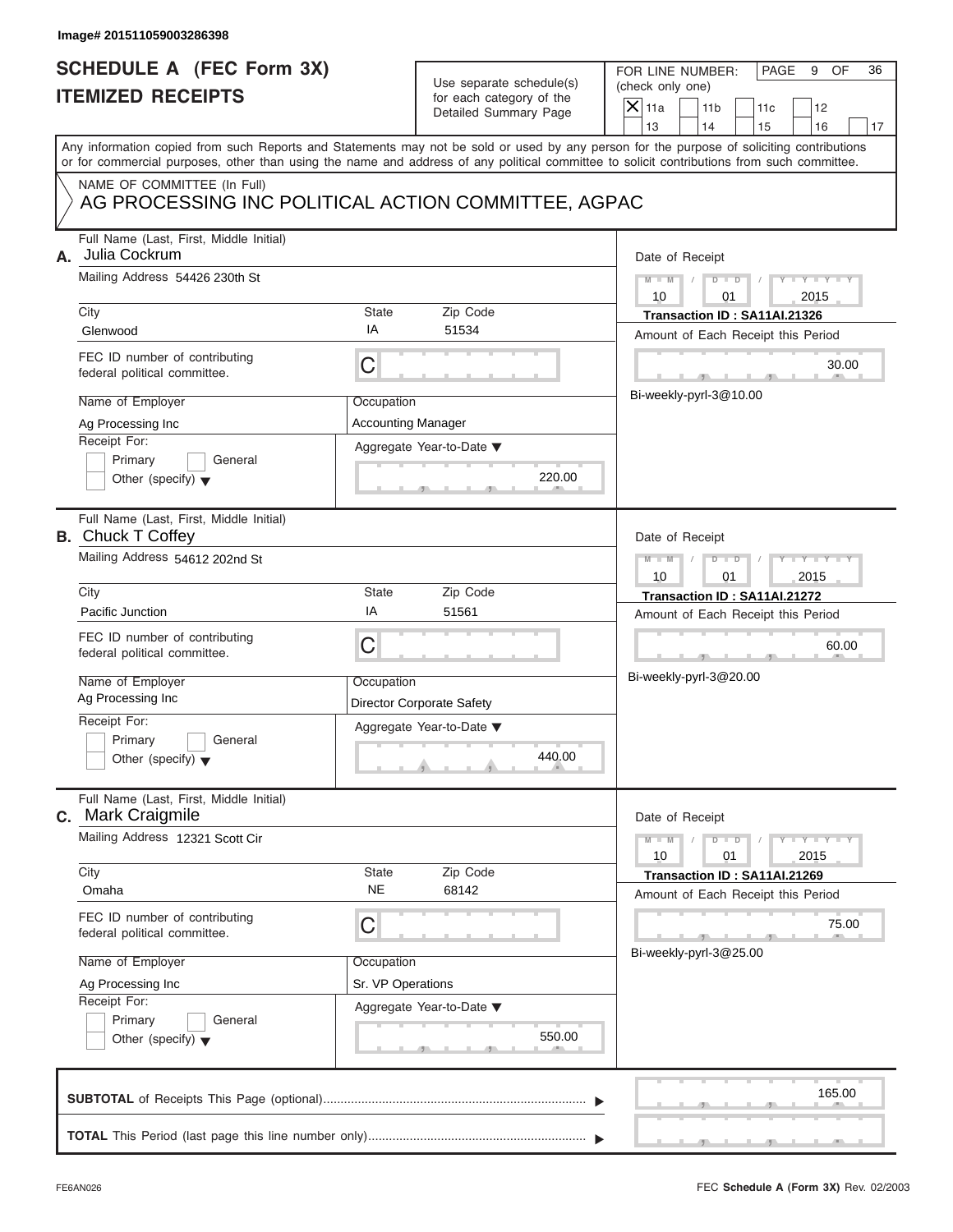| Image# 201511059003286399                                                                                                                  |                                                           |                                                                               |                                                                                                                                            |  |  |
|--------------------------------------------------------------------------------------------------------------------------------------------|-----------------------------------------------------------|-------------------------------------------------------------------------------|--------------------------------------------------------------------------------------------------------------------------------------------|--|--|
| <b>SCHEDULE A (FEC Form 3X)</b><br><b>ITEMIZED RECEIPTS</b>                                                                                |                                                           | Use separate schedule(s)<br>for each category of the<br>Detailed Summary Page | FOR LINE NUMBER:<br>PAGE 10 OF<br>36<br>(check only one)<br>$\mathsf{X}$ 11a<br>11 <sub>b</sub><br>11c<br>12<br>13<br>14<br>15<br>16<br>17 |  |  |
| or for commercial purposes, other than using the name and address of any political committee to solicit contributions from such committee. |                                                           |                                                                               | Any information copied from such Reports and Statements may not be sold or used by any person for the purpose of soliciting contributions  |  |  |
| NAME OF COMMITTEE (In Full)<br>AG PROCESSING INC POLITICAL ACTION COMMITTEE, AGPAC                                                         |                                                           |                                                                               |                                                                                                                                            |  |  |
| Full Name (Last, First, Middle Initial)<br>A. Gregory G Crawford<br>Mailing Address 2235 S 183 Circle<br>City                              | State                                                     | Zip Code                                                                      | Date of Receipt<br>$M - M$<br>$D$ $D$<br>$Y - Y - Y - Y$<br>10<br>01<br>2015<br>Transaction ID: SA11AI.21280                               |  |  |
| Omaha                                                                                                                                      | <b>NE</b>                                                 | 68130                                                                         | Amount of Each Receipt this Period                                                                                                         |  |  |
| FEC ID number of contributing<br>federal political committee.                                                                              | C                                                         |                                                                               | 60.00                                                                                                                                      |  |  |
| Name of Employer<br>Ag Processing Inc<br>Receipt For:                                                                                      | Occupation<br>VP Refined Oils                             |                                                                               | Bi-weekly-pyrl-3@20.00                                                                                                                     |  |  |
| Primary<br>General<br>Other (specify) $\blacktriangledown$                                                                                 |                                                           | Aggregate Year-to-Date ▼<br>440.00                                            |                                                                                                                                            |  |  |
| Full Name (Last, First, Middle Initial)<br><b>B.</b> Kelly J Croghan                                                                       |                                                           |                                                                               | Date of Receipt                                                                                                                            |  |  |
| Mailing Address 409 Eastview Dr                                                                                                            | $M - M$<br>$D - I - D$<br>Y T Y T Y T<br>2015<br>10<br>01 |                                                                               |                                                                                                                                            |  |  |
| City<br>Sloan                                                                                                                              | State<br>ΙA                                               | Zip Code<br>51055                                                             | Transaction ID: SA11AI.21335                                                                                                               |  |  |
| FEC ID number of contributing<br>federal political committee.                                                                              | C                                                         |                                                                               | Amount of Each Receipt this Period<br>30.00<br>$-9$                                                                                        |  |  |
| Name of Employer<br>Ag Processing Inc                                                                                                      | Occupation                                                | <b>Plant Operations Manger II</b>                                             | Bi-weekly-pyrl-3@10.00                                                                                                                     |  |  |
| Receipt For:<br>Primary<br>General<br>Other (specify) $\blacktriangledown$                                                                 |                                                           | Aggregate Year-to-Date $\blacktriangledown$<br>220.00                         |                                                                                                                                            |  |  |
| Full Name (Last, First, Middle Initial)<br>C. Gina Cronican                                                                                |                                                           |                                                                               | Date of Receipt                                                                                                                            |  |  |
| Mailing Address 7710 S 93rd Street                                                                                                         |                                                           |                                                                               | $M - M$<br>$Y = Y$<br>$D$ $D$<br>10<br>01<br>2015                                                                                          |  |  |
| City<br>LaVista                                                                                                                            | State<br><b>NE</b>                                        | Zip Code<br>68128                                                             | Transaction ID: SA11AI.21281<br>Amount of Each Receipt this Period                                                                         |  |  |
| FEC ID number of contributing<br>federal political committee.                                                                              | С                                                         |                                                                               | 60.00<br>Bi-weekly-pyrl-3@20.00                                                                                                            |  |  |
| Name of Employer                                                                                                                           | Occupation                                                | Mgr Organizational/Mgnt Development                                           |                                                                                                                                            |  |  |
| Ag Processing Inc<br>Receipt For:<br>Primary<br>General<br>Other (specify) $\blacktriangledown$                                            |                                                           | Aggregate Year-to-Date ▼<br>440.00                                            |                                                                                                                                            |  |  |
|                                                                                                                                            |                                                           |                                                                               | 150.00                                                                                                                                     |  |  |
|                                                                                                                                            |                                                           |                                                                               |                                                                                                                                            |  |  |

S S S , , .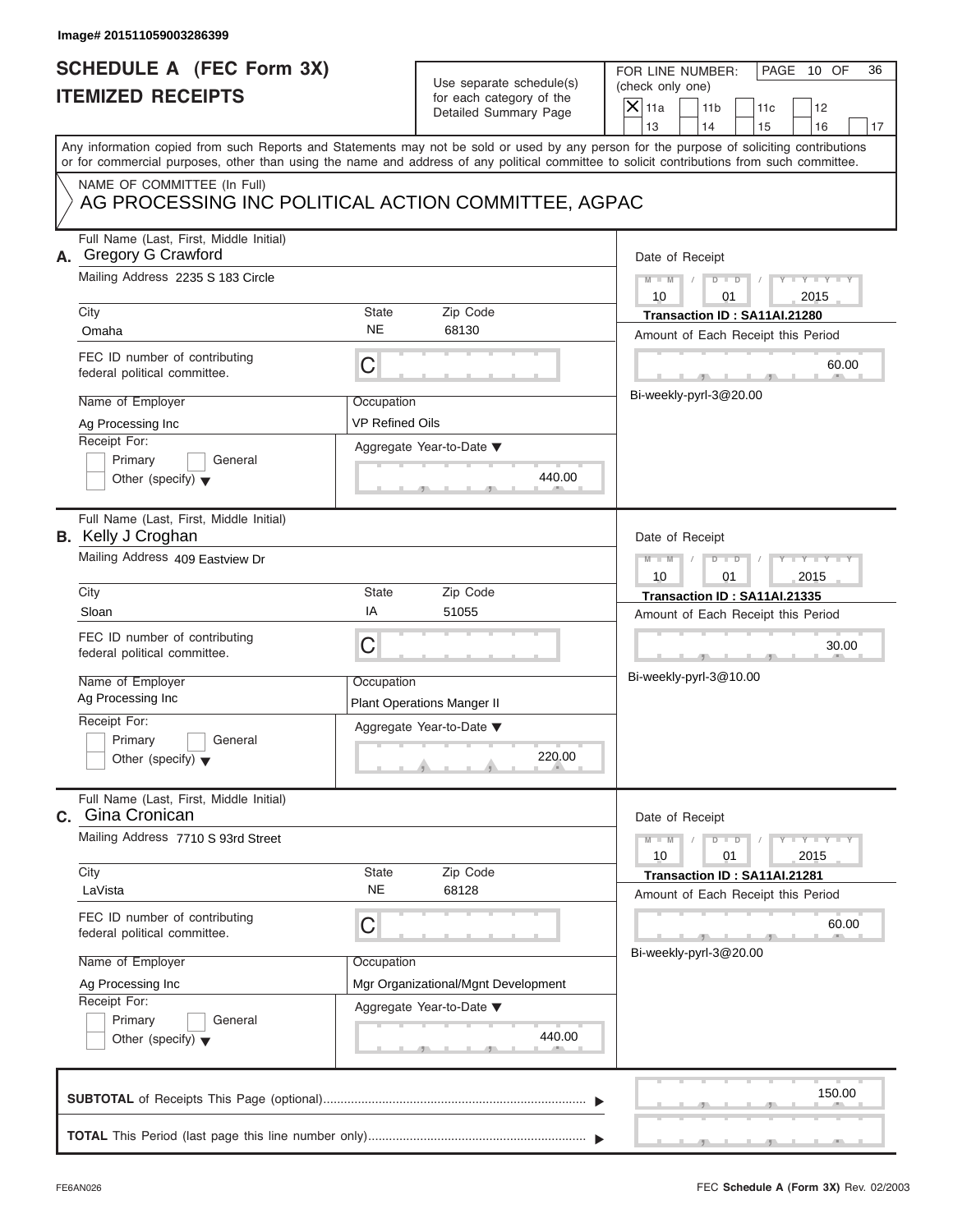|    | Image# 201511059003286400                                        |                             |                                                      |                                                                                                                                                                                                                                                                                         |    |
|----|------------------------------------------------------------------|-----------------------------|------------------------------------------------------|-----------------------------------------------------------------------------------------------------------------------------------------------------------------------------------------------------------------------------------------------------------------------------------------|----|
|    | <b>SCHEDULE A (FEC Form 3X)</b><br><b>ITEMIZED RECEIPTS</b>      |                             | Use separate schedule(s)<br>for each category of the | FOR LINE NUMBER:<br>PAGE 11 OF<br>(check only one)<br>$X$ 11a<br>11 <sub>b</sub><br>11c<br>12                                                                                                                                                                                           | 36 |
|    |                                                                  |                             | Detailed Summary Page                                | 13<br>14<br>15<br>16                                                                                                                                                                                                                                                                    | 17 |
|    |                                                                  |                             |                                                      | Any information copied from such Reports and Statements may not be sold or used by any person for the purpose of soliciting contributions<br>or for commercial purposes, other than using the name and address of any political committee to solicit contributions from such committee. |    |
|    | NAME OF COMMITTEE (In Full)                                      |                             |                                                      |                                                                                                                                                                                                                                                                                         |    |
|    | AG PROCESSING INC POLITICAL ACTION COMMITTEE, AGPAC              |                             |                                                      |                                                                                                                                                                                                                                                                                         |    |
| А. | Full Name (Last, First, Middle Initial)<br><b>Kent Davidson</b>  |                             |                                                      | Date of Receipt                                                                                                                                                                                                                                                                         |    |
|    | Mailing Address 2707 17th St                                     |                             |                                                      | $D$ $D$<br>$Y - Y - Y - Y$<br>$M - M$<br>10<br>2015<br>01                                                                                                                                                                                                                               |    |
|    | City                                                             | <b>State</b>                | Zip Code                                             | Transaction ID: SA11AI.21336                                                                                                                                                                                                                                                            |    |
|    | Emmetsburg                                                       | IA                          | 50536                                                | Amount of Each Receipt this Period                                                                                                                                                                                                                                                      |    |
|    | FEC ID number of contributing<br>federal political committee.    | $\mathsf C$                 |                                                      | 30.00                                                                                                                                                                                                                                                                                   |    |
|    | Name of Employer                                                 | Occupation                  |                                                      | Bi-weekly-pyrl-3@10.00                                                                                                                                                                                                                                                                  |    |
|    | Ag Processing Inc                                                | <b>Plant Superintendent</b> |                                                      |                                                                                                                                                                                                                                                                                         |    |
|    | Receipt For:                                                     |                             | Aggregate Year-to-Date ▼                             |                                                                                                                                                                                                                                                                                         |    |
|    | Primary<br>General                                               |                             |                                                      |                                                                                                                                                                                                                                                                                         |    |
|    | Other (specify) $\blacktriangledown$                             |                             | 220.00                                               |                                                                                                                                                                                                                                                                                         |    |
|    | Full Name (Last, First, Middle Initial)<br><b>B.</b> Gary Devlin |                             |                                                      | Date of Receipt                                                                                                                                                                                                                                                                         |    |
|    | Mailing Address 7339 S. 76th Ave                                 |                             |                                                      | $M - M$<br>$D$ $D$<br>10<br>01<br>2015                                                                                                                                                                                                                                                  |    |
|    | City                                                             | <b>State</b>                | Zip Code                                             | Transaction ID: SA11AI.21325                                                                                                                                                                                                                                                            |    |
|    | La Vista                                                         | <b>NE</b>                   | 68128                                                | Amount of Each Receipt this Period                                                                                                                                                                                                                                                      |    |
|    | FEC ID number of contributing<br>federal political committee.    | C                           |                                                      | 30.00<br>$-7-$                                                                                                                                                                                                                                                                          |    |
|    | Name of Employer                                                 | Occupation                  |                                                      | Bi-weekly-pyrl-3@10.00                                                                                                                                                                                                                                                                  |    |
|    | Ag Processing Inc                                                |                             | Sr. Director Transportation                          |                                                                                                                                                                                                                                                                                         |    |
|    | Receipt For:                                                     |                             | Aggregate Year-to-Date ▼                             |                                                                                                                                                                                                                                                                                         |    |
|    | Primary<br>General<br>Other (specify) $\blacktriangledown$       |                             | 220.00                                               |                                                                                                                                                                                                                                                                                         |    |
| C. | Full Name (Last, First, Middle Initial)<br>John Doran            |                             |                                                      | Date of Receipt                                                                                                                                                                                                                                                                         |    |
|    | Mailing Address 8810 County Rd 156                               |                             |                                                      | $Y - Y - Y - I$<br>$M - M$<br>$D$ $D$<br>2015<br>10<br>01                                                                                                                                                                                                                               |    |
|    | City                                                             | State                       | Zip Code                                             | Transaction ID: SA11AI.21358                                                                                                                                                                                                                                                            |    |
|    | Savannah                                                         | МO                          | 64485                                                | Amount of Each Receipt this Period                                                                                                                                                                                                                                                      |    |
|    | FEC ID number of contributing<br>federal political committee.    | C                           |                                                      | 30.00                                                                                                                                                                                                                                                                                   |    |
|    | Name of Employer                                                 | Occupation                  |                                                      | Bi-weekly-pyrl-3@10.00                                                                                                                                                                                                                                                                  |    |
|    | Ag Processing Inc                                                | <b>Regional Controller</b>  |                                                      |                                                                                                                                                                                                                                                                                         |    |
|    | Receipt For:                                                     |                             | Aggregate Year-to-Date ▼                             |                                                                                                                                                                                                                                                                                         |    |
|    | Primary<br>General                                               |                             | 220.00                                               |                                                                                                                                                                                                                                                                                         |    |
|    | Other (specify) $\blacktriangledown$                             |                             |                                                      |                                                                                                                                                                                                                                                                                         |    |
|    |                                                                  |                             |                                                      | 90.00                                                                                                                                                                                                                                                                                   |    |
|    |                                                                  |                             |                                                      |                                                                                                                                                                                                                                                                                         |    |
|    |                                                                  |                             |                                                      |                                                                                                                                                                                                                                                                                         |    |

 $S = 1, 1, 2, 3, ...$  ,  $S = 1, 3, ...$  ,  $S = 1, 3, ...$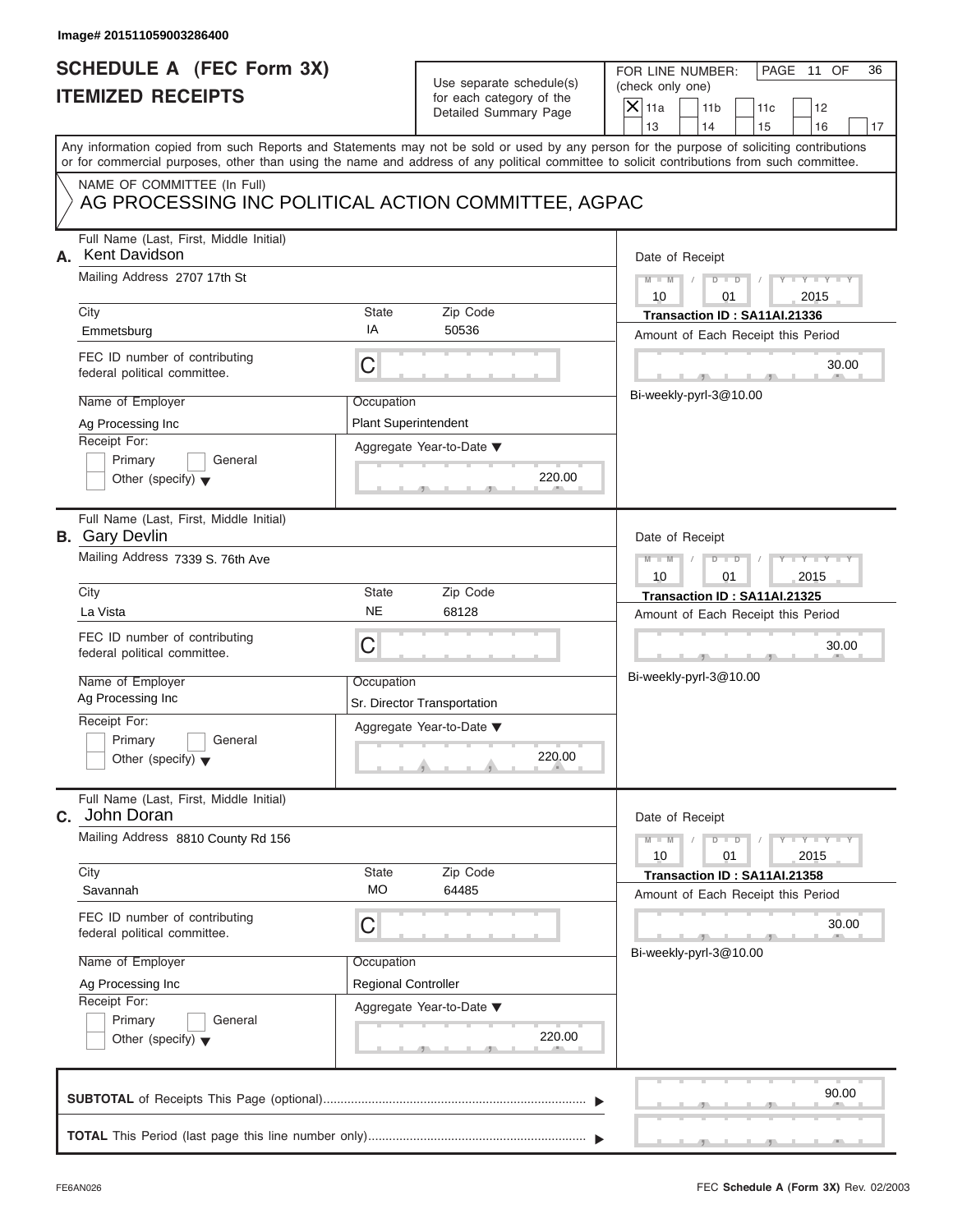| Image# 201511059003286401                                                                                                                                                                                                                                                                                    |                                                                                                                                |                                                                                                                                                                                           |
|--------------------------------------------------------------------------------------------------------------------------------------------------------------------------------------------------------------------------------------------------------------------------------------------------------------|--------------------------------------------------------------------------------------------------------------------------------|-------------------------------------------------------------------------------------------------------------------------------------------------------------------------------------------|
| <b>SCHEDULE A (FEC Form 3X)</b><br><b>ITEMIZED RECEIPTS</b>                                                                                                                                                                                                                                                  | Use separate schedule(s)<br>for each category of the<br>Detailed Summary Page                                                  | FOR LINE NUMBER:<br>PAGE 12 OF<br>36<br>(check only one)<br>$\overline{X}$ 11a<br>11 <sub>b</sub><br>11c<br>12<br>13<br>14<br>15<br>16<br>17                                              |
| or for commercial purposes, other than using the name and address of any political committee to solicit contributions from such committee.                                                                                                                                                                   |                                                                                                                                | Any information copied from such Reports and Statements may not be sold or used by any person for the purpose of soliciting contributions                                                 |
| NAME OF COMMITTEE (In Full)                                                                                                                                                                                                                                                                                  | AG PROCESSING INC POLITICAL ACTION COMMITTEE, AGPAC                                                                            |                                                                                                                                                                                           |
| Full Name (Last, First, Middle Initial)<br>A. Kyle Droescher<br>Mailing Address 222 S 199th St<br>City<br>Elkhorn                                                                                                                                                                                            | State<br>Zip Code<br><b>NE</b><br>68022                                                                                        | Date of Receipt<br>$M - M$<br>$D$ $D$<br>Y TYT<br>10<br>2015<br>01<br>Transaction ID: SA11AI.21291<br>Amount of Each Receipt this Period                                                  |
| FEC ID number of contributing<br>federal political committee.<br>Name of Employer<br>Ag Processing Inc<br>Receipt For:<br>Primary<br>General<br>Other (specify) $\blacktriangledown$                                                                                                                         | C<br>Occupation<br><b>Director Finance</b><br>Aggregate Year-to-Date ▼<br>440.00                                               | 60.00<br>Bi-weekly-pyrl-3@20.00                                                                                                                                                           |
| Full Name (Last, First, Middle Initial)<br><b>B.</b> John Dugger<br>Mailing Address PO Box 93<br>City<br>Eagle Grove<br>FEC ID number of contributing<br>federal political committee.<br>Name of Employer<br>Ag Processing Inc<br>Receipt For:<br>Primary<br>General<br>Other (specify) $\blacktriangledown$ | State<br>Zip Code<br>ΙA<br>50533<br>C<br>Occupation<br><b>Plant Operations Manager I</b><br>Aggregate Year-to-Date ▼<br>220.00 | Date of Receipt<br>$M - M$<br>$D$ $\Box$ $D$<br>Y TY<br>10<br>01<br>2015<br>Transaction ID: SA11AI.21328<br>Amount of Each Receipt this Period<br>30.00<br>$-9$<br>Bi-weekly-pyrl-3@10.00 |
| Full Name (Last, First, Middle Initial)<br>C. Dennis Edstrom<br>Mailing Address 4305 S 193rd Sr<br>City<br>Omaha<br>FEC ID number of contributing<br>federal political committee.<br>Name of Employer<br>Ag Processing Inc<br>Receipt For:<br>Primary<br>General<br>Other (specify) $\blacktriangledown$     | Zip Code<br>State<br><b>NE</b><br>68135<br>С<br>Occupation<br>Tax Manager<br>Aggregate Year-to-Date ▼<br>220.00                | Date of Receipt<br>$M - M$<br>$Y - Y$<br>$D - D$<br>2015<br>10<br>01<br>Transaction ID: SA11AI.21320<br>Amount of Each Receipt this Period<br>30.00<br>Bi-weekly-pyrl-3@10.00             |
|                                                                                                                                                                                                                                                                                                              |                                                                                                                                | 120.00                                                                                                                                                                                    |

S S S , , .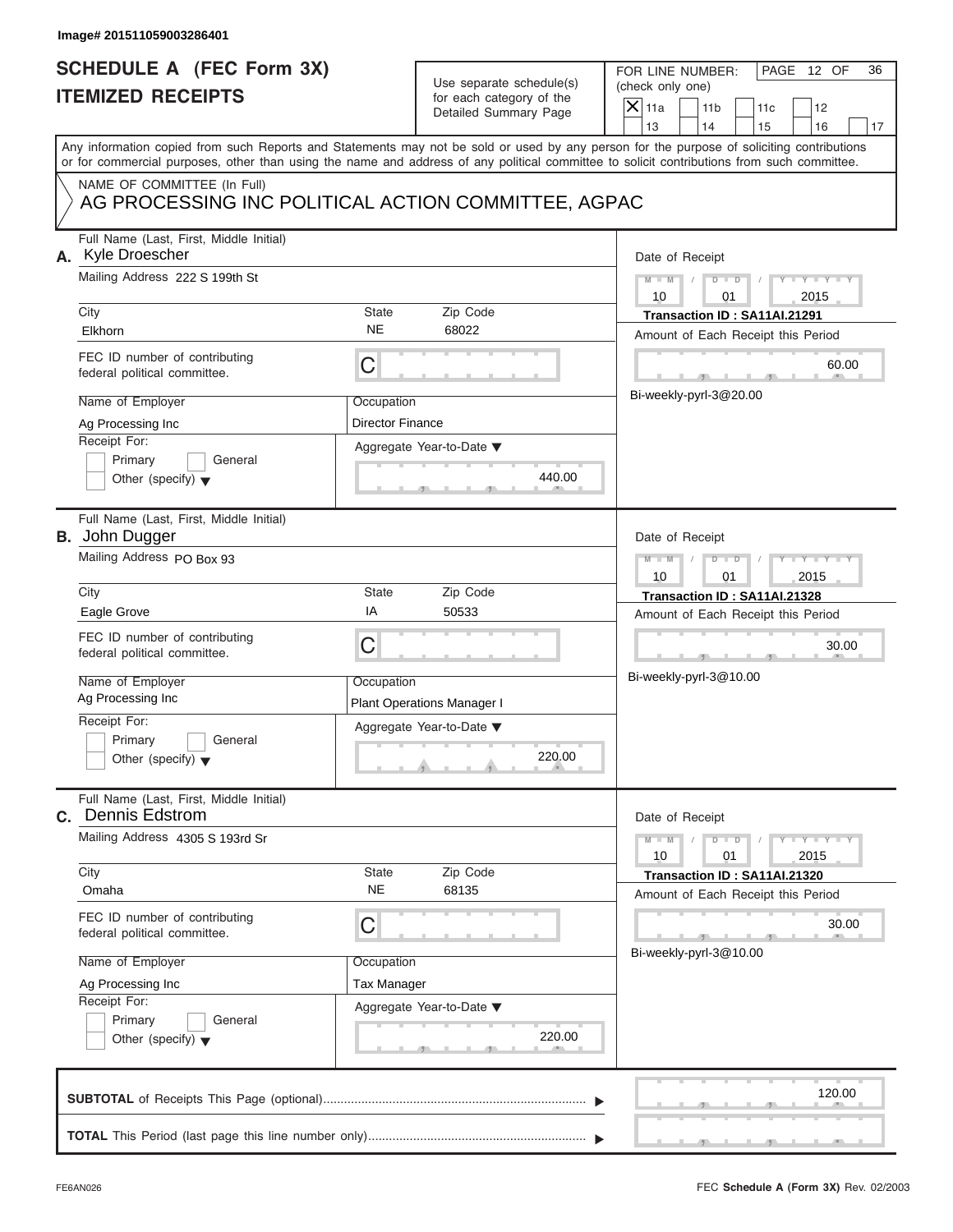|    | Image# 201511059003286402                                                                                                                  |                                   |                                                                               |                                                                                                                                                                         |
|----|--------------------------------------------------------------------------------------------------------------------------------------------|-----------------------------------|-------------------------------------------------------------------------------|-------------------------------------------------------------------------------------------------------------------------------------------------------------------------|
|    | <b>SCHEDULE A (FEC Form 3X)</b><br><b>ITEMIZED RECEIPTS</b>                                                                                |                                   | Use separate schedule(s)<br>for each category of the<br>Detailed Summary Page | FOR LINE NUMBER:<br>PAGE 13 OF<br>36<br>(check only one)<br>$\overline{X}$ 11a<br>11 <sub>b</sub><br>11c<br>12                                                          |
|    | or for commercial purposes, other than using the name and address of any political committee to solicit contributions from such committee. |                                   |                                                                               | 13<br>14<br>15<br>16<br>17<br>Any information copied from such Reports and Statements may not be sold or used by any person for the purpose of soliciting contributions |
|    | NAME OF COMMITTEE (In Full)<br>AG PROCESSING INC POLITICAL ACTION COMMITTEE, AGPAC                                                         |                                   |                                                                               |                                                                                                                                                                         |
| А. | Full Name (Last, First, Middle Initial)<br>Mary Elofson<br>Mailing Address 2012 N 49th Ave                                                 |                                   |                                                                               | Date of Receipt<br>$M - M$<br>$D$ $D$<br>Y TYT<br>10<br>2015<br>01                                                                                                      |
|    | City<br>Omaha                                                                                                                              | State<br><b>NE</b>                | Zip Code<br>68104                                                             | Transaction ID: SA11AI.21342                                                                                                                                            |
|    | FEC ID number of contributing<br>federal political committee.                                                                              | C                                 |                                                                               | Amount of Each Receipt this Period<br>30.00<br>Bi-weekly-pyrl-3@10.00                                                                                                   |
|    | Name of Employer<br>Ag Processing Inc<br>Receipt For:<br>Primary<br>General<br>Other (specify) $\blacktriangledown$                        | Occupation                        | Refined Oil Sales Manager<br>Aggregate Year-to-Date ▼<br>220.00               |                                                                                                                                                                         |
|    | Full Name (Last, First, Middle Initial)<br><b>B.</b> Jon M Engelhardt<br>Mailing Address 2410 W 4th St                                     |                                   |                                                                               | Date of Receipt<br>$M - M$<br>$D$ $\Box$ $D$<br>$Y - Y - I$<br>10<br>01<br>2015                                                                                         |
|    | City<br>Hastings<br>FEC ID number of contributing<br>federal political committee.                                                          | State<br><b>NE</b><br>C           | Zip Code<br>68901                                                             | Transaction ID: SA11AI.21329<br>Amount of Each Receipt this Period<br>30.00<br>$-9$<br>Bi-weekly-pyrl-3@10.00                                                           |
|    | Name of Employer<br>Ag Processing Inc<br>Receipt For:<br>Primary<br>General<br>Other (specify) $\blacktriangledown$                        | Occupation                        | <b>Plant Operations Manager I</b><br>Aggregate Year-to-Date ▼<br>220.00       |                                                                                                                                                                         |
|    | Full Name (Last, First, Middle Initial)<br>C. Jerry J Erkes                                                                                |                                   |                                                                               | Date of Receipt                                                                                                                                                         |
|    | Mailing Address 415 Barrington Dr<br>City                                                                                                  | State                             | Zip Code                                                                      | $Y - Y$<br>$M - M$<br>$D - D$<br>2015<br>10<br>01<br>Transaction ID: SA11AI.21330                                                                                       |
|    | Sergeant Bluff<br>FEC ID number of contributing<br>federal political committee.                                                            | IA<br>С                           | 51054                                                                         | Amount of Each Receipt this Period<br>30.00                                                                                                                             |
|    | Name of Employer<br>Ag Processing Inc<br>Receipt For:<br>Primary<br>General<br>Other (specify) $\blacktriangledown$                        | Occupation<br>Senior Merchandiser | Aggregate Year-to-Date ▼<br>220.00                                            | Bi-weekly-pyrl-3@10.00                                                                                                                                                  |
|    |                                                                                                                                            |                                   |                                                                               | 90.00                                                                                                                                                                   |
|    |                                                                                                                                            |                                   |                                                                               |                                                                                                                                                                         |

 $S = 1 - 1 - 2$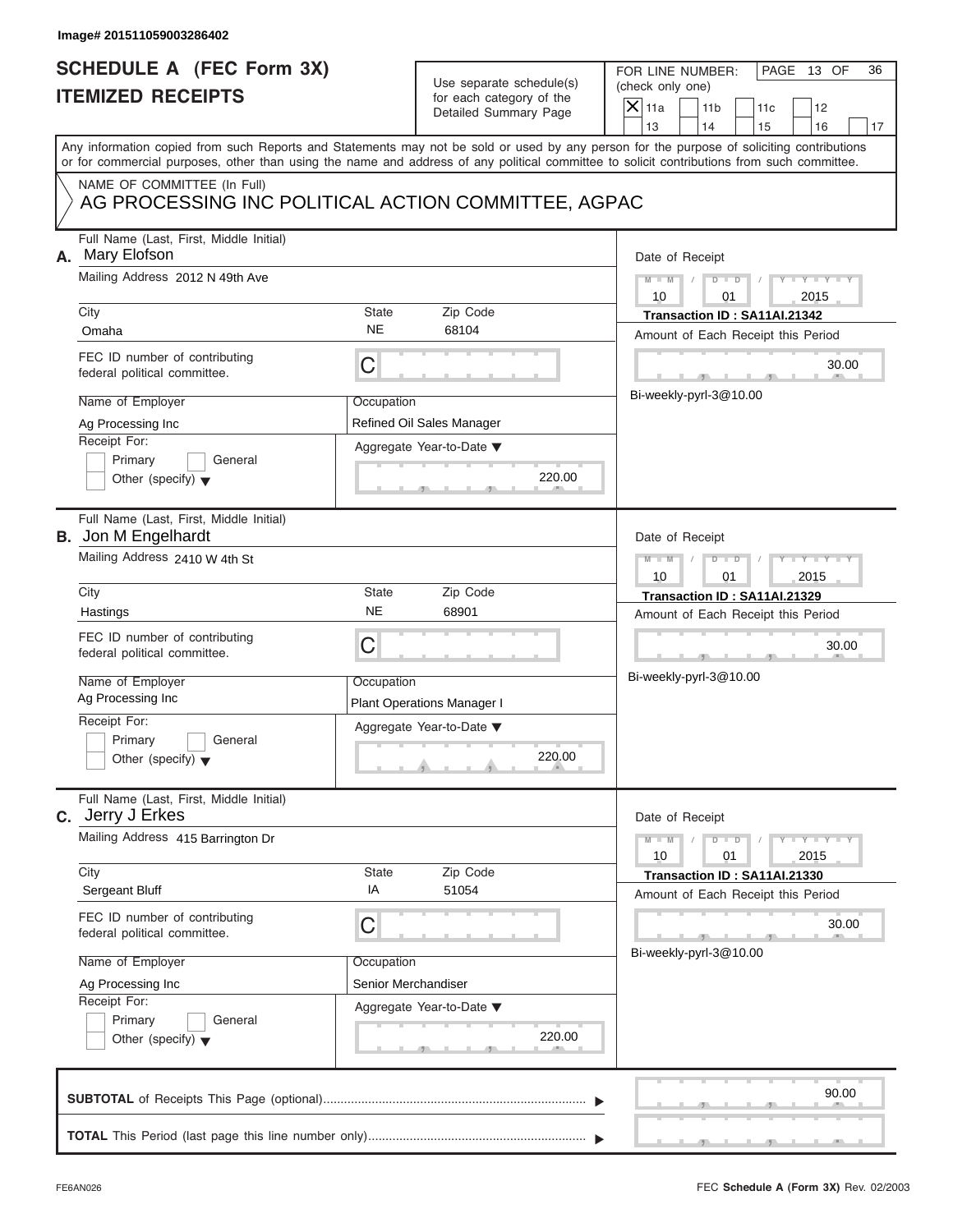|    | Image# 201511059003286403                                                                                                                                                            |                                              |                                                                               |                                                                                                                                                       |
|----|--------------------------------------------------------------------------------------------------------------------------------------------------------------------------------------|----------------------------------------------|-------------------------------------------------------------------------------|-------------------------------------------------------------------------------------------------------------------------------------------------------|
|    | <b>SCHEDULE A (FEC Form 3X)</b><br><b>ITEMIZED RECEIPTS</b>                                                                                                                          |                                              | Use separate schedule(s)<br>for each category of the<br>Detailed Summary Page | FOR LINE NUMBER:<br>PAGE 14 OF<br>36<br>(check only one)<br>$\overline{X}$ 11a<br>11 <sub>b</sub><br>11c<br>12<br>13<br>14<br>17                      |
|    | or for commercial purposes, other than using the name and address of any political committee to solicit contributions from such committee.                                           |                                              |                                                                               | 15<br>16<br>Any information copied from such Reports and Statements may not be sold or used by any person for the purpose of soliciting contributions |
|    | NAME OF COMMITTEE (In Full)<br>AG PROCESSING INC POLITICAL ACTION COMMITTEE, AGPAC                                                                                                   |                                              |                                                                               |                                                                                                                                                       |
| А. | Full Name (Last, First, Middle Initial)<br>Jim C Farley<br>Mailing Address 17221 K St<br>City                                                                                        | State                                        | Zip Code                                                                      | Date of Receipt<br>$M - M$<br>$D$ $D$<br>Y TYT<br>10<br>2015<br>01<br>Transaction ID: SA11AI.21285                                                    |
|    | Omaha<br>FEC ID number of contributing<br>federal political committee.                                                                                                               | <b>NE</b><br>C                               | 68135                                                                         | Amount of Each Receipt this Period<br>60.00                                                                                                           |
|    | Name of Employer<br>Ag Processing Inc<br>Receipt For:<br>Primary<br>General<br>Other (specify) $\blacktriangledown$                                                                  | Occupation                                   | Sr Dir Verg Oils/Co-Products<br>Aggregate Year-to-Date ▼<br>440.00            | Bi-weekly-pyrl-3@20.00                                                                                                                                |
|    | Full Name (Last, First, Middle Initial)<br><b>B.</b> Linda E Flynn<br>Mailing Address 15102 Spencer St<br>City<br>Omaha                                                              | State<br><b>NE</b>                           | Zip Code<br>68116                                                             | Date of Receipt<br>$M - M$<br>$D$ $\Box$ $D$<br>Y TY<br>10<br>01<br>2015<br>Transaction ID: SA11AI.21340                                              |
|    | FEC ID number of contributing<br>federal political committee.<br>Name of Employer<br>Ag Processing Inc<br>Receipt For:<br>Primary<br>General<br>Other (specify) $\blacktriangledown$ | C<br>Occupation<br><b>Accounting Manager</b> | Aggregate Year-to-Date ▼<br>220.00                                            | Amount of Each Receipt this Period<br>30.00<br>$-9$<br>Bi-weekly-pyrl-3@10.00                                                                         |
| С. | Full Name (Last, First, Middle Initial)<br><b>Michael Franzlubbers</b><br>Mailing Address 1101 MacArthur Dr<br>City<br>Papillion                                                     | State<br><b>NE</b>                           | Zip Code<br>68046                                                             | Date of Receipt<br>$M - M$<br>$Y - Y$<br>$D - D$<br>2015<br>10<br>01<br>Transaction ID: SA11AI.21343<br>Amount of Each Receipt this Period            |
|    | FEC ID number of contributing<br>federal political committee.<br>Name of Employer<br>Ag Processing Inc<br>Receipt For:<br>Primary<br>General<br>Other (specify) $\blacktriangledown$ | С<br>Occupation<br>Sr. Merchandiser          | Aggregate Year-to-Date ▼<br>220.00                                            | 30.00<br>Bi-weekly-pyrl-3@10.00                                                                                                                       |
|    |                                                                                                                                                                                      |                                              |                                                                               | 120.00                                                                                                                                                |
|    |                                                                                                                                                                                      |                                              |                                                                               |                                                                                                                                                       |

S S S , , .

a.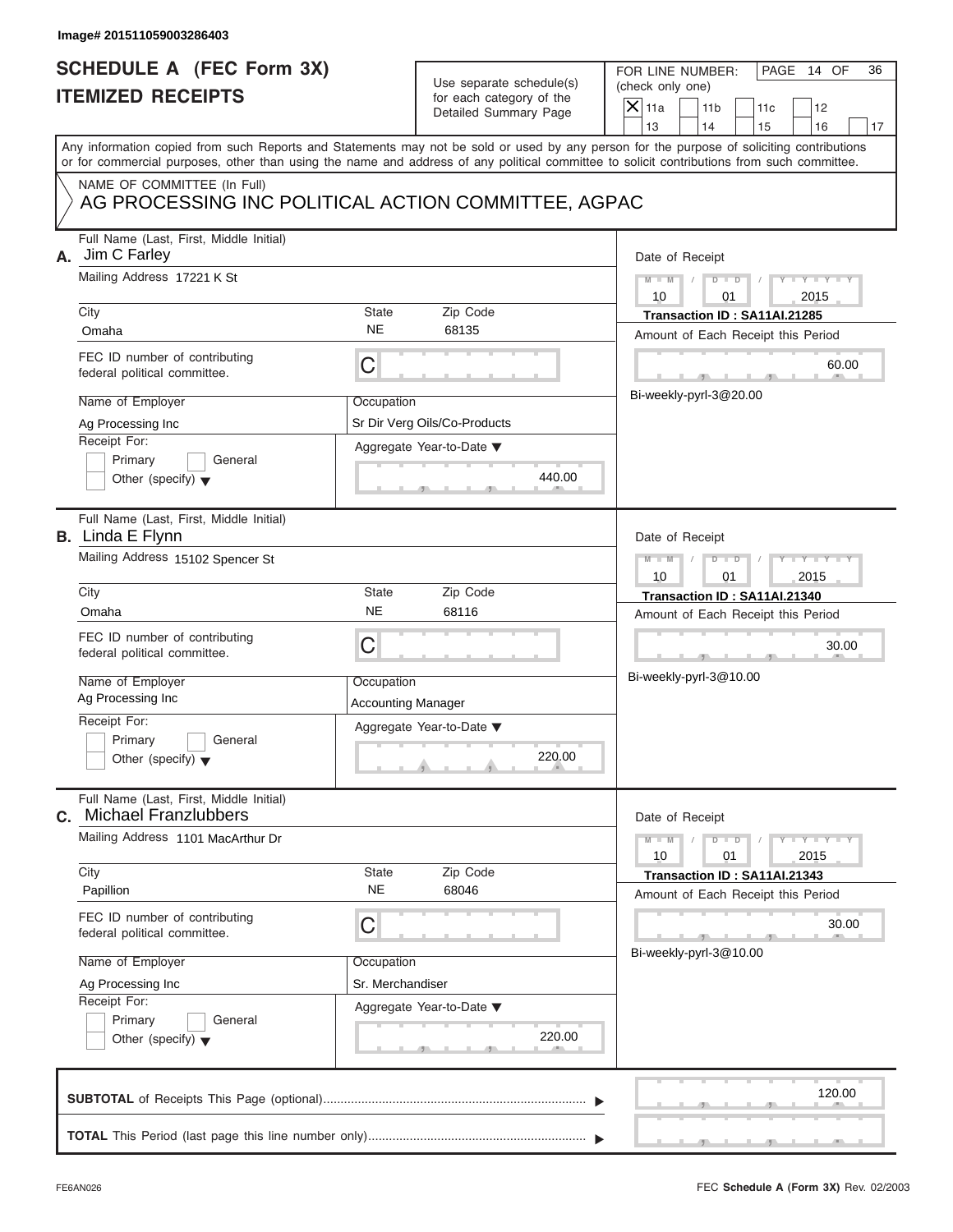|    | Image# 201511059003286404                                                                                                                                                                                                                                                                                                                              |                                                                        |                                                                               |                                                                                                                                                                                        |
|----|--------------------------------------------------------------------------------------------------------------------------------------------------------------------------------------------------------------------------------------------------------------------------------------------------------------------------------------------------------|------------------------------------------------------------------------|-------------------------------------------------------------------------------|----------------------------------------------------------------------------------------------------------------------------------------------------------------------------------------|
|    | <b>SCHEDULE A (FEC Form 3X)</b><br><b>ITEMIZED RECEIPTS</b>                                                                                                                                                                                                                                                                                            |                                                                        | Use separate schedule(s)<br>for each category of the<br>Detailed Summary Page | FOR LINE NUMBER:<br>PAGE 15 OF<br>36<br>(check only one)<br>$\overline{X}$ 11a<br>11 <sub>b</sub><br>11c<br>12<br>13<br>14<br>15<br>16<br>17                                           |
|    | or for commercial purposes, other than using the name and address of any political committee to solicit contributions from such committee.                                                                                                                                                                                                             |                                                                        |                                                                               | Any information copied from such Reports and Statements may not be sold or used by any person for the purpose of soliciting contributions                                              |
|    | NAME OF COMMITTEE (In Full)<br>AG PROCESSING INC POLITICAL ACTION COMMITTEE, AGPAC                                                                                                                                                                                                                                                                     |                                                                        |                                                                               |                                                                                                                                                                                        |
| А. | Full Name (Last, First, Middle Initial)<br>David Gast<br>Mailing Address 17368 S St.<br>City<br>Omaha<br>FEC ID number of contributing<br>federal political committee.<br>Name of Employer<br>Ag Processing Inc                                                                                                                                        | State<br><b>NE</b><br>C<br>Occupation<br><b>Dir Nutrional Services</b> | Zip Code<br>68135                                                             | Date of Receipt<br>$M - M$<br>$D$ $D$<br>$Y - Y - Y$<br>10<br>2015<br>01<br>Transaction ID: SA11AI.21312<br>Amount of Each Receipt this Period<br>45.00<br>Bi-weekly-pyrl-3@15.00      |
|    | Receipt For:<br>Primary<br>General<br>Other (specify) $\blacktriangledown$                                                                                                                                                                                                                                                                             |                                                                        | Aggregate Year-to-Date ▼<br>330.00                                            |                                                                                                                                                                                        |
|    | Full Name (Last, First, Middle Initial)<br><b>B.</b> Jim Haas<br>Mailing Address 10137 Edward St<br>City<br>LaVista<br>FEC ID number of contributing<br>federal political committee.<br>Name of Employer<br>Ag Processing Inc<br>Receipt For:<br>Primary<br>General<br>Other (specify) $\blacktriangledown$<br>Full Name (Last, First, Middle Initial) | State<br><b>NE</b><br>C<br>Occupation<br>Controller                    | Zip Code<br>68128<br>Aggregate Year-to-Date ▼<br>440.00                       | Date of Receipt<br>Y TYTTYT<br>$M - M$<br>$D$ $D$<br>10<br>01<br>2015<br>Transaction ID: SA11AI.21286<br>Amount of Each Receipt this Period<br>60.00<br>$-9$<br>Bi-weekly-pyrl-3@20.00 |
|    | C. Randall D Hansen<br>Mailing Address 1200 SW 3rd St<br>City<br>Eagle Grove<br>FEC ID number of contributing<br>federal political committee.<br>Name of Employer<br>Ag Processing Inc<br>Receipt For:<br>Primary<br>General<br>Other (specify) $\blacktriangledown$                                                                                   | State<br>IA<br>С<br>Occupation<br><b>Regional Controller</b>           | Zip Code<br>50533<br>Aggregate Year-to-Date ▼<br>220.00                       | Date of Receipt<br>$M - M$<br>$Y - Y$<br>$D - D$<br>2015<br>10<br>01<br>Transaction ID: SA11AI.21347<br>Amount of Each Receipt this Period<br>30.00<br>Bi-weekly-pyrl-3@10.00          |
|    |                                                                                                                                                                                                                                                                                                                                                        |                                                                        |                                                                               | 135.00                                                                                                                                                                                 |
|    |                                                                                                                                                                                                                                                                                                                                                        |                                                                        |                                                                               |                                                                                                                                                                                        |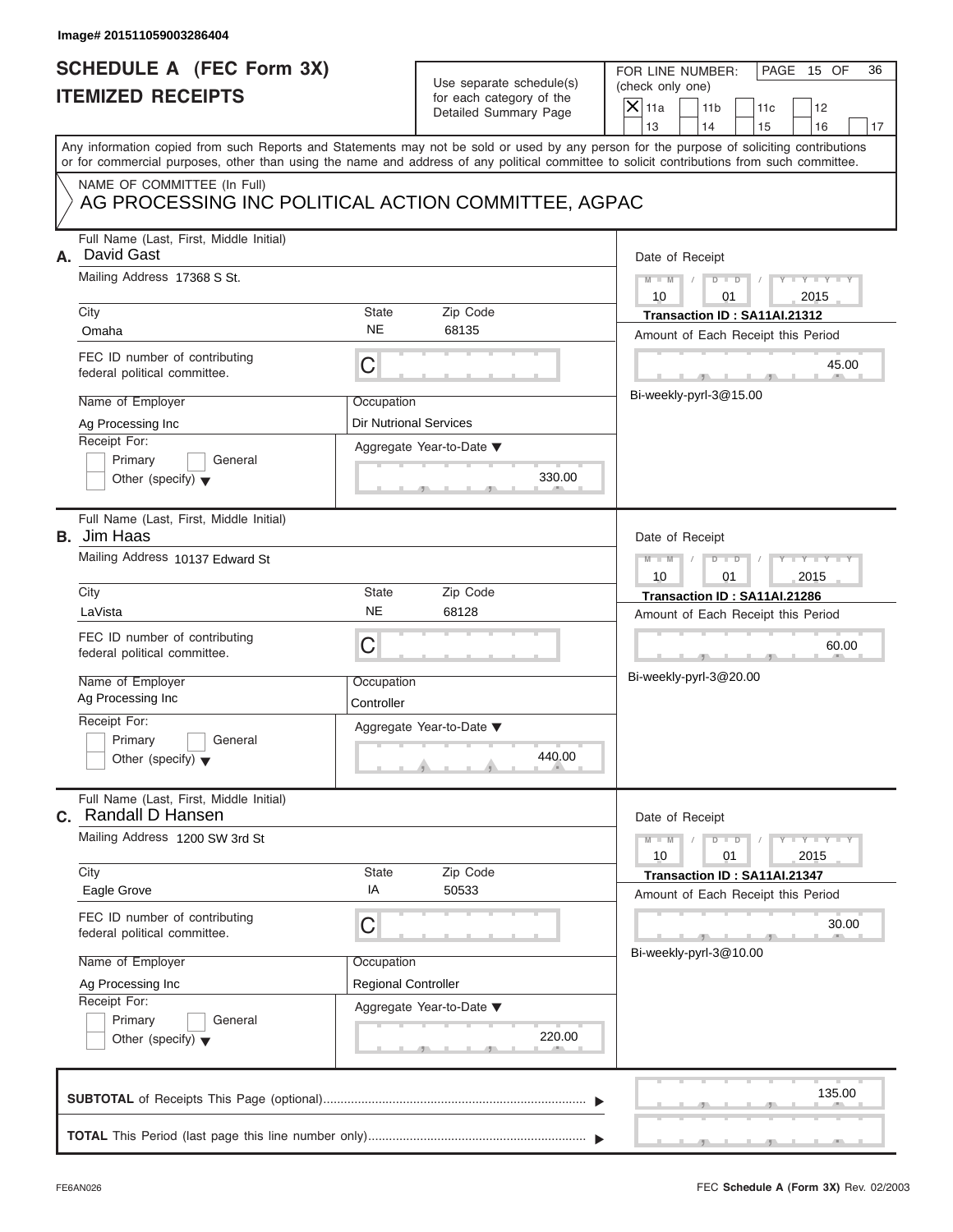| Image# 201511059003286405                                                                                                                                                                                                                                                                                   |                                                                                                                                |                                                                                                                                                                                           |
|-------------------------------------------------------------------------------------------------------------------------------------------------------------------------------------------------------------------------------------------------------------------------------------------------------------|--------------------------------------------------------------------------------------------------------------------------------|-------------------------------------------------------------------------------------------------------------------------------------------------------------------------------------------|
| <b>SCHEDULE A (FEC Form 3X)</b><br><b>ITEMIZED RECEIPTS</b>                                                                                                                                                                                                                                                 | Use separate schedule(s)<br>for each category of the<br>Detailed Summary Page                                                  | FOR LINE NUMBER:<br>PAGE 16 OF<br>36<br>(check only one)<br>$\overline{X}$ 11a<br>11 <sub>b</sub><br>11c<br>12<br>13<br>14<br>15<br>16<br>17                                              |
| Any information copied from such Reports and Statements may not be sold or used by any person for the purpose of soliciting contributions<br>or for commercial purposes, other than using the name and address of any political committee to solicit contributions from such committee.                     |                                                                                                                                |                                                                                                                                                                                           |
| NAME OF COMMITTEE (In Full)                                                                                                                                                                                                                                                                                 | AG PROCESSING INC POLITICAL ACTION COMMITTEE, AGPAC                                                                            |                                                                                                                                                                                           |
| Full Name (Last, First, Middle Initial)<br>A. Steven C Hansen<br>Mailing Address 7119 S 173rd St<br>City<br>Omaha<br>FEC ID number of contributing<br>federal political committee.<br>Name of Employer                                                                                                      | State<br>Zip Code<br><b>NE</b><br>68136<br>C<br>Occupation                                                                     | Date of Receipt<br>$M - M$<br>$D$ $D$<br>Y TYT<br>10<br>2015<br>01<br>Transaction ID: SA11AI.21302<br>Amount of Each Receipt this Period<br>60.00<br>Bi-weekly-pyrl-3@20.00               |
| Ag Processing Inc<br>Receipt For:<br>Primary<br>General<br>Other (specify) $\blacktriangledown$                                                                                                                                                                                                             | <b>VP Engineering</b><br>Aggregate Year-to-Date ▼<br>440.00                                                                    |                                                                                                                                                                                           |
| Full Name (Last, First, Middle Initial)<br><b>B.</b> Shannon Hett<br>Mailing Address 1216 370th St<br>City<br>Manly<br>FEC ID number of contributing<br>federal political committee.<br>Name of Employer<br>Ag Processing Inc<br>Receipt For:<br>Primary<br>General<br>Other (specify) $\blacktriangledown$ | State<br>Zip Code<br>ΙA<br>50456<br>C<br>Occupation<br><b>Plant Operations Manager I</b><br>Aggregate Year-to-Date ▼<br>220.00 | Date of Receipt<br>$M - M$<br>$D$ $D$<br>$Y - Y - I$<br>10<br>01<br>2015<br>Transaction ID: SA11AI.21349<br>Amount of Each Receipt this Period<br>30.00<br>$-9$<br>Bi-weekly-pyrl-3@10.00 |
| Full Name (Last, First, Middle Initial)<br>C. Gwen Jahn<br>Mailing Address 2790 380th St<br>City<br>Manning<br>FEC ID number of contributing<br>federal political committee.<br>Name of Employer<br>Ag Processing Inc<br>Receipt For:<br>Primary<br>General<br>Other (specify) $\blacktriangledown$         | Zip Code<br>State<br>IA<br>51455<br>С<br>Occupation<br><b>Accounting Supervisor</b><br>Aggregate Year-to-Date ▼<br>440.00      | Date of Receipt<br>$M - M$<br>$Y - Y$<br>$D - D$<br>2015<br>10<br>01<br>Transaction ID: SA11AI.21282<br>Amount of Each Receipt this Period<br>60.00<br>Bi-weekly-pyrl-3@20.00             |
|                                                                                                                                                                                                                                                                                                             |                                                                                                                                | 150.00                                                                                                                                                                                    |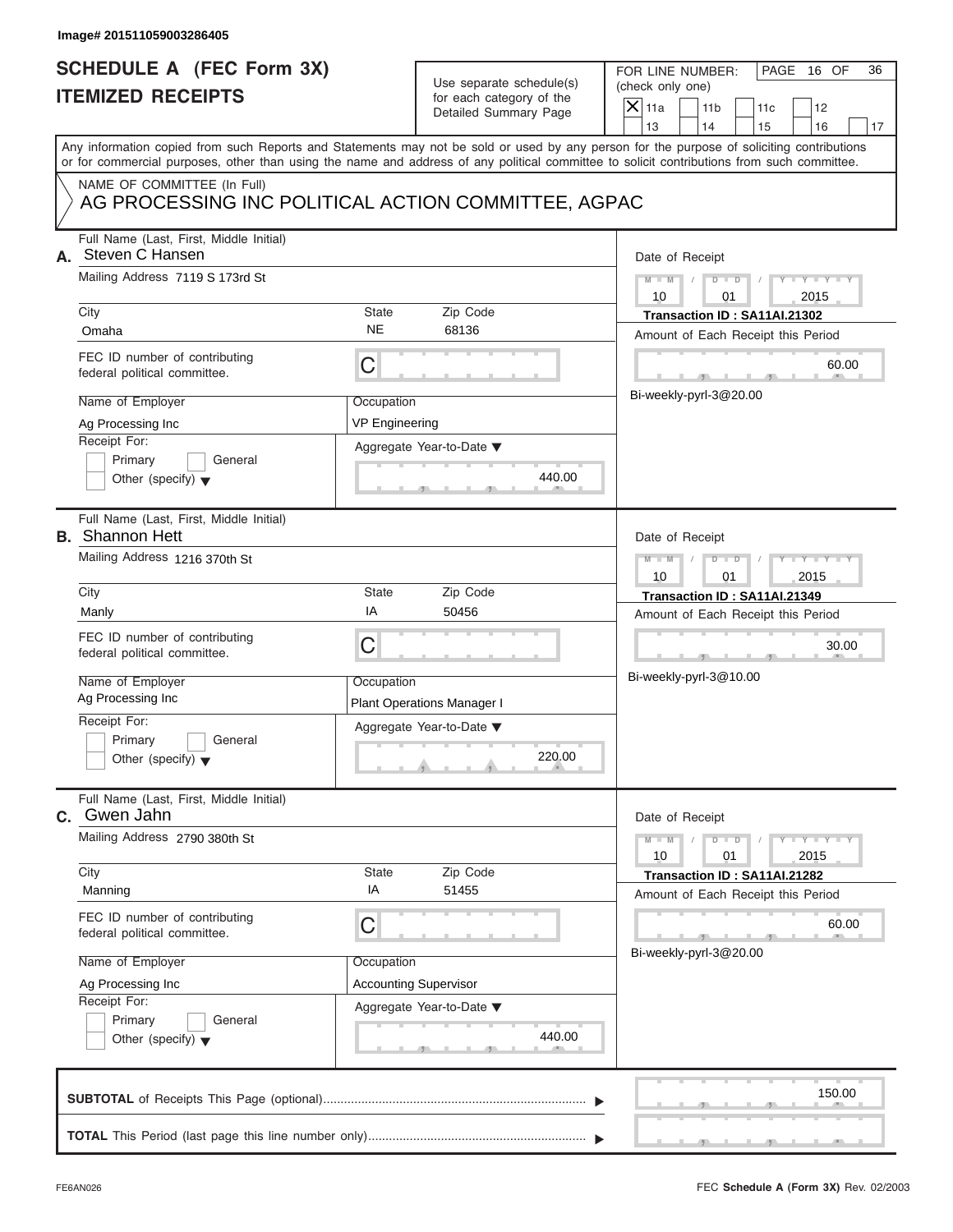| <b>SCHEDULE A (FEC Form 3X)</b><br>FOR LINE NUMBER:<br>PAGE 17 OF<br>36<br>Use separate schedule(s)<br>(check only one)<br><b>ITEMIZED RECEIPTS</b><br>for each category of the<br>$\overline{X}$ 11a<br>11 <sub>b</sub><br>11c<br>12<br>Detailed Summary Page<br>13<br>14<br>15<br>16<br>17<br>Any information copied from such Reports and Statements may not be sold or used by any person for the purpose of soliciting contributions<br>or for commercial purposes, other than using the name and address of any political committee to solicit contributions from such committee.<br>NAME OF COMMITTEE (In Full)<br>AG PROCESSING INC POLITICAL ACTION COMMITTEE, AGPAC<br>Full Name (Last, First, Middle Initial)<br>Date of Receipt<br>Mailing Address 22022 Giles Rd<br>$M - M$<br>$D$ $D$<br>Y TYT<br>10<br>2015<br>01<br>City<br>State<br>Zip Code<br>Transaction ID: SA11AI.21303<br><b>NE</b><br>68028<br>Gretna<br>Amount of Each Receipt this Period<br>FEC ID number of contributing<br>C<br>60.00<br>federal political committee.<br>Bi-weekly-pyrl-3@20.00<br>Name of Employer<br>Occupation<br>Controller<br>Ag Processing Inc<br>Receipt For:<br>Aggregate Year-to-Date ▼<br>Primary<br>General<br>440.00<br>Other (specify) $\blacktriangledown$<br>Full Name (Last, First, Middle Initial)<br>Date of Receipt<br>Mailing Address 620 North Shore Dr<br>$M - M$<br>$D$ $\Box$ $D$<br>Y TY<br>10<br>01<br>2015<br>State<br>Zip Code<br>City<br>Transaction ID: SA11AI.21287<br><b>NE</b><br>68901<br>Hastings<br>Amount of Each Receipt this Period<br>FEC ID number of contributing<br>C<br>60.00<br>federal political committee.<br>$-7$<br>Bi-weekly-pyrl-3@20.00<br>Name of Employer<br>Occupation<br>Ag Processing Inc<br>Merchandising Manager<br>Receipt For:<br>Aggregate Year-to-Date ▼<br>Primary<br>General<br>440.00<br>Other (specify) $\blacktriangledown$<br>Full Name (Last, First, Middle Initial)<br>Date of Receipt<br>Mailing Address 26833 Taylor Cir<br>$Y - Y$<br>$M - M$<br>$D - D$<br>2015<br>10<br>01<br>Zip Code<br>City<br>State<br>Transaction ID: SA11AI.21304<br><b>NE</b><br>68064<br>Valley<br>Amount of Each Receipt this Period<br>FEC ID number of contributing<br>С<br>60.00<br>federal political committee.<br>Bi-weekly-pyrl-3@20.00<br>Name of Employer<br>Occupation<br>Director Systems & Programming<br>Ag Processing Inc<br>Receipt For:<br>Aggregate Year-to-Date ▼<br>Primary<br>General<br>440.00<br>Other (specify) $\blacktriangledown$<br>180.00 | Image# 201511059003286406 |  |  |
|------------------------------------------------------------------------------------------------------------------------------------------------------------------------------------------------------------------------------------------------------------------------------------------------------------------------------------------------------------------------------------------------------------------------------------------------------------------------------------------------------------------------------------------------------------------------------------------------------------------------------------------------------------------------------------------------------------------------------------------------------------------------------------------------------------------------------------------------------------------------------------------------------------------------------------------------------------------------------------------------------------------------------------------------------------------------------------------------------------------------------------------------------------------------------------------------------------------------------------------------------------------------------------------------------------------------------------------------------------------------------------------------------------------------------------------------------------------------------------------------------------------------------------------------------------------------------------------------------------------------------------------------------------------------------------------------------------------------------------------------------------------------------------------------------------------------------------------------------------------------------------------------------------------------------------------------------------------------------------------------------------------------------------------------------------------------------------------------------------------------------------------------------------------------------------------------------------------------------------------------------------------------------------------------------------------------------------------------------------------------------------------------------------------------------------------------------------------------------------------------------------------------|---------------------------|--|--|
|                                                                                                                                                                                                                                                                                                                                                                                                                                                                                                                                                                                                                                                                                                                                                                                                                                                                                                                                                                                                                                                                                                                                                                                                                                                                                                                                                                                                                                                                                                                                                                                                                                                                                                                                                                                                                                                                                                                                                                                                                                                                                                                                                                                                                                                                                                                                                                                                                                                                                                                        |                           |  |  |
|                                                                                                                                                                                                                                                                                                                                                                                                                                                                                                                                                                                                                                                                                                                                                                                                                                                                                                                                                                                                                                                                                                                                                                                                                                                                                                                                                                                                                                                                                                                                                                                                                                                                                                                                                                                                                                                                                                                                                                                                                                                                                                                                                                                                                                                                                                                                                                                                                                                                                                                        |                           |  |  |
| A. Steve Joerg<br><b>B.</b> Jodie Johnson                                                                                                                                                                                                                                                                                                                                                                                                                                                                                                                                                                                                                                                                                                                                                                                                                                                                                                                                                                                                                                                                                                                                                                                                                                                                                                                                                                                                                                                                                                                                                                                                                                                                                                                                                                                                                                                                                                                                                                                                                                                                                                                                                                                                                                                                                                                                                                                                                                                                              |                           |  |  |
|                                                                                                                                                                                                                                                                                                                                                                                                                                                                                                                                                                                                                                                                                                                                                                                                                                                                                                                                                                                                                                                                                                                                                                                                                                                                                                                                                                                                                                                                                                                                                                                                                                                                                                                                                                                                                                                                                                                                                                                                                                                                                                                                                                                                                                                                                                                                                                                                                                                                                                                        |                           |  |  |
| C. Stephen Johnson                                                                                                                                                                                                                                                                                                                                                                                                                                                                                                                                                                                                                                                                                                                                                                                                                                                                                                                                                                                                                                                                                                                                                                                                                                                                                                                                                                                                                                                                                                                                                                                                                                                                                                                                                                                                                                                                                                                                                                                                                                                                                                                                                                                                                                                                                                                                                                                                                                                                                                     |                           |  |  |
|                                                                                                                                                                                                                                                                                                                                                                                                                                                                                                                                                                                                                                                                                                                                                                                                                                                                                                                                                                                                                                                                                                                                                                                                                                                                                                                                                                                                                                                                                                                                                                                                                                                                                                                                                                                                                                                                                                                                                                                                                                                                                                                                                                                                                                                                                                                                                                                                                                                                                                                        |                           |  |  |
|                                                                                                                                                                                                                                                                                                                                                                                                                                                                                                                                                                                                                                                                                                                                                                                                                                                                                                                                                                                                                                                                                                                                                                                                                                                                                                                                                                                                                                                                                                                                                                                                                                                                                                                                                                                                                                                                                                                                                                                                                                                                                                                                                                                                                                                                                                                                                                                                                                                                                                                        |                           |  |  |
|                                                                                                                                                                                                                                                                                                                                                                                                                                                                                                                                                                                                                                                                                                                                                                                                                                                                                                                                                                                                                                                                                                                                                                                                                                                                                                                                                                                                                                                                                                                                                                                                                                                                                                                                                                                                                                                                                                                                                                                                                                                                                                                                                                                                                                                                                                                                                                                                                                                                                                                        |                           |  |  |

 $S = 1 - 1 - 2$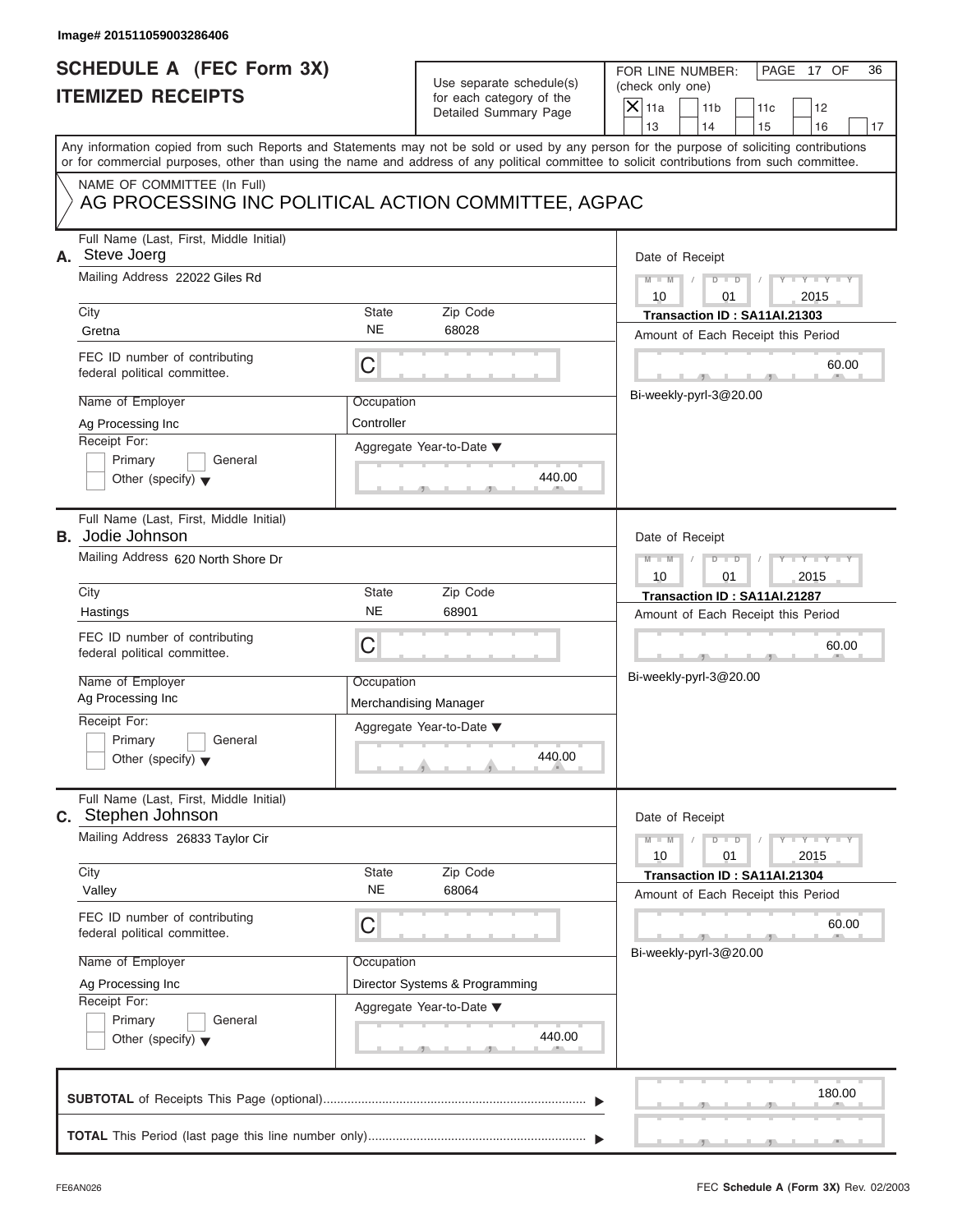| Image# 201511059003286407                                                                                                                                                                                                                                                                                         |                                                                                                                                 |                                                                                                                                                                                           |
|-------------------------------------------------------------------------------------------------------------------------------------------------------------------------------------------------------------------------------------------------------------------------------------------------------------------|---------------------------------------------------------------------------------------------------------------------------------|-------------------------------------------------------------------------------------------------------------------------------------------------------------------------------------------|
| <b>SCHEDULE A (FEC Form 3X)</b><br><b>ITEMIZED RECEIPTS</b>                                                                                                                                                                                                                                                       | Use separate schedule(s)<br>for each category of the<br>Detailed Summary Page                                                   | FOR LINE NUMBER:<br>PAGE 18 OF<br>36<br>(check only one)<br>$\overline{X}$ 11a<br>11 <sub>b</sub><br>11c<br>12<br>13<br>14<br>15<br>16<br>17                                              |
| Any information copied from such Reports and Statements may not be sold or used by any person for the purpose of soliciting contributions<br>or for commercial purposes, other than using the name and address of any political committee to solicit contributions from such committee.                           |                                                                                                                                 |                                                                                                                                                                                           |
| NAME OF COMMITTEE (In Full)                                                                                                                                                                                                                                                                                       | AG PROCESSING INC POLITICAL ACTION COMMITTEE, AGPAC                                                                             |                                                                                                                                                                                           |
| Full Name (Last, First, Middle Initial)<br>A. Wayne Johnson<br>Mailing Address 804 Clairmont Cir<br>City<br>Sgt. Bluff                                                                                                                                                                                            | State<br>Zip Code<br>IA<br>51054                                                                                                | Date of Receipt<br>$M - M$<br>$D$ $D$<br>Y TYT<br>10<br>2015<br>01<br>Transaction ID: SA11AI.21311<br>Amount of Each Receipt this Period                                                  |
| FEC ID number of contributing<br>federal political committee.<br>Name of Employer<br>Ag Processing Inc<br>Receipt For:<br>Primary<br>General<br>Other (specify) $\blacktriangledown$                                                                                                                              | C<br>Occupation<br>Regional Merchandising Manager<br>Aggregate Year-to-Date ▼<br>440.00                                         | 60.00<br>Bi-weekly-pyrl-3@20.00                                                                                                                                                           |
| Full Name (Last, First, Middle Initial)<br><b>B.</b> Kelly Jorgensen<br>Mailing Address 11224 Sahler St.<br>City<br>Omaha<br>FEC ID number of contributing<br>federal political committee.<br>Name of Employer<br>Ag Processing Inc<br>Receipt For:<br>Primary<br>General<br>Other (specify) $\blacktriangledown$ | State<br>Zip Code<br><b>NE</b><br>68164<br>C<br>Occupation<br>Director Environ Compliance<br>Aggregate Year-to-Date ▼<br>220.00 | Date of Receipt<br>$M - M$<br>$D$ $D$<br>$Y - Y - I$<br>10<br>01<br>2015<br>Transaction ID: SA11AI.21337<br>Amount of Each Receipt this Period<br>30.00<br>$-7$<br>Bi-weekly-pyrl-3@10.00 |
| Full Name (Last, First, Middle Initial)<br>C. Joseph F Kirby<br>Mailing Address 108 Settler Dr<br>City<br>Sergeant Bluff<br>FEC ID number of contributing<br>federal political committee.<br>Name of Employer<br>Ag Processing Inc<br>Receipt For:<br>Primary<br>General<br>Other (specify) $\blacktriangledown$  | Zip Code<br>State<br>IA<br>51054<br>С<br>Occupation<br>Plant Operations Manager 1<br>Aggregate Year-to-Date ▼<br>440.00         | Date of Receipt<br>$Y - Y$<br>$M - M$<br>$D - D$<br>2015<br>10<br>01<br>Transaction ID: SA11AI.21288<br>Amount of Each Receipt this Period<br>60.00<br>Bi-weekly-pyrl-3@20.00             |
|                                                                                                                                                                                                                                                                                                                   |                                                                                                                                 | 150.00                                                                                                                                                                                    |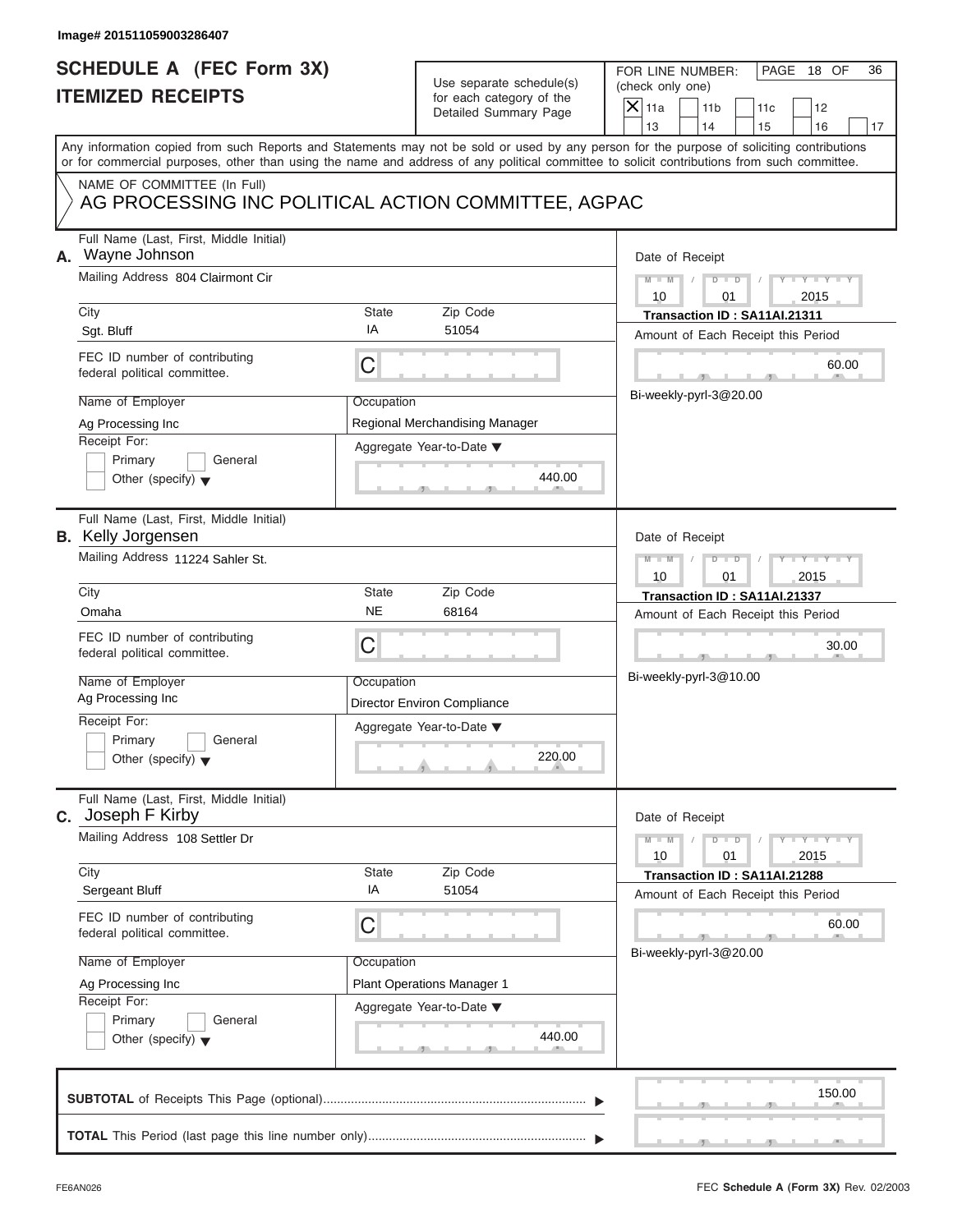|    | Image# 201511059003286408                                                                                                                  |                                         |                                                                               |                                                                                                                                                             |
|----|--------------------------------------------------------------------------------------------------------------------------------------------|-----------------------------------------|-------------------------------------------------------------------------------|-------------------------------------------------------------------------------------------------------------------------------------------------------------|
|    | <b>SCHEDULE A (FEC Form 3X)</b><br><b>ITEMIZED RECEIPTS</b>                                                                                |                                         | Use separate schedule(s)<br>for each category of the<br>Detailed Summary Page | FOR LINE NUMBER:<br>PAGE 19 OF<br>36<br>(check only one)<br>$\overline{X}$ 11a<br>11 <sub>b</sub><br>11c<br>12<br>13<br>14                                  |
|    | or for commercial purposes, other than using the name and address of any political committee to solicit contributions from such committee. |                                         |                                                                               | 15<br>16<br>17<br>Any information copied from such Reports and Statements may not be sold or used by any person for the purpose of soliciting contributions |
|    | NAME OF COMMITTEE (In Full)<br>AG PROCESSING INC POLITICAL ACTION COMMITTEE, AGPAC                                                         |                                         |                                                                               |                                                                                                                                                             |
| А. | Full Name (Last, First, Middle Initial)<br>Nicholas Klocke<br>Mailing Address 2024 S Lemon<br>City                                         | State                                   | Zip Code                                                                      | Date of Receipt<br>$M - M$<br>$D$ $D$<br>Y TYT<br>10<br>2015<br>01<br>Transaction ID: SA11AI.21297                                                          |
|    | Sioux City                                                                                                                                 | IA                                      | 51106                                                                         | Amount of Each Receipt this Period                                                                                                                          |
|    | FEC ID number of contributing<br>federal political committee.                                                                              | C                                       |                                                                               | 60.00<br>Bi-weekly-pyrl-3@20.00                                                                                                                             |
|    | Name of Employer<br>Ag Processing Inc<br>Receipt For:<br>Primary<br>General                                                                | Occupation<br><b>Accounting Manager</b> | Aggregate Year-to-Date ▼                                                      |                                                                                                                                                             |
|    | Other (specify) $\blacktriangledown$<br>Full Name (Last, First, Middle Initial)                                                            |                                         | 440.00                                                                        |                                                                                                                                                             |
|    | <b>B.</b> Kent Klootwyk                                                                                                                    |                                         |                                                                               | Date of Receipt                                                                                                                                             |
|    | Mailing Address 4670 360th St                                                                                                              |                                         |                                                                               | $M - M$<br>$D$ $D$<br>Y TY<br>10<br>01<br>2015                                                                                                              |
|    | City                                                                                                                                       | State                                   | Zip Code                                                                      | Transaction ID: SA11AI.21338                                                                                                                                |
|    | Emmetsburg                                                                                                                                 | ΙA                                      | 50536                                                                         | Amount of Each Receipt this Period                                                                                                                          |
|    | FEC ID number of contributing<br>federal political committee.                                                                              | C                                       |                                                                               | 30.00<br>$-9$                                                                                                                                               |
|    | Name of Employer<br>Ag Processing Inc                                                                                                      | Occupation                              | Merchandising Manager                                                         | Bi-weekly-pyrl-3@10.00                                                                                                                                      |
|    | Receipt For:<br>Primary<br>General<br>Other (specify) $\blacktriangledown$                                                                 |                                         | Aggregate Year-to-Date ▼<br>220.00                                            |                                                                                                                                                             |
|    | Full Name (Last, First, Middle Initial)<br>C. Gerald Knapp                                                                                 |                                         |                                                                               | Date of Receipt                                                                                                                                             |
|    | Mailing Address 14522 J Circle                                                                                                             |                                         |                                                                               | $Y - Y$<br>$M - M$<br>$D - D$<br>2015<br>10<br>01                                                                                                           |
|    | City<br>Omaha                                                                                                                              | State<br><b>NE</b>                      | Zip Code<br>68137                                                             | Transaction ID: SA11AI.21283<br>Amount of Each Receipt this Period                                                                                          |
|    | FEC ID number of contributing<br>federal political committee.                                                                              | С                                       |                                                                               | 60.00<br>Bi-weekly-pyrl-3@20.00                                                                                                                             |
|    | Name of Employer                                                                                                                           | Occupation                              |                                                                               |                                                                                                                                                             |
|    | Ag Processing Inc                                                                                                                          | IS Operating Manager                    |                                                                               |                                                                                                                                                             |
|    | Receipt For:                                                                                                                               |                                         | Aggregate Year-to-Date ▼                                                      |                                                                                                                                                             |
|    | Primary<br>General<br>Other (specify) $\blacktriangledown$                                                                                 |                                         | 440.00                                                                        |                                                                                                                                                             |
|    |                                                                                                                                            |                                         |                                                                               | 150.00                                                                                                                                                      |
|    |                                                                                                                                            |                                         |                                                                               |                                                                                                                                                             |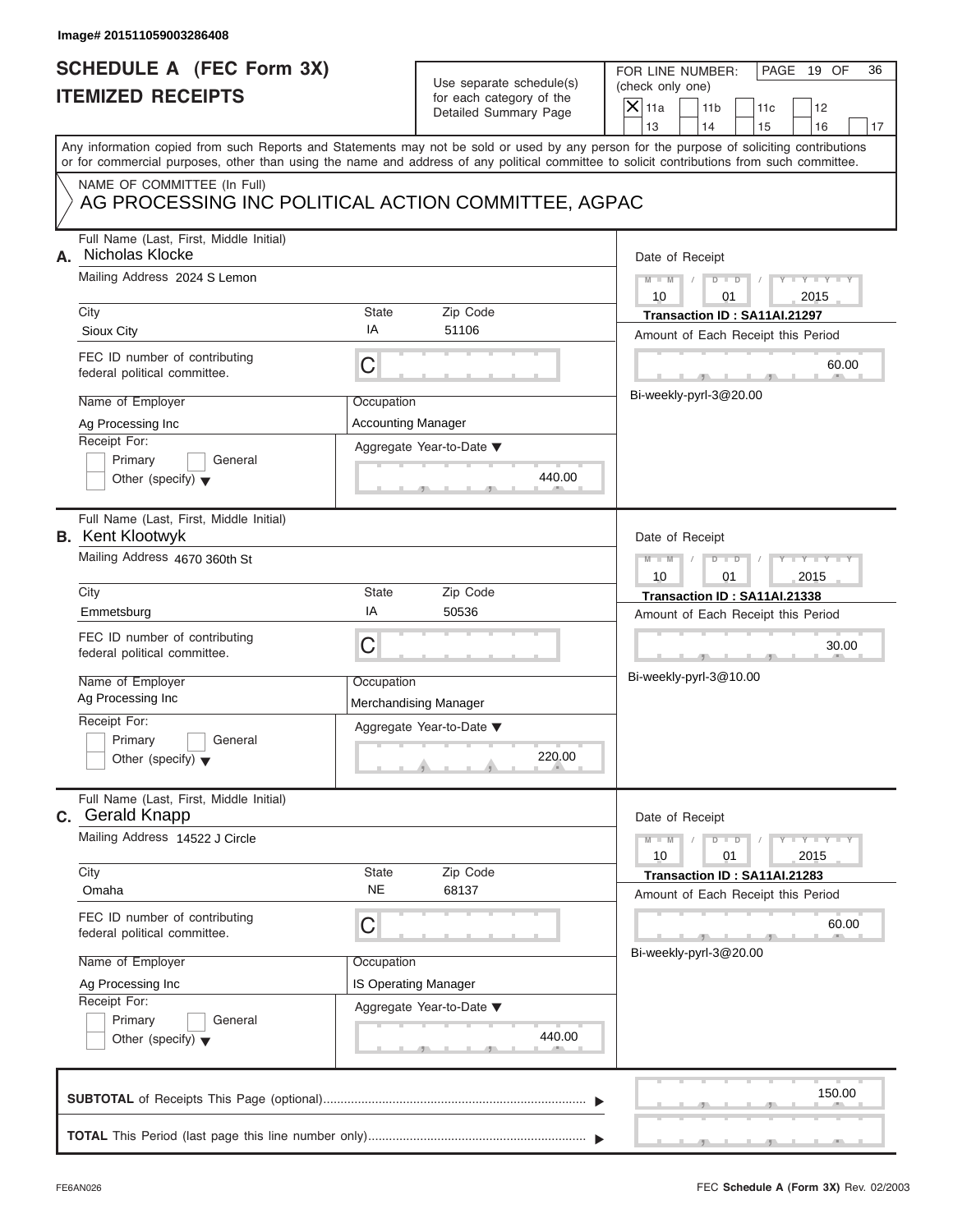| Image# 201511059003286409                                                                                                                                                                                                                                                                                                    |                                                     |                                                                                            |                                                                                                                                                                                                 |
|------------------------------------------------------------------------------------------------------------------------------------------------------------------------------------------------------------------------------------------------------------------------------------------------------------------------------|-----------------------------------------------------|--------------------------------------------------------------------------------------------|-------------------------------------------------------------------------------------------------------------------------------------------------------------------------------------------------|
| <b>SCHEDULE A (FEC Form 3X)</b><br><b>ITEMIZED RECEIPTS</b>                                                                                                                                                                                                                                                                  |                                                     | Use separate schedule(s)<br>for each category of the<br>Detailed Summary Page              | FOR LINE NUMBER:<br>PAGE 20 OF<br>36<br>(check only one)<br>$\overline{X}$ 11a<br>11 <sub>b</sub><br>11c<br>12<br>13<br>14<br>16<br>15<br>17                                                    |
| or for commercial purposes, other than using the name and address of any political committee to solicit contributions from such committee.                                                                                                                                                                                   |                                                     |                                                                                            | Any information copied from such Reports and Statements may not be sold or used by any person for the purpose of soliciting contributions                                                       |
| NAME OF COMMITTEE (In Full)<br>AG PROCESSING INC POLITICAL ACTION COMMITTEE, AGPAC                                                                                                                                                                                                                                           |                                                     |                                                                                            |                                                                                                                                                                                                 |
| Full Name (Last, First, Middle Initial)<br>A. Roger L Koch<br>Mailing Address 9503 S 26th St.<br>City<br><b>Bellevue</b><br>FEC ID number of contributing<br>federal political committee.<br>Name of Employer<br>Ag Processing Inc                                                                                           | State<br><b>NE</b><br>С<br>Occupation               | Zip Code<br>68147<br><b>Director Quality Assurance</b>                                     | Date of Receipt<br>$M - M$<br>$D$ $D$<br>$Y - Y - Y - Y$<br>10<br>2015<br>01<br>Transaction ID: SA11AI.21299<br>Amount of Each Receipt this Period<br>60.00<br>Bi-weekly-pyrl-3@20.00           |
| Receipt For:<br>Primary<br>General<br>Other (specify) $\blacktriangledown$                                                                                                                                                                                                                                                   |                                                     | Aggregate Year-to-Date ▼<br>440.00                                                         |                                                                                                                                                                                                 |
| Full Name (Last, First, Middle Initial)<br><b>B.</b> Laurie Krone<br>Mailing Address 6136 Emmet Street<br>City<br>Omaha<br>FEC ID number of contributing<br>federal political committee.<br>Name of Employer<br>Ag Processing Inc<br>Receipt For:<br>Primary<br>General<br>Other (specify) $\blacktriangledown$              | State<br><b>NE</b><br>С<br>Occupation<br>Controller | Zip Code<br>68104<br>Aggregate Year-to-Date ▼<br>220.00                                    | Date of Receipt<br>$D - D$<br>$M - M$<br>10<br>01<br>2015<br>Transaction ID: SA11AI.21341<br>Amount of Each Receipt this Period<br>30.00<br>$\mathbf{1}$ $\mathbf{1}$<br>Bi-weekly-pyrl-3@10.00 |
| Full Name (Last, First, Middle Initial)<br><b>C.</b> Jeffrey Lampman<br>Mailing Address 1607 Grand St<br>City<br><b>Webster City</b><br>FEC ID number of contributing<br>federal political committee.<br>Name of Employer<br>Ag Processing Inc<br>Receipt For:<br>Primary<br>General<br>Other (specify) $\blacktriangledown$ | State<br>IA<br>С<br>Occupation                      | Zip Code<br>50595<br><b>Plant Operations Manager</b><br>Aggregate Year-to-Date ▼<br>440.00 | Date of Receipt<br>$M - M$<br>$Y - Y -$<br>$D - D$<br>2015<br>10<br>01<br>Transaction ID: SA11AI.21289<br>Amount of Each Receipt this Period<br>60.00<br>Bi-weekly-pyrl-3@20.00                 |
|                                                                                                                                                                                                                                                                                                                              |                                                     |                                                                                            | 150.00                                                                                                                                                                                          |
|                                                                                                                                                                                                                                                                                                                              |                                                     |                                                                                            |                                                                                                                                                                                                 |

S S S , , .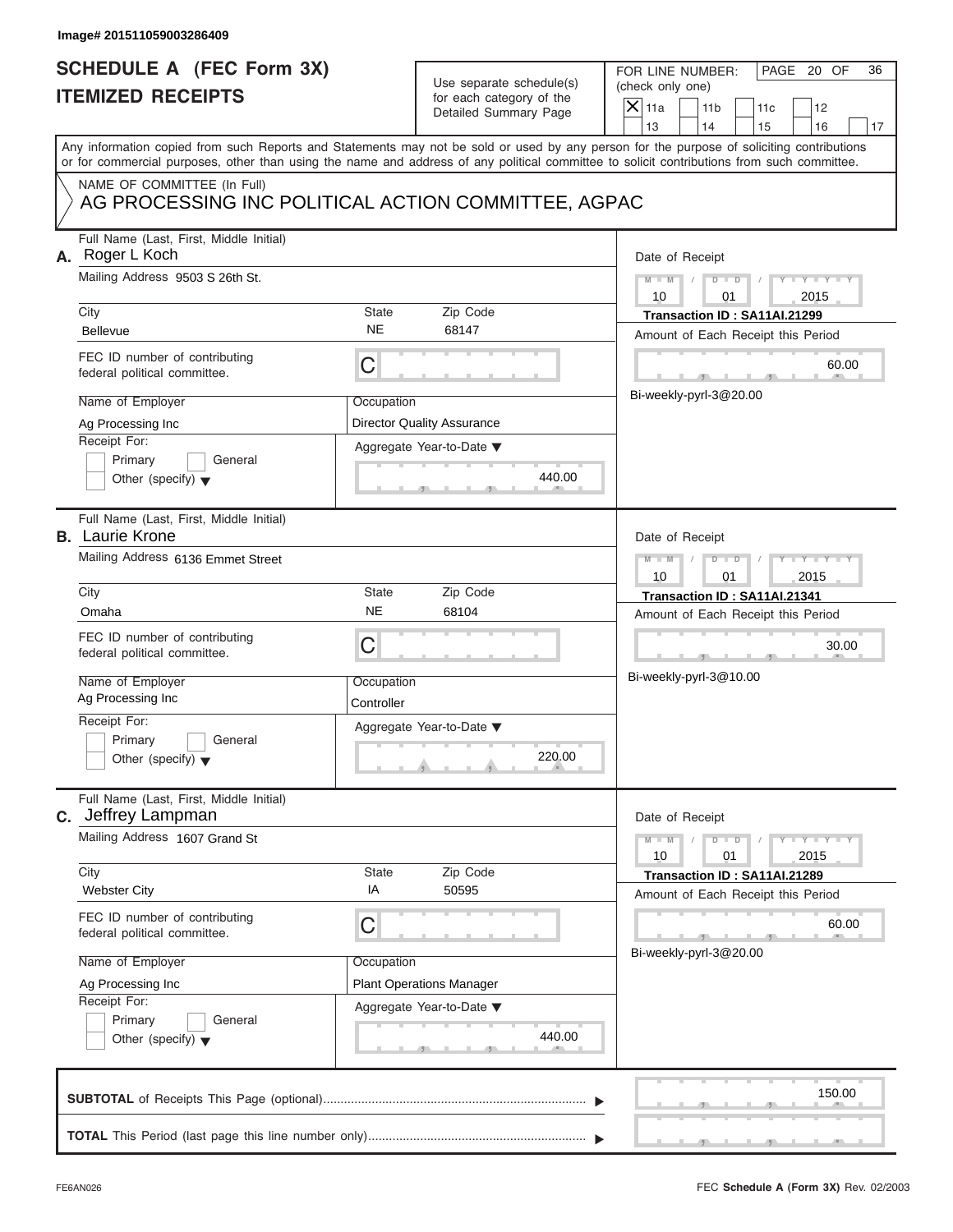|    | Image# 201511059003286410                                              |                      |                                                      |                                                                                                                                                                                                                                                                                         |
|----|------------------------------------------------------------------------|----------------------|------------------------------------------------------|-----------------------------------------------------------------------------------------------------------------------------------------------------------------------------------------------------------------------------------------------------------------------------------------|
|    | <b>SCHEDULE A (FEC Form 3X)</b><br><b>ITEMIZED RECEIPTS</b>            |                      | Use separate schedule(s)<br>for each category of the | FOR LINE NUMBER:<br>PAGE 21 OF<br>36<br>(check only one)<br>$X$ 11a<br>11 <sub>b</sub><br>11c<br>12                                                                                                                                                                                     |
|    |                                                                        |                      | Detailed Summary Page                                | 13<br>14<br>15<br>16<br>17                                                                                                                                                                                                                                                              |
|    |                                                                        |                      |                                                      | Any information copied from such Reports and Statements may not be sold or used by any person for the purpose of soliciting contributions<br>or for commercial purposes, other than using the name and address of any political committee to solicit contributions from such committee. |
|    | NAME OF COMMITTEE (In Full)                                            |                      |                                                      |                                                                                                                                                                                                                                                                                         |
|    | AG PROCESSING INC POLITICAL ACTION COMMITTEE, AGPAC                    |                      |                                                      |                                                                                                                                                                                                                                                                                         |
| А. | Full Name (Last, First, Middle Initial)<br>Loretta Larson              |                      |                                                      | Date of Receipt                                                                                                                                                                                                                                                                         |
|    | Mailing Address 381 Elm St                                             |                      |                                                      | $D$ $D$<br>$Y = Y =$<br>$M - M$<br>10<br>2015<br>01                                                                                                                                                                                                                                     |
|    | City                                                                   | <b>State</b>         | Zip Code                                             | Transaction ID: SA11AI.21294                                                                                                                                                                                                                                                            |
|    | Dawson                                                                 | MN                   | 56232                                                | Amount of Each Receipt this Period                                                                                                                                                                                                                                                      |
|    | FEC ID number of contributing<br>federal political committee.          | C                    |                                                      | 60.00                                                                                                                                                                                                                                                                                   |
|    | Name of Employer                                                       | Occupation           |                                                      | Bi-weekly-pyrl-3@20.00                                                                                                                                                                                                                                                                  |
|    | Ag Processing Inc                                                      |                      | <b>Accounting Supervisor</b>                         |                                                                                                                                                                                                                                                                                         |
|    | Receipt For:                                                           |                      | Aggregate Year-to-Date ▼                             |                                                                                                                                                                                                                                                                                         |
|    | Primary<br>General                                                     |                      |                                                      |                                                                                                                                                                                                                                                                                         |
|    | Other (specify) $\blacktriangledown$                                   |                      | 440.00                                               |                                                                                                                                                                                                                                                                                         |
|    | Full Name (Last, First, Middle Initial)<br><b>B.</b> Roger Lewandowski |                      |                                                      | Date of Receipt                                                                                                                                                                                                                                                                         |
|    | Mailing Address 18318 Van Camp Dr                                      |                      |                                                      | $M - M$<br>$D$ $D$                                                                                                                                                                                                                                                                      |
|    | City                                                                   | <b>State</b>         | Zip Code                                             | 2015<br>10<br>01                                                                                                                                                                                                                                                                        |
|    | Omaha                                                                  | <b>NE</b>            | 68130                                                | Transaction ID: SA11AI.21348<br>Amount of Each Receipt this Period                                                                                                                                                                                                                      |
|    | FEC ID number of contributing                                          |                      |                                                      |                                                                                                                                                                                                                                                                                         |
|    | federal political committee.                                           | C                    |                                                      | 30.00<br>$-9$                                                                                                                                                                                                                                                                           |
|    | Name of Employer                                                       | Occupation           |                                                      | Bi-weekly-pyrl-3@10.00                                                                                                                                                                                                                                                                  |
|    | Ag Processing Inc                                                      | Sr. Director Hedging |                                                      |                                                                                                                                                                                                                                                                                         |
|    | Receipt For:                                                           |                      | Aggregate Year-to-Date ▼                             |                                                                                                                                                                                                                                                                                         |
|    | Primary<br>General<br>Other (specify) $\blacktriangledown$             |                      | 220.00                                               |                                                                                                                                                                                                                                                                                         |
|    | Full Name (Last, First, Middle Initial)<br><b>C.</b> Gary Lippstreu    |                      |                                                      | Date of Receipt                                                                                                                                                                                                                                                                         |
|    | Mailing Address 21210 Arbor Court                                      |                      |                                                      | $\mathbf{I}$ $\mathbf{Y}$ $\mathbf{I}$ $\mathbf{Y}$ $\mathbf{I}$<br>$M - M$<br>$D$ $D$<br>2015<br>10<br>01                                                                                                                                                                              |
|    | City<br>Elkhorn                                                        | State<br>NE          | Zip Code<br>68022                                    | Transaction ID: SA11AI.21284<br>Amount of Each Receipt this Period                                                                                                                                                                                                                      |
|    | FEC ID number of contributing<br>federal political committee.          | C                    |                                                      | 60.00                                                                                                                                                                                                                                                                                   |
|    | Name of Employer                                                       | Occupation           |                                                      | Bi-weekly-pyrl-3@20.00                                                                                                                                                                                                                                                                  |
|    | Ag Processing Inc                                                      |                      | Director Internal Audit                              |                                                                                                                                                                                                                                                                                         |
|    | Receipt For:                                                           |                      | Aggregate Year-to-Date ▼                             |                                                                                                                                                                                                                                                                                         |
|    | Primary<br>General                                                     |                      | 440.00                                               |                                                                                                                                                                                                                                                                                         |
|    | Other (specify) $\blacktriangledown$                                   |                      |                                                      |                                                                                                                                                                                                                                                                                         |
|    |                                                                        |                      |                                                      | 150.00                                                                                                                                                                                                                                                                                  |
|    |                                                                        |                      |                                                      |                                                                                                                                                                                                                                                                                         |
|    |                                                                        |                      |                                                      |                                                                                                                                                                                                                                                                                         |

S S S , , .

a.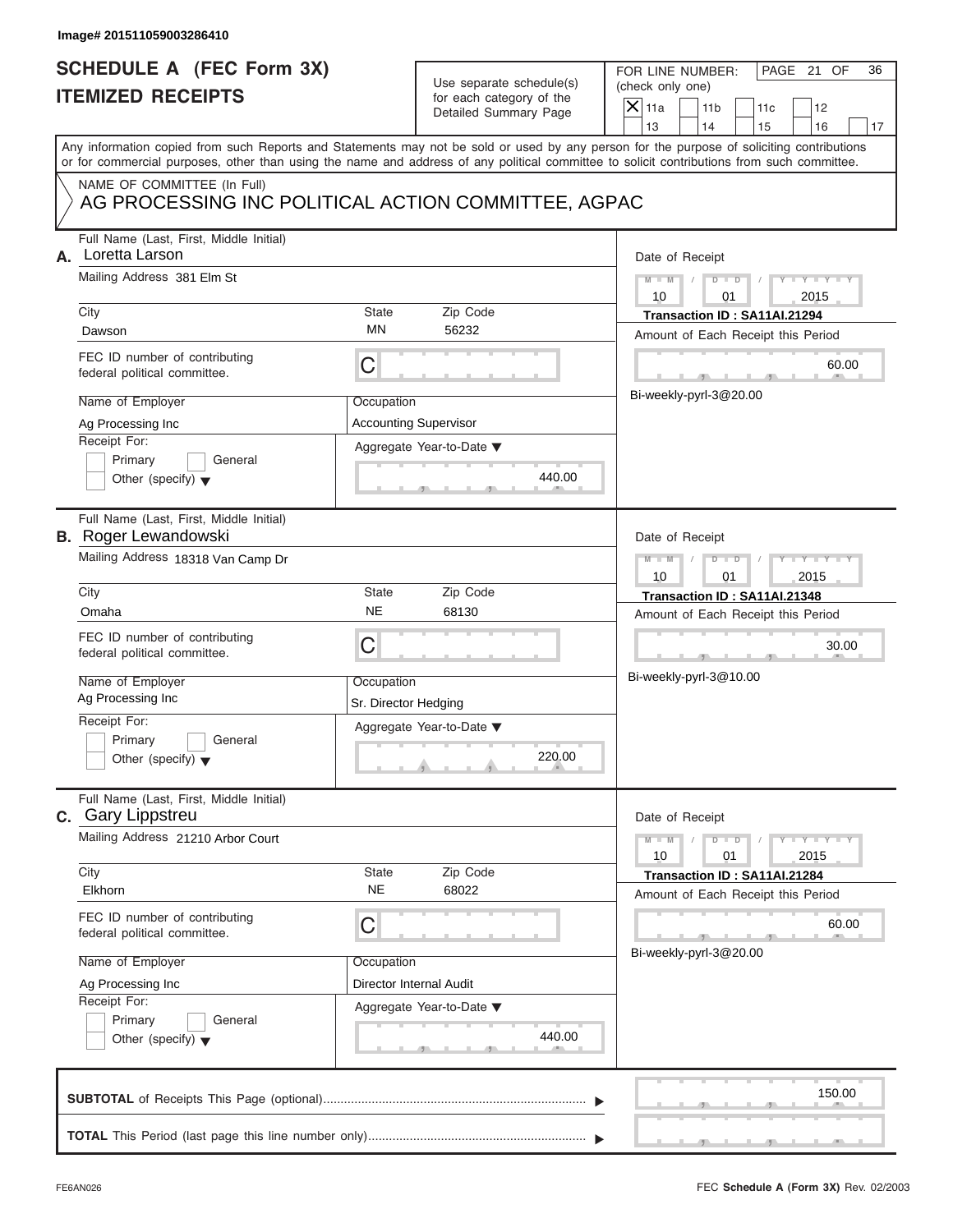| Image# 201511059003286411                                                                                                                                                                                                                                                                                                                                    |                                                                                                                            |                                                                                                                                                                                        |
|--------------------------------------------------------------------------------------------------------------------------------------------------------------------------------------------------------------------------------------------------------------------------------------------------------------------------------------------------------------|----------------------------------------------------------------------------------------------------------------------------|----------------------------------------------------------------------------------------------------------------------------------------------------------------------------------------|
| <b>SCHEDULE A (FEC Form 3X)</b><br><b>ITEMIZED RECEIPTS</b>                                                                                                                                                                                                                                                                                                  | Use separate schedule(s)<br>for each category of the<br>Detailed Summary Page                                              | FOR LINE NUMBER:<br>PAGE 22 OF<br>36<br>(check only one)<br>$\overline{X}$ 11a<br>11 <sub>b</sub><br>11c<br>12<br>13<br>14<br>15<br>16<br>17                                           |
| Any information copied from such Reports and Statements may not be sold or used by any person for the purpose of soliciting contributions<br>or for commercial purposes, other than using the name and address of any political committee to solicit contributions from such committee.                                                                      |                                                                                                                            |                                                                                                                                                                                        |
| NAME OF COMMITTEE (In Full)                                                                                                                                                                                                                                                                                                                                  | AG PROCESSING INC POLITICAL ACTION COMMITTEE, AGPAC                                                                        |                                                                                                                                                                                        |
| Full Name (Last, First, Middle Initial)<br>A. Hugh Mason<br>Mailing Address 9263 Platteview Road<br>City<br>Papillion<br>FEC ID number of contributing<br>federal political committee.<br>Name of Employer<br>Ag Processing Inc                                                                                                                              | State<br>Zip Code<br><b>NE</b><br>68046<br>C<br>Occupation<br>Dir. Labor Relations/Security                                | Date of Receipt<br>$M - M$<br>$D$ $D$<br>Y TYT<br>10<br>2015<br>01<br>Transaction ID: SA11AI.21350<br>Amount of Each Receipt this Period<br>30.00<br>Bi-weekly-pyrl-3@10.00            |
| Receipt For:<br>Primary<br>General<br>Other (specify) $\blacktriangledown$                                                                                                                                                                                                                                                                                   | Aggregate Year-to-Date ▼<br>220.00                                                                                         |                                                                                                                                                                                        |
| Full Name (Last, First, Middle Initial)<br><b>B.</b> Jeffrey A Massey<br>Mailing Address 710 N 152nd Ave<br>City<br>Omaha<br>FEC ID number of contributing<br>federal political committee.<br>Name of Employer<br>Ag Processing Inc<br>Receipt For:<br>Primary<br>General<br>Other (specify) $\blacktriangledown$<br>Full Name (Last, First, Middle Initial) | State<br>Zip Code<br><b>NE</b><br>68154<br>C<br>Occupation<br><b>Product Manager</b><br>Aggregate Year-to-Date ▼<br>220.00 | Date of Receipt<br>$D - I - D$<br>$M - M$<br>Y TY<br>10<br>01<br>2015<br>Transaction ID: SA11AI.21331<br>Amount of Each Receipt this Period<br>30.00<br>$-9$<br>Bi-weekly-pyrl-3@10.00 |
| <b>C.</b> Terry McClatchey<br>Mailing Address 7307 SE Summit Dr<br>City<br>St. Joseph<br>FEC ID number of contributing<br>federal political committee.<br>Name of Employer<br>Ag Processing Inc<br>Receipt For:<br>Primary<br>General<br>Other (specify) $\blacktriangledown$                                                                                | Zip Code<br>State<br>MO<br>64507<br>С<br>Occupation<br>Merchandising Manager<br>Aggregate Year-to-Date ▼<br>440.00         | Date of Receipt<br>$Y - Y$<br>$M - M$<br>$D - D$<br>2015<br>10<br>01<br>Transaction ID: SA11AI.21308<br>Amount of Each Receipt this Period<br>60.00<br>Bi-weekly-pyrl-3@20.00          |
|                                                                                                                                                                                                                                                                                                                                                              |                                                                                                                            | 120.00                                                                                                                                                                                 |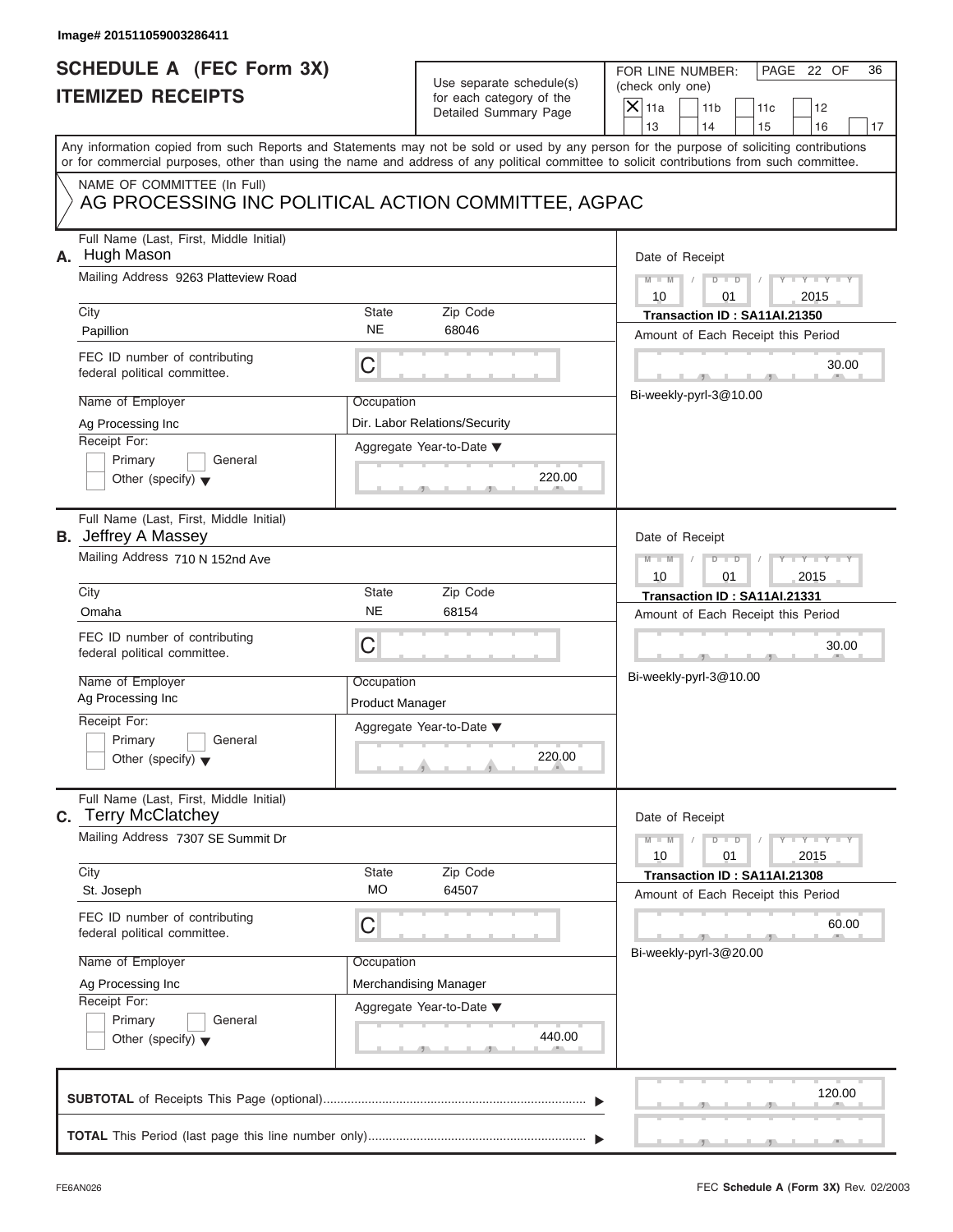|    | Image# 201511059003286412                                                                                                                                                            |                       |                                                                               |                                                                                                                                              |
|----|--------------------------------------------------------------------------------------------------------------------------------------------------------------------------------------|-----------------------|-------------------------------------------------------------------------------|----------------------------------------------------------------------------------------------------------------------------------------------|
|    | <b>SCHEDULE A (FEC Form 3X)</b><br><b>ITEMIZED RECEIPTS</b>                                                                                                                          |                       | Use separate schedule(s)<br>for each category of the<br>Detailed Summary Page | FOR LINE NUMBER:<br>PAGE 23 OF<br>36<br>(check only one)<br>$\overline{X}$ 11a<br>11 <sub>b</sub><br>11c<br>12<br>13<br>14<br>15<br>16<br>17 |
|    | or for commercial purposes, other than using the name and address of any political committee to solicit contributions from such committee.                                           |                       |                                                                               | Any information copied from such Reports and Statements may not be sold or used by any person for the purpose of soliciting contributions    |
|    | NAME OF COMMITTEE (In Full)<br>AG PROCESSING INC POLITICAL ACTION COMMITTEE, AGPAC                                                                                                   |                       |                                                                               |                                                                                                                                              |
| А. | Full Name (Last, First, Middle Initial)<br><b>Kent A McDermott</b><br>Mailing Address PO Box 320<br>City                                                                             | State                 | Zip Code                                                                      | Date of Receipt<br>$M - M$<br>$D$ $D$<br>Y TYT<br>10<br>2015<br>01<br>Transaction ID: SA11AI.21292                                           |
|    | Minden<br>FEC ID number of contributing<br>federal political committee.                                                                                                              | IA<br>C               | 51553                                                                         | Amount of Each Receipt this Period<br>60.00<br>Bi-weekly-pyrl-3@20.00                                                                        |
|    | Name of Employer<br>Ag Processing Inc<br>Receipt For:<br>Primary<br>General<br>Other (specify) $\blacktriangledown$                                                                  | Occupation            | <b>Manager Networking Services</b><br>Aggregate Year-to-Date ▼<br>440.00      |                                                                                                                                              |
|    | Full Name (Last, First, Middle Initial)<br><b>B.</b> Mark J Meierotto<br>Mailing Address 3473 Ironwood<br>City                                                                       | State                 | Zip Code                                                                      | Date of Receipt<br>$M - M$<br>$D$ $D$<br>$Y - Y - I$<br>10<br>01<br>2015<br>Transaction ID: SA11AI.21295                                     |
|    | Manly<br>FEC ID number of contributing<br>federal political committee.<br>Name of Employer                                                                                           | ΙA<br>C<br>Occupation | 50456                                                                         | Amount of Each Receipt this Period<br>60.00<br>$-7$<br>Bi-weekly-pyrl-3@20.00                                                                |
|    | Ag Processing Inc<br>Receipt For:<br>Primary<br>General<br>Other (specify) $\blacktriangledown$                                                                                      |                       | Merchandising Manager<br>Aggregate Year-to-Date ▼<br>440.00                   |                                                                                                                                              |
|    | Full Name (Last, First, Middle Initial)<br>C. Calvin Meyer                                                                                                                           |                       |                                                                               | Date of Receipt                                                                                                                              |
|    | Mailing Address 4136 Country Rd 37<br>City<br>Blair                                                                                                                                  | State<br><b>NE</b>    | Zip Code<br>68008                                                             | $Y - Y$<br>$M - M$<br>$D - D$<br>2015<br>10<br>01<br>Transaction ID: SA11AI.21261<br>Amount of Each Receipt this Period                      |
|    | FEC ID number of contributing<br>federal political committee.<br>Name of Employer<br>Ag Processing Inc<br>Receipt For:<br>Primary<br>General<br>Other (specify) $\blacktriangledown$ | С<br>Occupation       | Grp VP Proc, RefOils & RenFuel<br>Aggregate Year-to-Date ▼<br>1320.00         | 180.00<br>Bi-weekly-pyrl-3@60.00                                                                                                             |
|    |                                                                                                                                                                                      |                       |                                                                               | 300.00                                                                                                                                       |
|    |                                                                                                                                                                                      |                       |                                                                               |                                                                                                                                              |

S S S , , .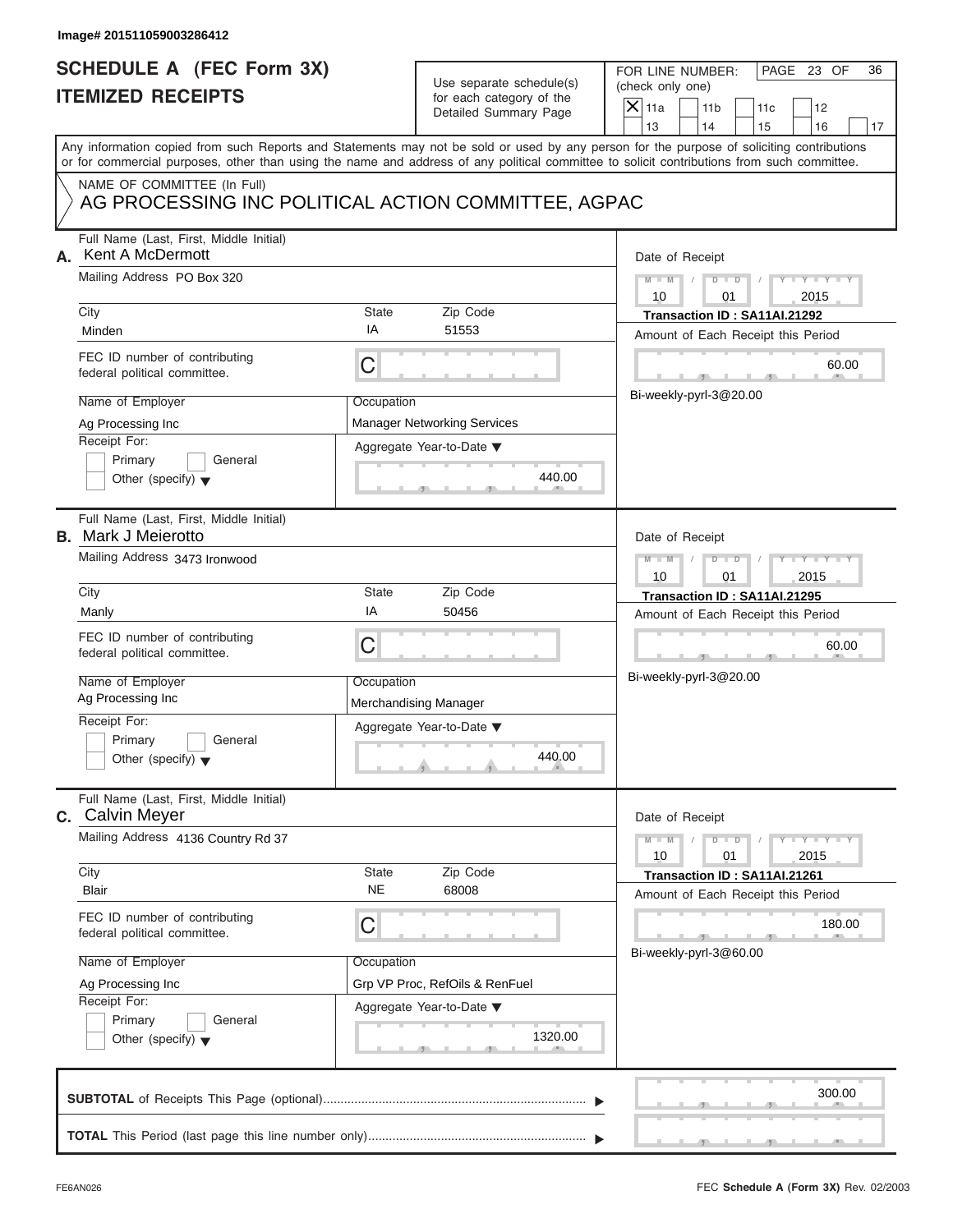|      | Image# 201511059003286413                                                                        |                                           |                                                                               |                                                                                                                                                                                                                                                                                         |
|------|--------------------------------------------------------------------------------------------------|-------------------------------------------|-------------------------------------------------------------------------------|-----------------------------------------------------------------------------------------------------------------------------------------------------------------------------------------------------------------------------------------------------------------------------------------|
|      | <b>SCHEDULE A (FEC Form 3X)</b><br><b>ITEMIZED RECEIPTS</b>                                      |                                           | Use separate schedule(s)<br>for each category of the<br>Detailed Summary Page | FOR LINE NUMBER:<br>PAGE 24 OF<br>36<br>(check only one)<br>$\mathsf{X}$ 11a<br>11 <sub>b</sub><br>11c<br>12<br>13<br>14<br>15<br>16<br>17                                                                                                                                              |
|      |                                                                                                  |                                           |                                                                               | Any information copied from such Reports and Statements may not be sold or used by any person for the purpose of soliciting contributions<br>or for commercial purposes, other than using the name and address of any political committee to solicit contributions from such committee. |
|      | NAME OF COMMITTEE (In Full)<br>AG PROCESSING INC POLITICAL ACTION COMMITTEE, AGPAC               |                                           |                                                                               |                                                                                                                                                                                                                                                                                         |
| А.   | Full Name (Last, First, Middle Initial)<br>Michael Meyer<br>Mailing Address 18311 Tyler Street   |                                           |                                                                               | Date of Receipt<br>$M - M$<br>$D$ $D$<br>$Y - Y - Y - Y$                                                                                                                                                                                                                                |
| City | Omaha                                                                                            | State<br><b>NE</b>                        | Zip Code<br>68135                                                             | 10<br>01<br>2015<br>Transaction ID: SA11AI.21344<br>Amount of Each Receipt this Period                                                                                                                                                                                                  |
|      | FEC ID number of contributing<br>federal political committee.                                    | C                                         |                                                                               | 30.00                                                                                                                                                                                                                                                                                   |
|      | Name of Employer<br>Ag Processing Inc<br>Receipt For:                                            | Occupation<br>Sr. Financial Analyst       |                                                                               | Bi-weekly-pyrl-3@10.00                                                                                                                                                                                                                                                                  |
|      | Primary<br>General<br>Other (specify) $\blacktriangledown$                                       |                                           | Aggregate Year-to-Date ▼<br>220.00                                            |                                                                                                                                                                                                                                                                                         |
|      | Full Name (Last, First, Middle Initial)<br><b>B.</b> Terry Monger<br>Mailing Address 4602 Badger |                                           |                                                                               | Date of Receipt<br>$M - M$<br>$D - I - D$<br>Y T Y T Y T                                                                                                                                                                                                                                |
| City | Saint Joseph                                                                                     | State<br><b>MO</b>                        | Zip Code<br>64506                                                             | 2015<br>10<br>01<br>Transaction ID: SA11AI.21309                                                                                                                                                                                                                                        |
|      | FEC ID number of contributing<br>federal political committee.                                    | C                                         |                                                                               | Amount of Each Receipt this Period<br>60.00<br>$-9$                                                                                                                                                                                                                                     |
|      | Name of Employer<br>Ag Processing Inc                                                            | Occupation<br><b>Plant Superintendent</b> |                                                                               | Bi-weekly-pyrl-3@20.00                                                                                                                                                                                                                                                                  |
|      | Receipt For:<br>Primary<br>General<br>Other (specify) $\blacktriangledown$                       |                                           | Aggregate Year-to-Date ▼<br>440.00                                            |                                                                                                                                                                                                                                                                                         |
|      | Full Name (Last, First, Middle Initial)<br><b>C.</b> Karl Montgomery                             |                                           |                                                                               | Date of Receipt                                                                                                                                                                                                                                                                         |
| City | Mailing Address 2304 N 172nd Ave                                                                 | State                                     | Zip Code                                                                      | $M - M$<br>$\mathbf{I} = \mathbf{Y} - \mathbf{I} - \mathbf{Y} - \mathbf{I}$<br>$D$ $D$<br>10<br>01<br>2015<br>Transaction ID: SA11AI.21293                                                                                                                                              |
|      | Omaha<br>FEC ID number of contributing                                                           | <b>NE</b><br>С                            | 68116                                                                         | Amount of Each Receipt this Period<br>60.00                                                                                                                                                                                                                                             |
|      | federal political committee.<br>Name of Employer                                                 | Occupation                                |                                                                               | Bi-weekly-pyrl-3@20.00                                                                                                                                                                                                                                                                  |
|      | Ag Processing Inc<br>Receipt For:<br>Primary<br>General<br>Other (specify) $\blacktriangledown$  |                                           | Manager of Financial Reporting<br>Aggregate Year-to-Date ▼<br>440.00          |                                                                                                                                                                                                                                                                                         |
|      |                                                                                                  |                                           |                                                                               | 150.00                                                                                                                                                                                                                                                                                  |
|      |                                                                                                  |                                           |                                                                               |                                                                                                                                                                                                                                                                                         |

 $S = 1 - 1 - 2$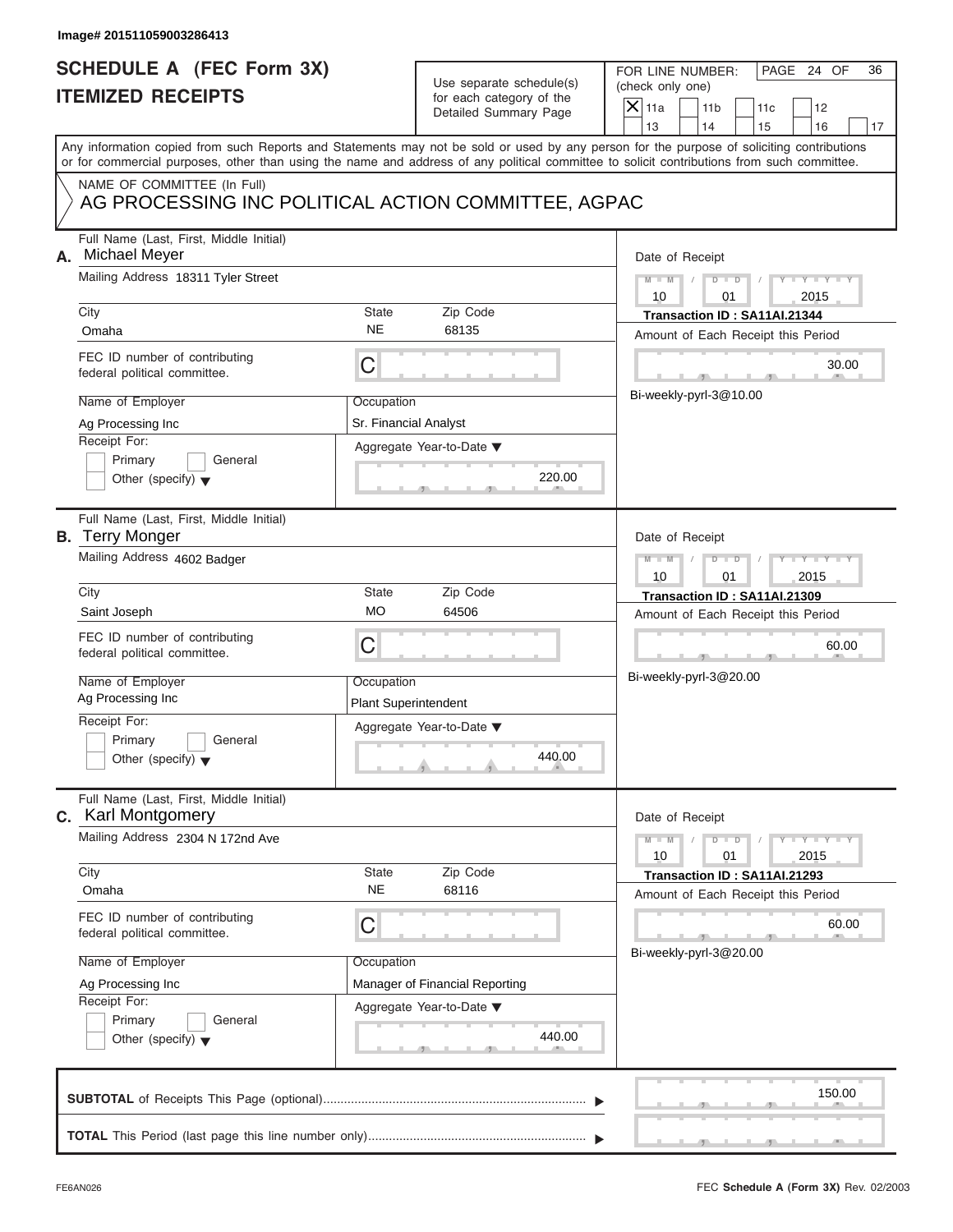| Image# 201511059003286414                                                          |                                         |                                                                               |                                                                                                                                                                                                                                                                                         |
|------------------------------------------------------------------------------------|-----------------------------------------|-------------------------------------------------------------------------------|-----------------------------------------------------------------------------------------------------------------------------------------------------------------------------------------------------------------------------------------------------------------------------------------|
| <b>SCHEDULE A (FEC Form 3X)</b><br><b>ITEMIZED RECEIPTS</b>                        |                                         | Use separate schedule(s)<br>for each category of the<br>Detailed Summary Page | FOR LINE NUMBER:<br>PAGE 25 OF<br>36<br>(check only one)<br>$\overline{X}$ 11a<br>11 <sub>b</sub><br>11c<br>12<br>13<br>14<br>15<br>16<br>17                                                                                                                                            |
|                                                                                    |                                         |                                                                               | Any information copied from such Reports and Statements may not be sold or used by any person for the purpose of soliciting contributions<br>or for commercial purposes, other than using the name and address of any political committee to solicit contributions from such committee. |
| NAME OF COMMITTEE (In Full)<br>AG PROCESSING INC POLITICAL ACTION COMMITTEE, AGPAC |                                         |                                                                               |                                                                                                                                                                                                                                                                                         |
| Full Name (Last, First, Middle Initial)<br>Deb Muldoon<br>А.                       |                                         |                                                                               | Date of Receipt                                                                                                                                                                                                                                                                         |
| Mailing Address 1433 South 163rd Street                                            |                                         |                                                                               | $M - M$<br>$D$ $D$<br>Y TYT<br>10<br>2015<br>01                                                                                                                                                                                                                                         |
| City<br>Omaha                                                                      | State<br><b>NE</b>                      | Zip Code<br>68130                                                             | Transaction ID: SA11AI.21321<br>Amount of Each Receipt this Period                                                                                                                                                                                                                      |
| FEC ID number of contributing<br>federal political committee.                      | C                                       |                                                                               | 30.00                                                                                                                                                                                                                                                                                   |
| Name of Employer<br>Ag Processing Inc                                              | Occupation<br>Senior Merchandiser       |                                                                               | Bi-weekly-pyrl-3@10.00                                                                                                                                                                                                                                                                  |
| Receipt For:<br>Primary<br>General<br>Other (specify) $\blacktriangledown$         |                                         | Aggregate Year-to-Date ▼<br>220.00                                            |                                                                                                                                                                                                                                                                                         |
| Full Name (Last, First, Middle Initial)<br><b>B.</b> Ramanathan Narayanan          |                                         |                                                                               | Date of Receipt                                                                                                                                                                                                                                                                         |
| Mailing Address 2012 S 194th St                                                    |                                         |                                                                               | $M - M$<br>$D$ $\Box$ $D$<br>Y TY<br>10<br>01<br>2015                                                                                                                                                                                                                                   |
| City                                                                               | State                                   | Zip Code                                                                      | Transaction ID: SA11AI.21300                                                                                                                                                                                                                                                            |
| Omaha<br>FEC ID number of contributing<br>federal political committee.             | <b>NE</b><br>C                          | 68130                                                                         | Amount of Each Receipt this Period<br>60.00<br>$-9$                                                                                                                                                                                                                                     |
| Name of Employer<br>Ag Processing Inc                                              | Occupation<br>Dir Refined Oils Ops      |                                                                               | Bi-weekly-pyrl-3@20.00                                                                                                                                                                                                                                                                  |
| Receipt For:<br>Primary<br>General<br>Other (specify) $\blacktriangledown$         |                                         | Aggregate Year-to-Date ▼<br>440.00                                            |                                                                                                                                                                                                                                                                                         |
| Full Name (Last, First, Middle Initial)<br>C. Steve Nogel                          |                                         |                                                                               | Date of Receipt                                                                                                                                                                                                                                                                         |
| Mailing Address 16636 Mason St.                                                    |                                         |                                                                               | $M - M$<br>$Y - Y$<br>$D - D$<br>2015<br>10<br>01                                                                                                                                                                                                                                       |
| City<br>Omaha                                                                      | State<br><b>NE</b>                      | Zip Code<br>68118                                                             | Transaction ID: SA11AI.21266<br>Amount of Each Receipt this Period                                                                                                                                                                                                                      |
| FEC ID number of contributing<br>federal political committee.                      | С                                       |                                                                               | 120.00<br>Bi-weekly-pyrl-3@40.00                                                                                                                                                                                                                                                        |
| Name of Employer<br>Ag Processing Inc                                              | Occupation<br><b>VP Renewable Fuels</b> |                                                                               |                                                                                                                                                                                                                                                                                         |
| Receipt For:<br>Primary<br>General<br>Other (specify) $\blacktriangledown$         |                                         | Aggregate Year-to-Date ▼<br>880.00                                            |                                                                                                                                                                                                                                                                                         |
|                                                                                    |                                         |                                                                               | 210.00                                                                                                                                                                                                                                                                                  |
|                                                                                    |                                         |                                                                               |                                                                                                                                                                                                                                                                                         |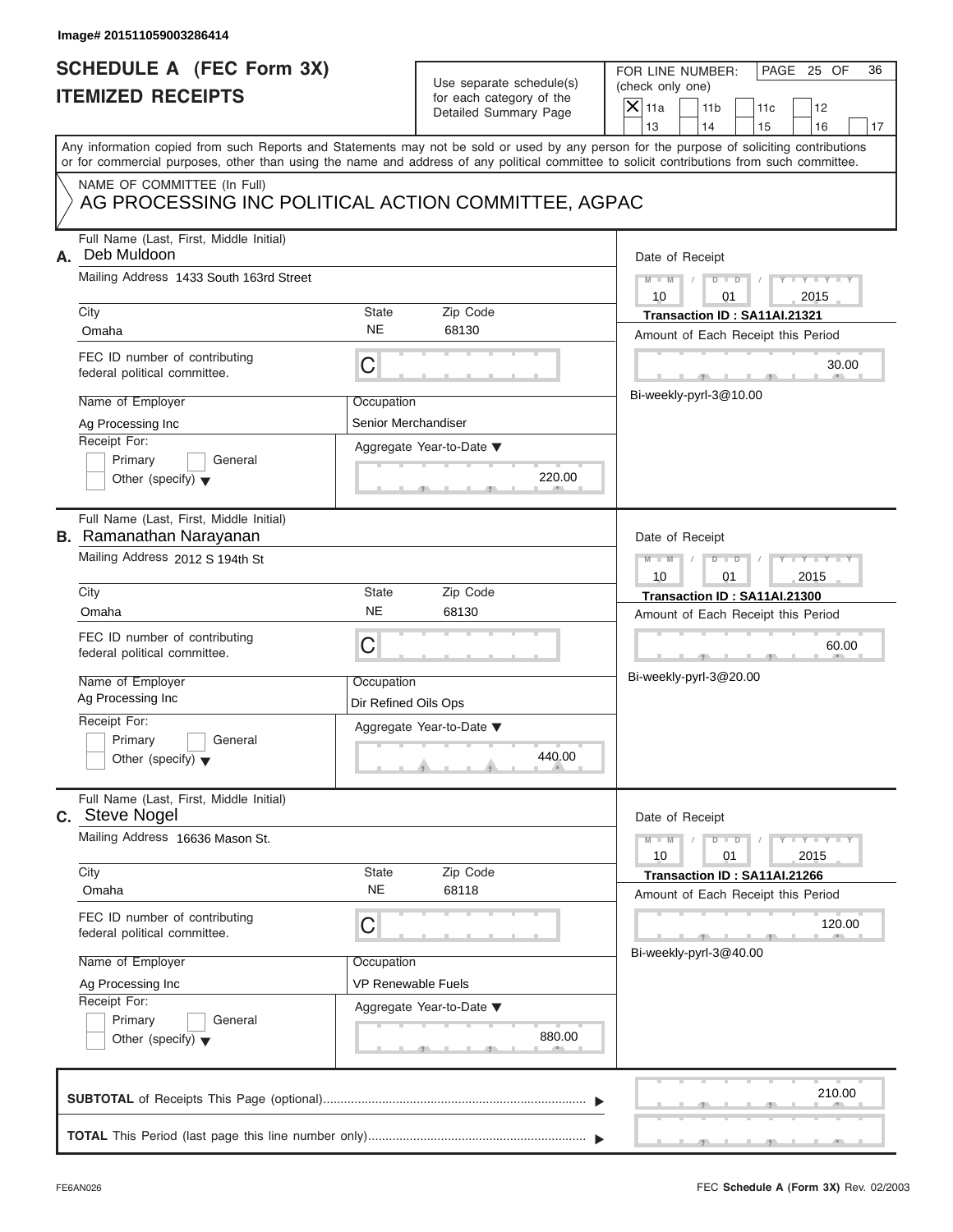| Image# 201511059003286415                                                                                                                                                                                                                                                                                      |                                                                                                                                   |                                                                                                                                                                                                  |
|----------------------------------------------------------------------------------------------------------------------------------------------------------------------------------------------------------------------------------------------------------------------------------------------------------------|-----------------------------------------------------------------------------------------------------------------------------------|--------------------------------------------------------------------------------------------------------------------------------------------------------------------------------------------------|
| <b>SCHEDULE A (FEC Form 3X)</b><br><b>ITEMIZED RECEIPTS</b>                                                                                                                                                                                                                                                    | Use separate schedule(s)<br>for each category of the<br>Detailed Summary Page                                                     | FOR LINE NUMBER:<br>PAGE 26 OF<br>36<br>(check only one)<br>$\overline{X}$ 11a<br>11 <sub>b</sub><br>11c<br>12<br>13<br>14<br>15<br>16<br>17                                                     |
| Any information copied from such Reports and Statements may not be sold or used by any person for the purpose of soliciting contributions<br>or for commercial purposes, other than using the name and address of any political committee to solicit contributions from such committee.                        |                                                                                                                                   |                                                                                                                                                                                                  |
| NAME OF COMMITTEE (In Full)                                                                                                                                                                                                                                                                                    | AG PROCESSING INC POLITICAL ACTION COMMITTEE, AGPAC                                                                               |                                                                                                                                                                                                  |
| Full Name (Last, First, Middle Initial)<br>Jody Oberheide<br>А.<br>Mailing Address 2815 S. Baltimore Ave<br>City<br>Hastings<br>FEC ID number of contributing<br>federal political committee.                                                                                                                  | State<br>Zip Code<br><b>NE</b><br>68901<br>C                                                                                      | Date of Receipt<br>$M - M$<br>$D$ $D$<br>Y TYT<br>10<br>2015<br>01<br>Transaction ID: SA11AI.21332<br>Amount of Each Receipt this Period<br>30.00                                                |
| Name of Employer<br>Ag Processing Inc<br>Receipt For:<br>Primary<br>General<br>Other (specify) $\blacktriangledown$                                                                                                                                                                                            | Occupation<br><b>Accounting Manager</b><br>Aggregate Year-to-Date ▼<br>220.00                                                     | Bi-weekly-pyrl-3@10.00                                                                                                                                                                           |
| Full Name (Last, First, Middle Initial)<br><b>B.</b> Carl Parker<br>Mailing Address 17321 M st<br>City<br>Omaha<br>FEC ID number of contributing<br>federal political committee.<br>Name of Employer<br>Ag Processing Inc<br>Receipt For:<br>Primary<br>General<br>Other (specify) $\blacktriangledown$        | State<br>Zip Code<br><b>NE</b><br>68135<br>C<br>Occupation<br><b>Director Bulk Services</b><br>Aggregate Year-to-Date ▼<br>440.00 | Date of Receipt<br>$M - M$<br>$D$ $\Box$ $D$<br>$Y = Y - Y$<br>10<br>01<br>2015<br>Transaction ID: SA11AI.21273<br>Amount of Each Receipt this Period<br>60.00<br>$-7$<br>Bi-weekly-pyrl-3@20.00 |
| Full Name (Last, First, Middle Initial)<br><b>C.</b> Donald Perrault<br>Mailing Address 6607 Ogden St<br>City<br>Omaha<br>FEC ID number of contributing<br>federal political committee.<br>Name of Employer<br>Ag Processing Inc<br>Receipt For:<br>Primary<br>General<br>Other (specify) $\blacktriangledown$ | Zip Code<br>State<br><b>NE</b><br>68104<br>С<br>Occupation<br>Project Manager<br>Aggregate Year-to-Date ▼<br>220.00               | Date of Receipt<br>$Y - Y$<br>$M - M$<br>$D - D$<br>2015<br>10<br>01<br>Transaction ID: SA11AI.21322<br>Amount of Each Receipt this Period<br>30.00<br>Bi-weekly-pyrl-3@10.00                    |
|                                                                                                                                                                                                                                                                                                                |                                                                                                                                   | 120.00                                                                                                                                                                                           |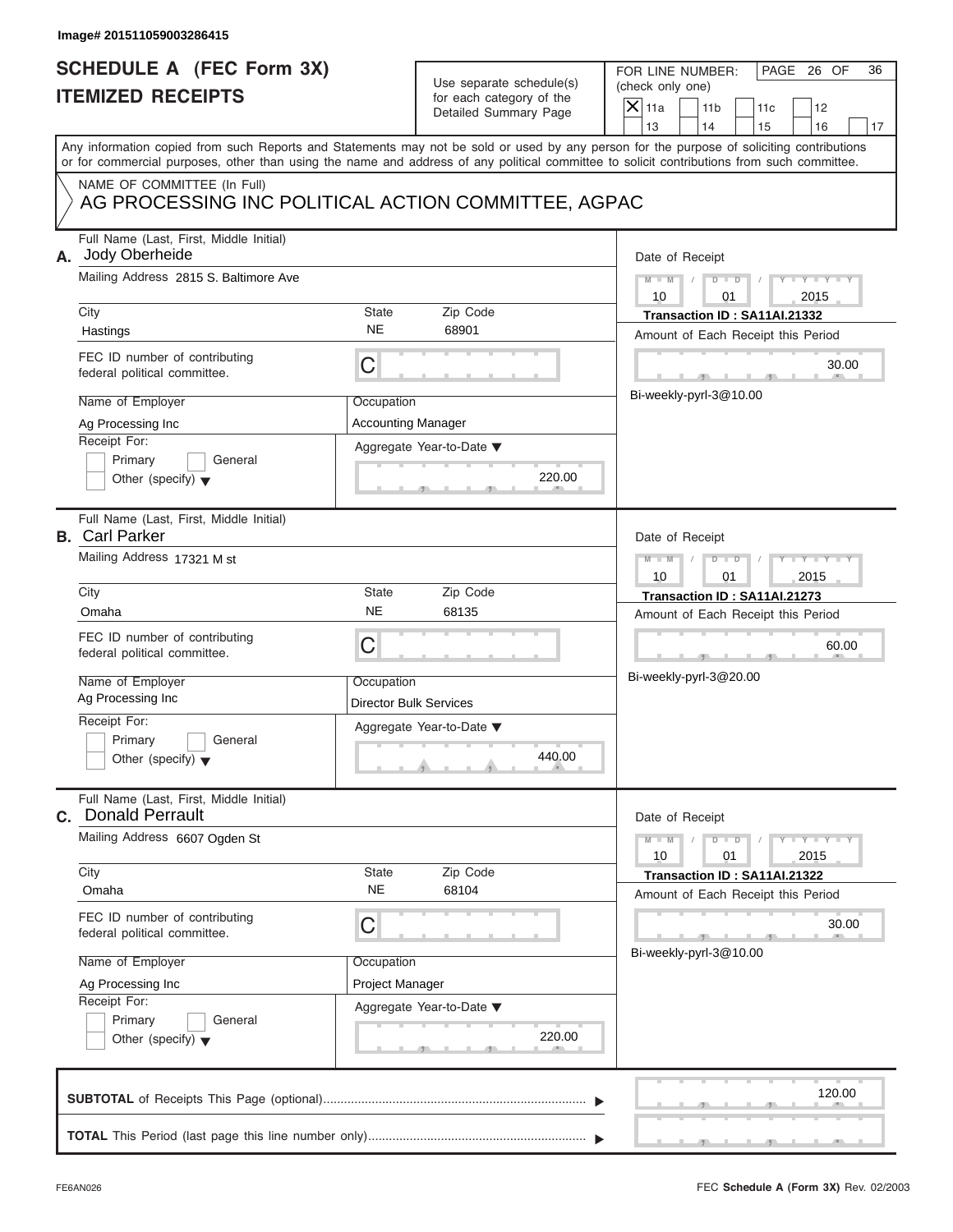|  | Image# 201511059003286416                                                                                                                  |                                |                                                                               |                                                                                                                                           |
|--|--------------------------------------------------------------------------------------------------------------------------------------------|--------------------------------|-------------------------------------------------------------------------------|-------------------------------------------------------------------------------------------------------------------------------------------|
|  | <b>SCHEDULE A (FEC Form 3X)</b><br><b>ITEMIZED RECEIPTS</b>                                                                                |                                | Use separate schedule(s)<br>for each category of the<br>Detailed Summary Page | FOR LINE NUMBER:<br>PAGE 27 OF<br>36<br>(check only one)<br>$\mathsf{X}$ 11a<br>11 <sub>b</sub><br>11c<br>12                              |
|  |                                                                                                                                            |                                |                                                                               | 13<br>14<br>15<br>16<br>17                                                                                                                |
|  | or for commercial purposes, other than using the name and address of any political committee to solicit contributions from such committee. |                                |                                                                               | Any information copied from such Reports and Statements may not be sold or used by any person for the purpose of soliciting contributions |
|  | NAME OF COMMITTEE (In Full)<br>AG PROCESSING INC POLITICAL ACTION COMMITTEE, AGPAC                                                         |                                |                                                                               |                                                                                                                                           |
|  | Full Name (Last, First, Middle Initial)<br>A. Sarah Perry                                                                                  |                                |                                                                               | Date of Receipt                                                                                                                           |
|  | Mailing Address 6322 S 177th St                                                                                                            |                                |                                                                               | $D$ $\Box$ $D$<br>$Y - Y - Y - Y - T$<br>$M - M$<br>10<br>2015<br>01                                                                      |
|  | City<br>Omaha                                                                                                                              | State<br><b>NE</b>             | Zip Code<br>68135                                                             | Transaction ID: SA11AI.21305<br>Amount of Each Receipt this Period                                                                        |
|  | FEC ID number of contributing<br>federal political committee.                                                                              | С                              |                                                                               | 60.00                                                                                                                                     |
|  | Name of Employer<br>Ag Processing Inc                                                                                                      | Occupation                     | Manager Logistic, Veg Oils/Indus Produc                                       | Bi-weekly-pyrl-3@20.00                                                                                                                    |
|  | Receipt For:<br>Primary<br>General<br>Other (specify) $\blacktriangledown$                                                                 |                                | Aggregate Year-to-Date ▼<br>440.00                                            |                                                                                                                                           |
|  | Full Name (Last, First, Middle Initial)<br><b>B.</b> Mark D Pfeifer                                                                        |                                |                                                                               | Date of Receipt                                                                                                                           |
|  | Mailing Address 2230 Crystal Creek Dr.                                                                                                     |                                |                                                                               | $M - M$<br>$D$ $D$<br>Y I Y I Y I<br>10<br>01<br>2015                                                                                     |
|  | City<br>Papillion                                                                                                                          | State<br><b>NE</b>             | Zip Code<br>68046                                                             | Transaction ID: SA11AI.21345<br>Amount of Each Receipt this Period                                                                        |
|  | FEC ID number of contributing<br>federal political committee.                                                                              | С                              |                                                                               | 30.00<br>$-7$                                                                                                                             |
|  | Name of Employer<br>Ag Processing Inc                                                                                                      | Occupation                     | Risk & Insurance Manager                                                      | Bi-weekly-pyrl-3@10.00                                                                                                                    |
|  | Receipt For:<br>Primary<br>General<br>Other (specify) $\blacktriangledown$                                                                 |                                | Aggregate Year-to-Date ▼<br>220.00                                            |                                                                                                                                           |
|  | Full Name (Last, First, Middle Initial)<br><b>c.</b> Craig R Pietig                                                                        |                                |                                                                               | Date of Receipt                                                                                                                           |
|  | Mailing Address 1222 N 89th St                                                                                                             |                                |                                                                               | $Y - Y - I$<br>$M - M$<br>$D$ $D$<br>2015<br>10<br>01                                                                                     |
|  | City<br>Omaha                                                                                                                              | State<br><b>NE</b>             | Zip Code<br>68114                                                             | Transaction ID: SA11AI.21318<br>Amount of Each Receipt this Period                                                                        |
|  | FEC ID number of contributing<br>federal political committee.                                                                              | С                              |                                                                               | 30.00<br>Bi-weekly-pyrl-3@10.00                                                                                                           |
|  | Name of Employer                                                                                                                           | Occupation<br>Sr. Merchandiser |                                                                               |                                                                                                                                           |
|  | Ag Processing Inc<br>Receipt For:<br>Primary<br>General<br>Other (specify) $\blacktriangledown$                                            |                                | Aggregate Year-to-Date ▼<br>220.00                                            |                                                                                                                                           |
|  |                                                                                                                                            |                                |                                                                               | 120.00                                                                                                                                    |
|  |                                                                                                                                            |                                |                                                                               |                                                                                                                                           |

 $\mathcal{T}$  s s  $\mathcal{T}$  , and  $\mathcal{T}$  , .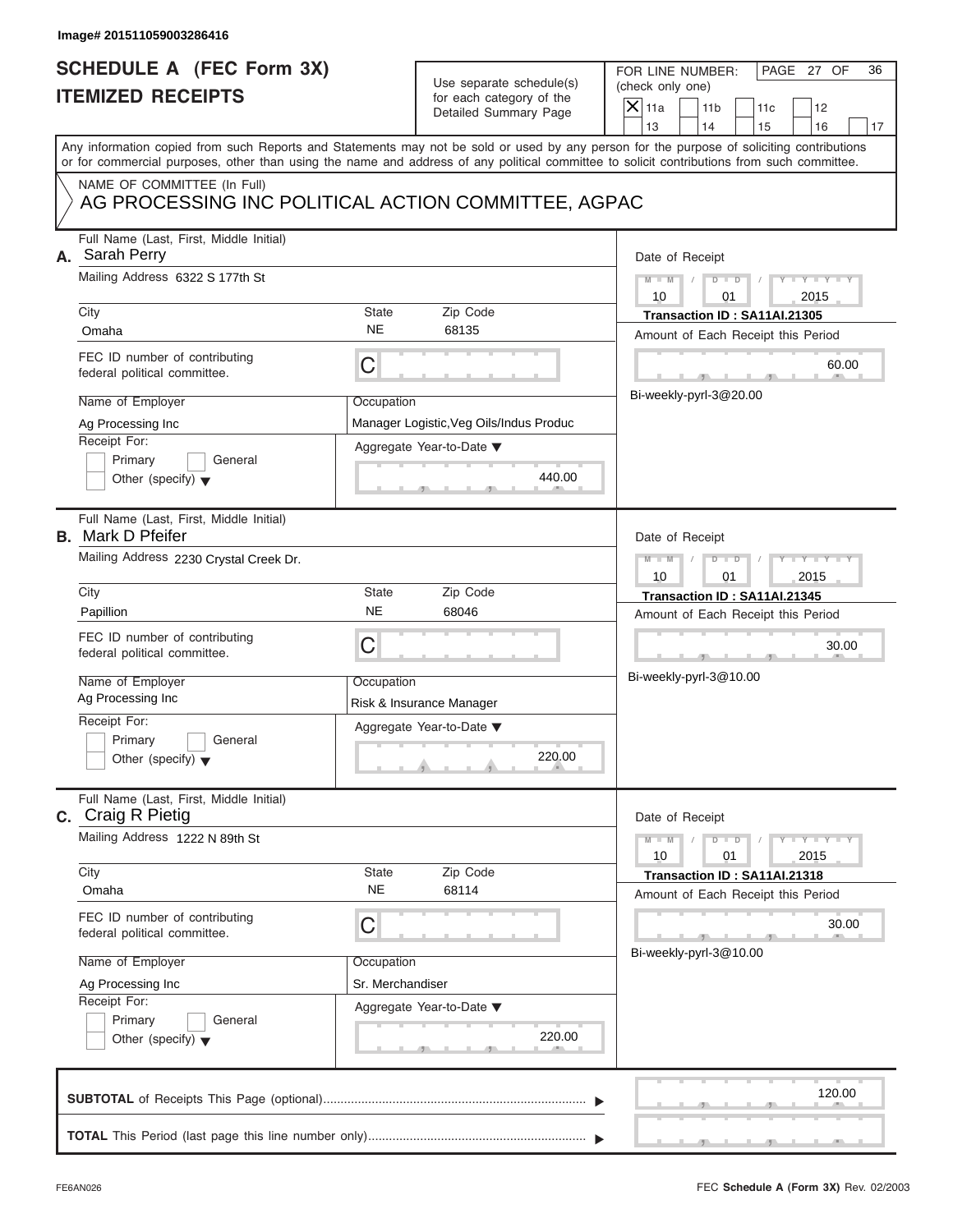|    | Image# 201511059003286417                                                                                                                                                                                                                                                                                  |                                                                          |                                                                                         |                                                                                                                                                                                                                                                                                         |
|----|------------------------------------------------------------------------------------------------------------------------------------------------------------------------------------------------------------------------------------------------------------------------------------------------------------|--------------------------------------------------------------------------|-----------------------------------------------------------------------------------------|-----------------------------------------------------------------------------------------------------------------------------------------------------------------------------------------------------------------------------------------------------------------------------------------|
|    | <b>SCHEDULE A (FEC Form 3X)</b><br><b>ITEMIZED RECEIPTS</b>                                                                                                                                                                                                                                                |                                                                          | Use separate schedule(s)<br>for each category of the<br>Detailed Summary Page           | FOR LINE NUMBER:<br>PAGE 28 OF<br>36<br>(check only one)<br>$\overline{X}$ 11a<br>11 <sub>b</sub><br>11c<br>12<br>13<br>14<br>15<br>16<br>17                                                                                                                                            |
|    |                                                                                                                                                                                                                                                                                                            |                                                                          |                                                                                         | Any information copied from such Reports and Statements may not be sold or used by any person for the purpose of soliciting contributions<br>or for commercial purposes, other than using the name and address of any political committee to solicit contributions from such committee. |
|    | NAME OF COMMITTEE (In Full)<br>AG PROCESSING INC POLITICAL ACTION COMMITTEE, AGPAC                                                                                                                                                                                                                         |                                                                          |                                                                                         |                                                                                                                                                                                                                                                                                         |
| А. | Full Name (Last, First, Middle Initial)<br>Adam Piper<br>Mailing Address 1405 SW 1st St<br>City<br>Eagle Grove<br>FEC ID number of contributing<br>federal political committee.<br>Name of Employer<br>Ag Processing Inc<br>Receipt For:<br>Primary<br>General                                             | State<br>IA<br>C<br>Occupation                                           | Zip Code<br>50533<br>Merchandising Manager<br>Aggregate Year-to-Date ▼                  | Date of Receipt<br>$M - M$<br>$D$ $D$<br>Y TYT<br>10<br>2015<br>01<br>Transaction ID: SA11AI.21270<br>Amount of Each Receipt this Period<br>60.00<br>Bi-weekly-pyrl-3@20.00                                                                                                             |
|    | Other (specify) $\blacktriangledown$<br>Full Name (Last, First, Middle Initial)<br><b>B.</b> Scott Quick<br>Mailing Address 637 Hackberry Street                                                                                                                                                           |                                                                          | 440.00                                                                                  | Date of Receipt<br>$M - M$<br>$D$ $D$<br>$Y - Y - I$<br>10<br>01<br>2015                                                                                                                                                                                                                |
|    | City<br>Dawson<br>FEC ID number of contributing<br>federal political committee.<br>Name of Employer<br>Ag Processing Inc<br>Receipt For:<br>Primary<br>General<br>Other (specify) $\blacktriangledown$                                                                                                     | <b>State</b><br><b>MN</b><br>С<br>Occupation<br><b>Marketing Manager</b> | Zip Code<br>56232<br>Aggregate Year-to-Date ▼<br>440.00                                 | Transaction ID: SA11AI.21306<br>Amount of Each Receipt this Period<br>60.00<br>Bi-weekly-pyrl-3@20.00                                                                                                                                                                                   |
|    | Full Name (Last, First, Middle Initial)<br>C. Dennis Rademacher<br>Mailing Address 1016 S 220th<br>City<br>Elkhorn<br>FEC ID number of contributing<br>federal political committee.<br>Name of Employer<br>Ag Processing Inc<br>Receipt For:<br>Primary<br>General<br>Other (specify) $\blacktriangledown$ | State<br><b>NE</b><br>С<br>Occupation                                    | Zip Code<br>68022-1751<br>VP Corporate Controller<br>Aggregate Year-to-Date ▼<br>880.00 | Date of Receipt<br>$M - M$<br>$Y - Y$<br>$D - D$<br>2015<br>10<br>01<br>Transaction ID: SA11AI.21265<br>Amount of Each Receipt this Period<br>120.00<br>Bi-weekly-pyrl-3@40.00                                                                                                          |
|    |                                                                                                                                                                                                                                                                                                            |                                                                          |                                                                                         | 240.00                                                                                                                                                                                                                                                                                  |
|    |                                                                                                                                                                                                                                                                                                            |                                                                          |                                                                                         |                                                                                                                                                                                                                                                                                         |

S S S , , .

a.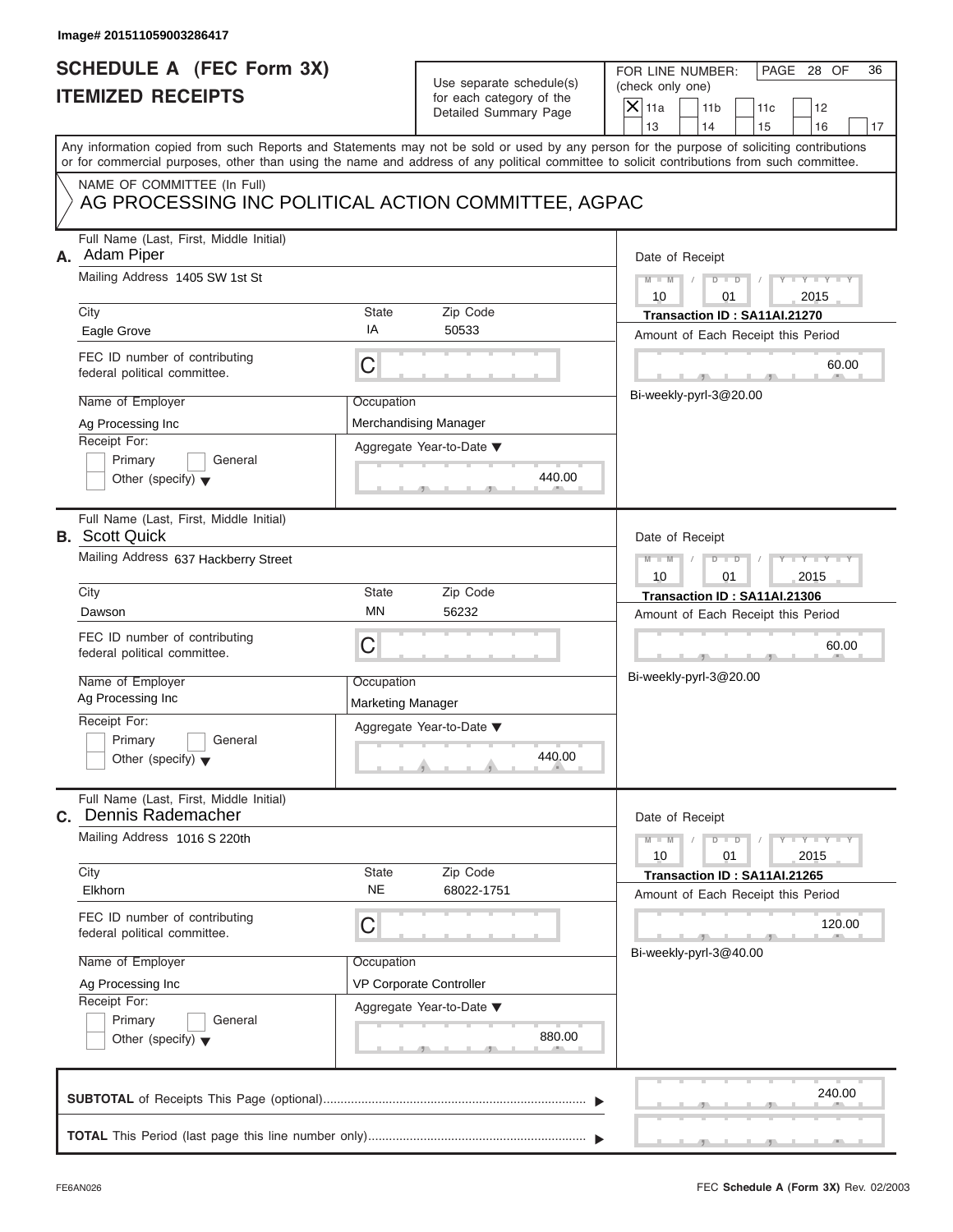|    | Image# 201511059003286418                                                          |                                                   |                                                      |                                                                                                                                            |
|----|------------------------------------------------------------------------------------|---------------------------------------------------|------------------------------------------------------|--------------------------------------------------------------------------------------------------------------------------------------------|
|    | <b>SCHEDULE A (FEC Form 3X)</b><br><b>ITEMIZED RECEIPTS</b>                        |                                                   | Use separate schedule(s)<br>for each category of the | FOR LINE NUMBER:<br>PAGE 29 OF<br>36<br>(check only one)<br>$X$ 11a                                                                        |
|    |                                                                                    |                                                   | Detailed Summary Page                                | 11 <sub>b</sub><br>11c<br>12<br>13<br>14<br>15<br>16<br>17                                                                                 |
|    |                                                                                    |                                                   |                                                      | Any information copied from such Reports and Statements may not be sold or used by any person for the purpose of soliciting contributions  |
|    |                                                                                    |                                                   |                                                      | or for commercial purposes, other than using the name and address of any political committee to solicit contributions from such committee. |
|    | NAME OF COMMITTEE (In Full)<br>AG PROCESSING INC POLITICAL ACTION COMMITTEE, AGPAC |                                                   |                                                      |                                                                                                                                            |
| А. | Full Name (Last, First, Middle Initial)<br>John Ramsey                             |                                                   |                                                      | Date of Receipt                                                                                                                            |
|    | Mailing Address 1103 Elm St                                                        |                                                   |                                                      | $D$ $D$<br>Y TYT<br>$M - M$<br>10<br>2015<br>01                                                                                            |
|    | City                                                                               | <b>State</b>                                      | Zip Code                                             | Transaction ID: SA11AI.21268                                                                                                               |
|    | Manning                                                                            | IA                                                | 51455                                                | Amount of Each Receipt this Period                                                                                                         |
|    | FEC ID number of contributing<br>federal political committee.                      | C                                                 |                                                      | 75.00                                                                                                                                      |
|    | Name of Employer                                                                   | Occupation                                        |                                                      | Bi-weekly-pyrl-3@25.00                                                                                                                     |
|    | Ag Processing Inc                                                                  | <b>Plant Superintendent</b>                       |                                                      |                                                                                                                                            |
|    | Receipt For:                                                                       |                                                   | Aggregate Year-to-Date ▼                             |                                                                                                                                            |
|    | Primary<br>General<br>Other (specify) $\blacktriangledown$                         |                                                   | 550.00                                               |                                                                                                                                            |
|    | Full Name (Last, First, Middle Initial)<br><b>B.</b> Michael Reed                  |                                                   |                                                      | Date of Receipt                                                                                                                            |
|    | Mailing Address 8202 Dutch Hall Rd                                                 | $Y - Y$<br>$M - M$<br>$D$ $D$<br>2015<br>10<br>01 |                                                      |                                                                                                                                            |
|    | City                                                                               | <b>State</b>                                      | Zip Code                                             | Transaction ID: SA11AI.21264                                                                                                               |
|    | Omaha                                                                              | <b>NE</b>                                         | 68122                                                | Amount of Each Receipt this Period                                                                                                         |
|    | FEC ID number of contributing<br>federal political committee.                      | C                                                 |                                                      | 150.00<br>$-9$                                                                                                                             |
|    | Name of Employer                                                                   | Occupation                                        |                                                      | Bi-weekly-pyrl-3@50.00                                                                                                                     |
|    | Ag Processing Inc                                                                  |                                                   | Sr. Vice President Information Systems               |                                                                                                                                            |
|    | Receipt For:                                                                       |                                                   | Aggregate Year-to-Date ▼                             |                                                                                                                                            |
|    | Primary<br>General<br>Other (specify) $\blacktriangledown$                         |                                                   | 1100.00                                              |                                                                                                                                            |
| C. | Full Name (Last, First, Middle Initial)<br>John Rever                              |                                                   |                                                      | Date of Receipt                                                                                                                            |
|    | Mailing Address 4711 N Heatherwood Dr                                              |                                                   |                                                      | $T - Y = T - Y$<br>$M - M$<br>$D$ $D$<br>2015<br>10<br>01                                                                                  |
|    | City<br>St. Joseph                                                                 | State<br>МO                                       | Zip Code<br>64506                                    | Transaction ID: SA11AI.21290<br>Amount of Each Receipt this Period                                                                         |
|    | FEC ID number of contributing<br>federal political committee.                      | C                                                 |                                                      | 60.00                                                                                                                                      |
|    | Name of Employer                                                                   | Occupation                                        |                                                      | Bi-weekly-pyrl-3@20.00                                                                                                                     |
|    | Ag Processing Inc                                                                  |                                                   | Plant Operations Manager I                           |                                                                                                                                            |
|    | Receipt For:                                                                       |                                                   | Aggregate Year-to-Date ▼                             |                                                                                                                                            |
|    | Primary<br>General<br>Other (specify) $\blacktriangledown$                         |                                                   | 440.00                                               |                                                                                                                                            |
|    |                                                                                    |                                                   |                                                      | 285.00                                                                                                                                     |
|    |                                                                                    |                                                   |                                                      |                                                                                                                                            |

 $S = 1, 1, 2, 3, ...$  ,  $S = 1, 3, ...$  ,  $S = 1, 3, ...$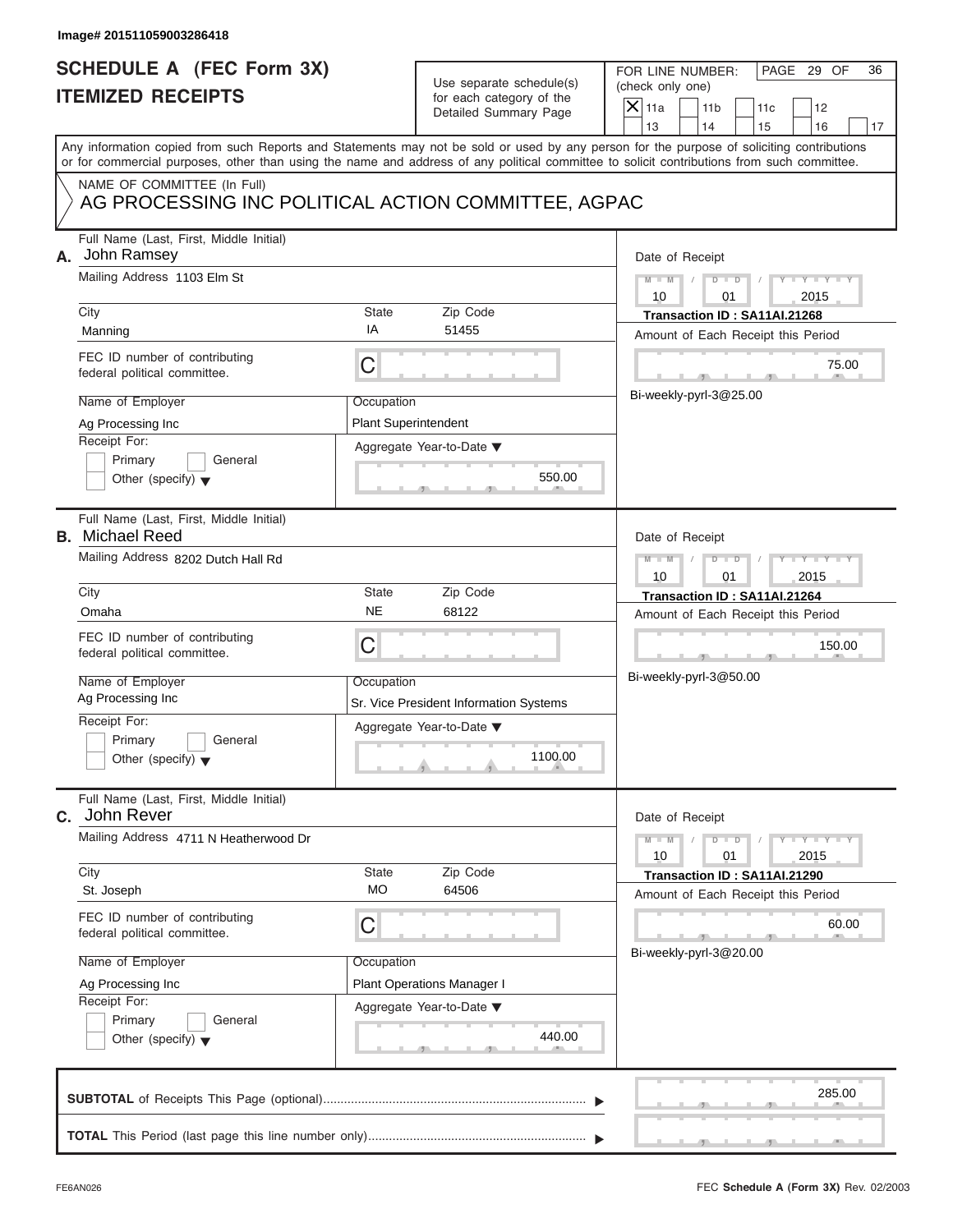|                                                             | Image# 201511059003286419                                                          |                                                              |                                                      |                                                                                                                                                                                                                                                                                         |  |
|-------------------------------------------------------------|------------------------------------------------------------------------------------|--------------------------------------------------------------|------------------------------------------------------|-----------------------------------------------------------------------------------------------------------------------------------------------------------------------------------------------------------------------------------------------------------------------------------------|--|
| <b>SCHEDULE A (FEC Form 3X)</b><br><b>ITEMIZED RECEIPTS</b> |                                                                                    |                                                              | Use separate schedule(s)<br>for each category of the | FOR LINE NUMBER:<br>PAGE 30 OF<br>36<br>(check only one)<br>$\mathsf{X} _{\mathsf{11a}}$<br>11 <sub>b</sub><br>11c<br>12                                                                                                                                                                |  |
|                                                             |                                                                                    |                                                              | Detailed Summary Page                                | 13<br>14<br>15<br>16<br>17                                                                                                                                                                                                                                                              |  |
|                                                             |                                                                                    |                                                              |                                                      | Any information copied from such Reports and Statements may not be sold or used by any person for the purpose of soliciting contributions<br>or for commercial purposes, other than using the name and address of any political committee to solicit contributions from such committee. |  |
|                                                             | NAME OF COMMITTEE (In Full)<br>AG PROCESSING INC POLITICAL ACTION COMMITTEE, AGPAC |                                                              |                                                      |                                                                                                                                                                                                                                                                                         |  |
|                                                             |                                                                                    |                                                              |                                                      |                                                                                                                                                                                                                                                                                         |  |
| А.                                                          | Full Name (Last, First, Middle Initial)<br><b>Travis Robinson</b>                  |                                                              |                                                      | Date of Receipt                                                                                                                                                                                                                                                                         |  |
|                                                             | Mailing Address 1220 14th St                                                       |                                                              |                                                      | $D - D$<br>$Y - Y - Y - Y - Y$<br>$M - M$<br>10<br>2015<br>01                                                                                                                                                                                                                           |  |
|                                                             | City                                                                               | State                                                        | Zip Code                                             | Transaction ID: SA11AI.21351                                                                                                                                                                                                                                                            |  |
|                                                             | Sheldon                                                                            | IA                                                           | 51201                                                | Amount of Each Receipt this Period                                                                                                                                                                                                                                                      |  |
|                                                             | FEC ID number of contributing<br>federal political committee.                      | C                                                            |                                                      | 30.00                                                                                                                                                                                                                                                                                   |  |
|                                                             | Name of Employer                                                                   | Occupation                                                   |                                                      | Bi-weekly-pyrl-3@10.00                                                                                                                                                                                                                                                                  |  |
|                                                             | Ag Processing Inc                                                                  |                                                              | Plant Operations Manager I                           |                                                                                                                                                                                                                                                                                         |  |
|                                                             | Receipt For:                                                                       |                                                              | Aggregate Year-to-Date ▼                             |                                                                                                                                                                                                                                                                                         |  |
|                                                             | Primary<br>General<br>Other (specify) $\blacktriangledown$                         |                                                              | 220.00                                               |                                                                                                                                                                                                                                                                                         |  |
|                                                             | Full Name (Last, First, Middle Initial)<br><b>B.</b> Jim Rodenburg                 |                                                              |                                                      | Date of Receipt                                                                                                                                                                                                                                                                         |  |
|                                                             | Mailing Address 58268 Kidd Rd                                                      | Y T Y T Y T<br>$D$ $\Box$ $D$<br>$M - M$<br>10<br>01<br>2015 |                                                      |                                                                                                                                                                                                                                                                                         |  |
|                                                             | City                                                                               | <b>State</b>                                                 | Zip Code                                             | Transaction ID: SA11AI.21333                                                                                                                                                                                                                                                            |  |
|                                                             | Glenwood                                                                           | IA                                                           | 51534                                                | Amount of Each Receipt this Period                                                                                                                                                                                                                                                      |  |
|                                                             | FEC ID number of contributing<br>federal political committee.                      | C                                                            |                                                      | 30.00<br>$-9$                                                                                                                                                                                                                                                                           |  |
|                                                             | Name of Employer                                                                   | Occupation                                                   |                                                      | Bi-weekly-pyrl-3@10.00                                                                                                                                                                                                                                                                  |  |
|                                                             | Ag Processing Inc                                                                  |                                                              | <b>Communications Manager</b>                        |                                                                                                                                                                                                                                                                                         |  |
|                                                             | Receipt For:                                                                       |                                                              | Aggregate Year-to-Date ▼                             |                                                                                                                                                                                                                                                                                         |  |
|                                                             | Primary<br>General<br>Other (specify) $\blacktriangledown$                         |                                                              | 220.00                                               |                                                                                                                                                                                                                                                                                         |  |
| C.                                                          | Full Name (Last, First, Middle Initial)<br>Jeffrey Rogers                          |                                                              |                                                      | Date of Receipt                                                                                                                                                                                                                                                                         |  |
|                                                             | Mailing Address 20747 Appaloosa Drive                                              |                                                              |                                                      | $Y - Y$<br>$M - M$<br>D<br>$\blacksquare$<br>2015<br>10<br>01                                                                                                                                                                                                                           |  |
|                                                             | City<br>Elkhorn                                                                    | <b>State</b><br><b>NE</b>                                    | Zip Code<br>68022                                    | Transaction ID: SA11AI.21334<br>Amount of Each Receipt this Period                                                                                                                                                                                                                      |  |
|                                                             | FEC ID number of contributing<br>federal political committee.                      | C                                                            |                                                      | 30.00                                                                                                                                                                                                                                                                                   |  |
|                                                             | Name of Employer                                                                   | Occupation                                                   |                                                      | Bi-weekly-pyrl-3@10.00                                                                                                                                                                                                                                                                  |  |
|                                                             | Ag Processing Inc                                                                  |                                                              | <b>Dirctor Technical Services</b>                    |                                                                                                                                                                                                                                                                                         |  |
|                                                             | Receipt For:                                                                       |                                                              | Aggregate Year-to-Date ▼                             |                                                                                                                                                                                                                                                                                         |  |
|                                                             | Primary<br>General<br>Other (specify) $\blacktriangledown$                         |                                                              | 220.00                                               |                                                                                                                                                                                                                                                                                         |  |
|                                                             |                                                                                    |                                                              |                                                      | 90.00                                                                                                                                                                                                                                                                                   |  |
|                                                             |                                                                                    |                                                              |                                                      |                                                                                                                                                                                                                                                                                         |  |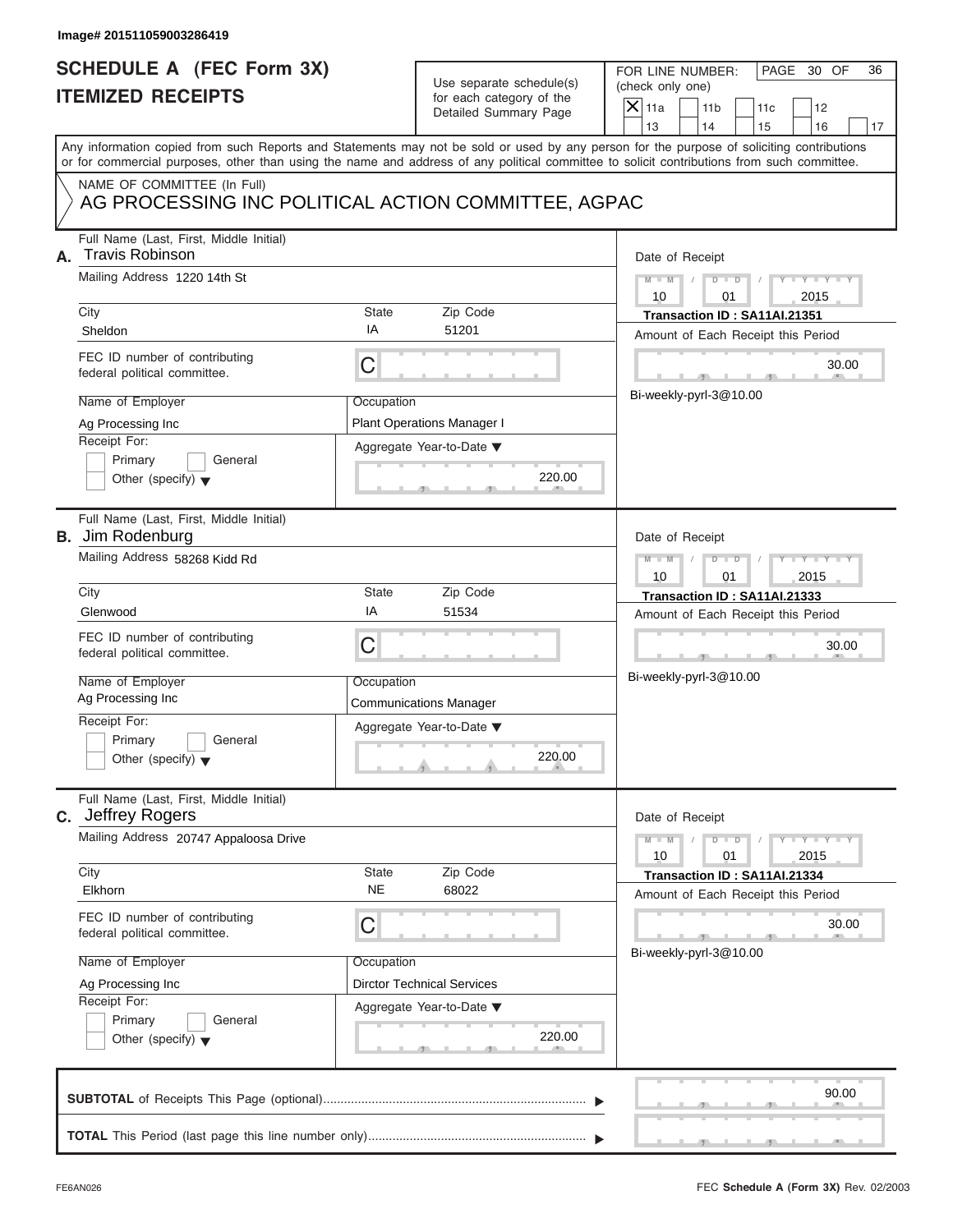| Image# 201511059003286420                                                                                                                                                                                                                                                                                      |                                                                                                                                |                                                                                                                                                                                    |
|----------------------------------------------------------------------------------------------------------------------------------------------------------------------------------------------------------------------------------------------------------------------------------------------------------------|--------------------------------------------------------------------------------------------------------------------------------|------------------------------------------------------------------------------------------------------------------------------------------------------------------------------------|
| <b>SCHEDULE A (FEC Form 3X)</b><br><b>ITEMIZED RECEIPTS</b>                                                                                                                                                                                                                                                    | Use separate schedule(s)<br>for each category of the<br>Detailed Summary Page                                                  | FOR LINE NUMBER:<br>PAGE 31 OF<br>36<br>(check only one)<br>$\overline{X}$ 11a<br>11 <sub>b</sub><br>11c<br>12<br>13<br>14<br>15<br>16<br>17                                       |
| Any information copied from such Reports and Statements may not be sold or used by any person for the purpose of soliciting contributions<br>or for commercial purposes, other than using the name and address of any political committee to solicit contributions from such committee.                        |                                                                                                                                |                                                                                                                                                                                    |
| NAME OF COMMITTEE (In Full)                                                                                                                                                                                                                                                                                    | AG PROCESSING INC POLITICAL ACTION COMMITTEE, AGPAC                                                                            |                                                                                                                                                                                    |
| Full Name (Last, First, Middle Initial)<br>Mark Sandeen<br>А.<br>Mailing Address 1512 Gilder Ave<br>City<br>Bennington<br>FEC ID number of contributing<br>federal political committee.<br>Name of Employer<br>Ag Processing Inc<br>Receipt For:<br>Primary<br>General                                         | State<br>Zip Code<br><b>NE</b><br>68007<br>C<br>Occupation<br><b>VP Processing Marketing</b><br>Aggregate Year-to-Date ▼       | Date of Receipt<br>$M - M$<br>$D$ $\Box$ $D$<br>Y TYT<br>10<br>2015<br>01<br>Transaction ID: SA11AI.21296<br>Amount of Each Receipt this Period<br>60.00<br>Bi-weekly-pyrl-3@20.00 |
| Other (specify) $\blacktriangledown$<br>Full Name (Last, First, Middle Initial)<br><b>B.</b> Christian Schaffer<br>Mailing Address 13804 S 22nd St<br>Apt. 306                                                                                                                                                 | 440.00                                                                                                                         | Date of Receipt<br>$M - M$<br>$D$ $D$<br>$Y - Y - I$<br>10<br>01<br>2015                                                                                                           |
| City<br><b>Bellevue</b><br>FEC ID number of contributing<br>federal political committee.<br>Name of Employer<br>Ag Processing Inc<br>Receipt For:<br>Primary<br>General<br>Other (specify) $\blacktriangledown$                                                                                                | State<br>Zip Code<br><b>NE</b><br>68123<br>C<br>Occupation<br><b>VP Export Marketing</b><br>Aggregate Year-to-Date ▼<br>440.00 | Transaction ID: SA11AI.21274<br>Amount of Each Receipt this Period<br>60.00<br>Bi-weekly-pyrl-3@20.00                                                                              |
| Full Name (Last, First, Middle Initial)<br>C. Adrian N Sealine<br>Mailing Address 25242 332nd St<br>City<br>Sioux City<br>FEC ID number of contributing<br>federal political committee.<br>Name of Employer<br>Ag Processing Inc<br>Receipt For:<br>Primary<br>General<br>Other (specify) $\blacktriangledown$ | Zip Code<br>State<br>IA<br>51108<br>С<br>Occupation<br>Sr. Merchandiser<br>Aggregate Year-to-Date ▼<br>440.00                  | Date of Receipt<br>$M - M$<br>$Y - Y$<br>$D - D$<br>2015<br>10<br>01<br>Transaction ID: SA11AI.21271<br>Amount of Each Receipt this Period<br>60.00<br>Bi-weekly-pyrl-3@20.00      |
|                                                                                                                                                                                                                                                                                                                |                                                                                                                                | 180.00                                                                                                                                                                             |

 $\mathcal{T}$  s s  $\mathcal{T}$  , and  $\mathcal{T}$  , .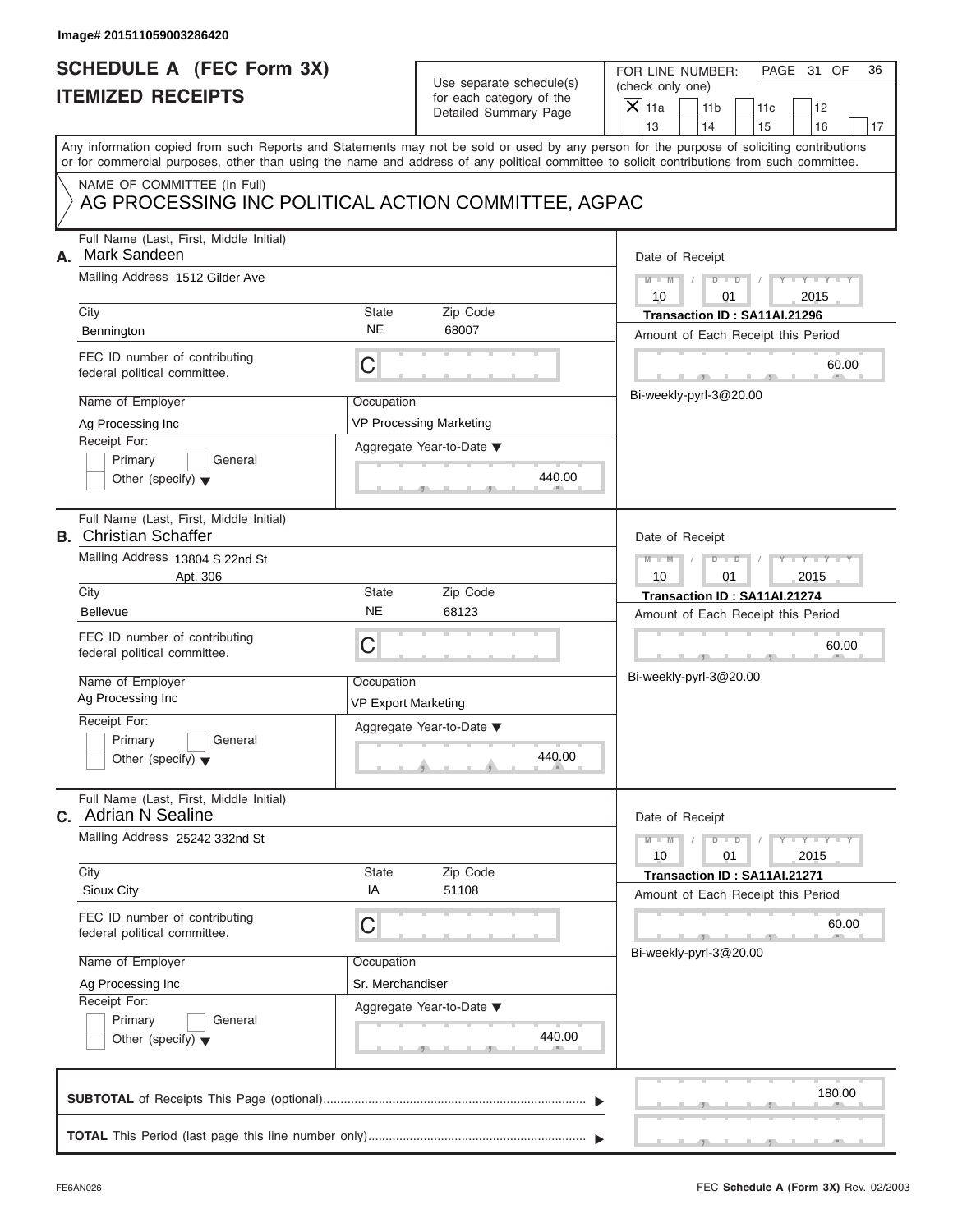| Image# 201511059003286421                                                                                                                  |                                          |                                                                               |                                                                                                                                              |
|--------------------------------------------------------------------------------------------------------------------------------------------|------------------------------------------|-------------------------------------------------------------------------------|----------------------------------------------------------------------------------------------------------------------------------------------|
| <b>SCHEDULE A (FEC Form 3X)</b><br><b>ITEMIZED RECEIPTS</b>                                                                                |                                          | Use separate schedule(s)<br>for each category of the<br>Detailed Summary Page | FOR LINE NUMBER:<br>PAGE 32 OF<br>36<br>(check only one)<br>$\overline{X}$ 11a<br>11 <sub>b</sub><br>11c<br>12<br>13<br>14<br>16<br>15<br>17 |
| or for commercial purposes, other than using the name and address of any political committee to solicit contributions from such committee. |                                          |                                                                               | Any information copied from such Reports and Statements may not be sold or used by any person for the purpose of soliciting contributions    |
| NAME OF COMMITTEE (In Full)<br>AG PROCESSING INC POLITICAL ACTION COMMITTEE, AGPAC                                                         |                                          |                                                                               |                                                                                                                                              |
| Full Name (Last, First, Middle Initial)<br>A. Bryan D Sharp<br>Mailing Address 8202 N 164th St<br>City                                     | State                                    | Zip Code                                                                      | Date of Receipt<br>$M - M$<br>$D$ $D$<br>Y TYT<br>10<br>01<br>2015<br>Transaction ID: SA11AI.21316                                           |
| Bennington                                                                                                                                 | <b>NE</b>                                | 68007                                                                         | Amount of Each Receipt this Period                                                                                                           |
| FEC ID number of contributing<br>federal political committee.                                                                              | С                                        |                                                                               | 30.00<br>Bi-weekly-pyrl-3@10.00                                                                                                              |
| Name of Employer<br>Ag Processing Inc<br>Receipt For:                                                                                      | Occupation<br>Project Manager            |                                                                               |                                                                                                                                              |
| Primary<br>General<br>Other (specify) $\blacktriangledown$                                                                                 |                                          | Aggregate Year-to-Date ▼<br>220.00                                            |                                                                                                                                              |
| Full Name (Last, First, Middle Initial)<br><b>B.</b> J. Keith Spackler                                                                     |                                          |                                                                               | Date of Receipt                                                                                                                              |
| Mailing Address 24808 Jones Cir                                                                                                            |                                          |                                                                               | $D - D$<br>$M - M$<br>$T - Y = T - Y = T$<br>10<br>01<br>2015                                                                                |
| City<br>Waterloo                                                                                                                           | State<br><b>NE</b>                       | Zip Code<br>68069                                                             | Transaction ID: SA11AI.21260                                                                                                                 |
| FEC ID number of contributing<br>federal political committee.                                                                              | C                                        |                                                                               | Amount of Each Receipt this Period<br>570.00<br>$\cdots$                                                                                     |
| Name of Employer<br>Ag Processing Inc                                                                                                      | Occupation<br><b>CEO/General Manager</b> |                                                                               | Bi-weekly-pyrl-3@190.00                                                                                                                      |
| Receipt For:<br>Primary<br>General<br>Other (specify) $\blacktriangledown$                                                                 |                                          | Aggregate Year-to-Date ▼<br>4180.00                                           |                                                                                                                                              |
| Full Name (Last, First, Middle Initial)<br>C. Anthony J Stepanek                                                                           |                                          |                                                                               | Date of Receipt                                                                                                                              |
| Mailing Address 21422 Pine Cir<br>City                                                                                                     | State                                    | Zip Code                                                                      | $M - M$<br>$Y = Y$<br>$D - D$<br>2015<br>10<br>01                                                                                            |
| Elkhorn                                                                                                                                    | <b>NE</b>                                | 68002                                                                         | Transaction ID: SA11AI.21314<br>Amount of Each Receipt this Period                                                                           |
| FEC ID number of contributing<br>federal political committee.                                                                              | С                                        |                                                                               | 30.00<br>Bi-weekly-pyrl-3@10.00                                                                                                              |
| Name of Employer                                                                                                                           | Occupation                               |                                                                               |                                                                                                                                              |
| Ag Processing Inc<br>Receipt For:                                                                                                          | <b>Director Emgineering</b>              | Aggregate Year-to-Date ▼                                                      |                                                                                                                                              |
| Primary<br>General<br>Other (specify) $\blacktriangledown$                                                                                 |                                          | 220.00                                                                        |                                                                                                                                              |
|                                                                                                                                            |                                          |                                                                               | 630.00                                                                                                                                       |
|                                                                                                                                            |                                          |                                                                               |                                                                                                                                              |

S S S , , .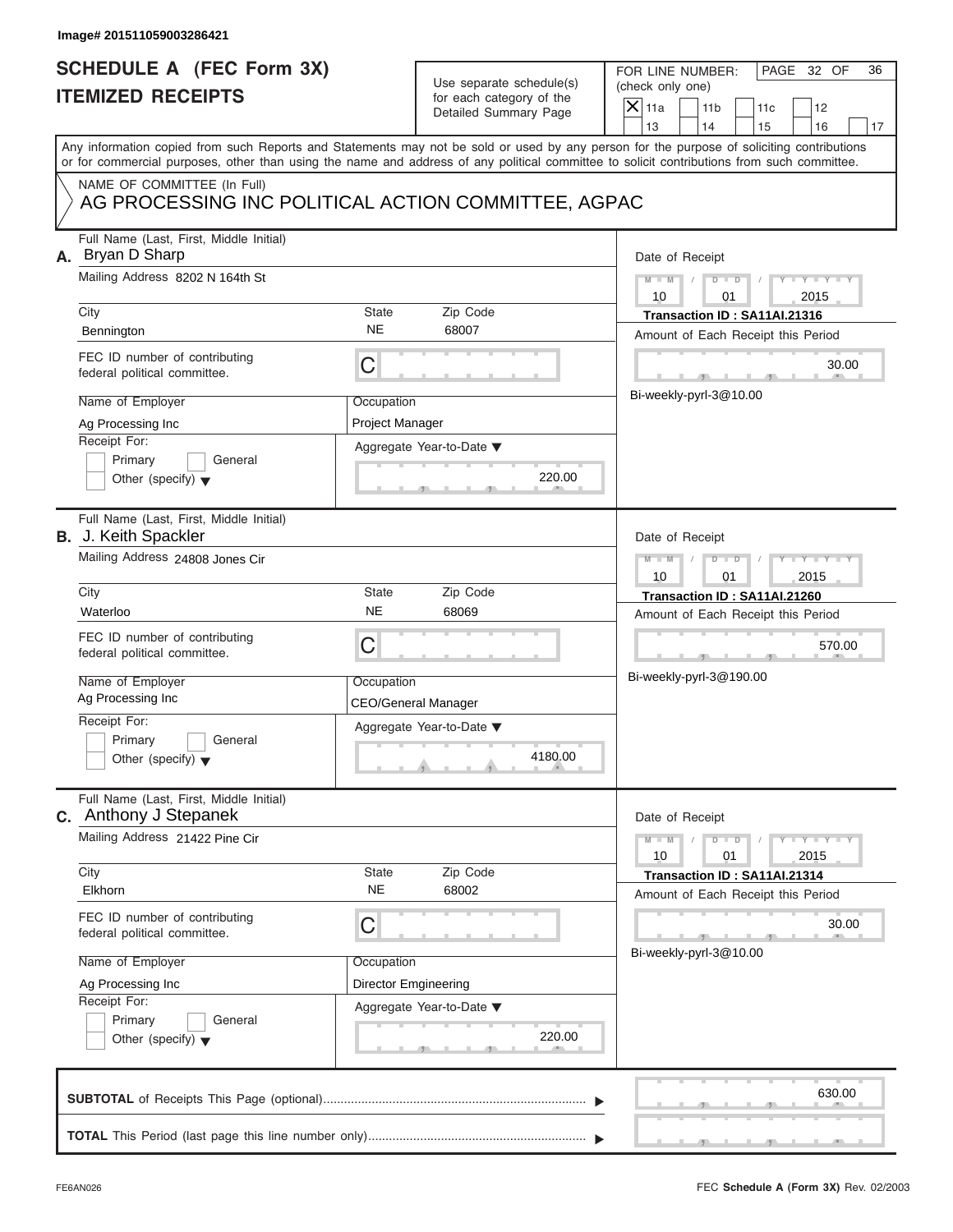|    | Image# 201511059003286422                                                                                                                                                                                                                                                                                                                                      |                                                         |                                                                                              |                                                                                                                                                                                                  |
|----|----------------------------------------------------------------------------------------------------------------------------------------------------------------------------------------------------------------------------------------------------------------------------------------------------------------------------------------------------------------|---------------------------------------------------------|----------------------------------------------------------------------------------------------|--------------------------------------------------------------------------------------------------------------------------------------------------------------------------------------------------|
|    | <b>SCHEDULE A (FEC Form 3X)</b><br><b>ITEMIZED RECEIPTS</b>                                                                                                                                                                                                                                                                                                    |                                                         | Use separate schedule(s)<br>for each category of the<br>Detailed Summary Page                | FOR LINE NUMBER:<br>PAGE 33 OF<br>36<br>(check only one)<br>$\overline{X}$ 11a<br>11 <sub>b</sub><br>11c<br>12<br>13<br>14<br>15<br>16<br>17                                                     |
|    | or for commercial purposes, other than using the name and address of any political committee to solicit contributions from such committee.                                                                                                                                                                                                                     |                                                         |                                                                                              | Any information copied from such Reports and Statements may not be sold or used by any person for the purpose of soliciting contributions                                                        |
|    | NAME OF COMMITTEE (In Full)<br>AG PROCESSING INC POLITICAL ACTION COMMITTEE, AGPAC                                                                                                                                                                                                                                                                             |                                                         |                                                                                              |                                                                                                                                                                                                  |
| А. | Full Name (Last, First, Middle Initial)<br><b>Terry Sterk</b><br>Mailing Address 433 10th Street<br>City<br>Manning<br>FEC ID number of contributing<br>federal political committee.<br>Name of Employer<br>Ag Processing Inc<br>Receipt For:                                                                                                                  | State<br>IA<br>C<br>Occupation                          | Zip Code<br>51455<br><b>Plant Operations Manager I</b><br>Aggregate Year-to-Date ▼           | Date of Receipt<br>$M - M$<br>$D$ $D$<br>Y TYT<br>10<br>2015<br>01<br>Transaction ID: SA11AI.21310<br>Amount of Each Receipt this Period<br>60.00<br>Bi-weekly-pyrl-3@20.00                      |
|    | Primary<br>General<br>Other (specify) $\blacktriangledown$                                                                                                                                                                                                                                                                                                     |                                                         | 440.00                                                                                       |                                                                                                                                                                                                  |
|    | Full Name (Last, First, Middle Initial)<br><b>B.</b> Karen E Stevens<br>Mailing Address 12335 Franklin St.<br>City<br>Omaha<br>FEC ID number of contributing<br>federal political committee.<br>Name of Employer<br>Ag Processing Inc<br>Receipt For:<br>Primary<br>General<br>Other (specify) $\blacktriangledown$<br>Full Name (Last, First, Middle Initial) | State<br><b>NE</b><br>C<br>Occupation<br>Accounting Mgr | Zip Code<br>68154<br>Aggregate Year-to-Date ▼<br>220.00                                      | Date of Receipt<br>$M - M$<br>$D$ $\Box$ $D$<br>Y I Y I Y I<br>10<br>01<br>2015<br>Transaction ID: SA11AI.21339<br>Amount of Each Receipt this Period<br>30.00<br>$-7$<br>Bi-weekly-pyrl-3@10.00 |
|    | <b>C.</b> Roger W Strahm<br>Mailing Address 1616 S 17th St<br>City<br>Saint Joseph<br>FEC ID number of contributing<br>federal political committee.<br>Name of Employer<br>Ag Processing Inc<br>Receipt For:<br>Primary<br>General<br>Other (specify) $\blacktriangledown$                                                                                     | State<br><b>MO</b><br>С<br>Occupation                   | Zip Code<br>64503<br><b>Plant Operations Manager I</b><br>Aggregate Year-to-Date ▼<br>440.00 | Date of Receipt<br>$Y - Y$<br>$M - M$<br>$D - D$<br>2015<br>10<br>01<br>Transaction ID: SA11AI.21301<br>Amount of Each Receipt this Period<br>60.00<br>Bi-weekly-pyrl-3@20.00                    |
|    |                                                                                                                                                                                                                                                                                                                                                                |                                                         |                                                                                              | 150.00                                                                                                                                                                                           |
|    |                                                                                                                                                                                                                                                                                                                                                                |                                                         |                                                                                              |                                                                                                                                                                                                  |

S S S , , .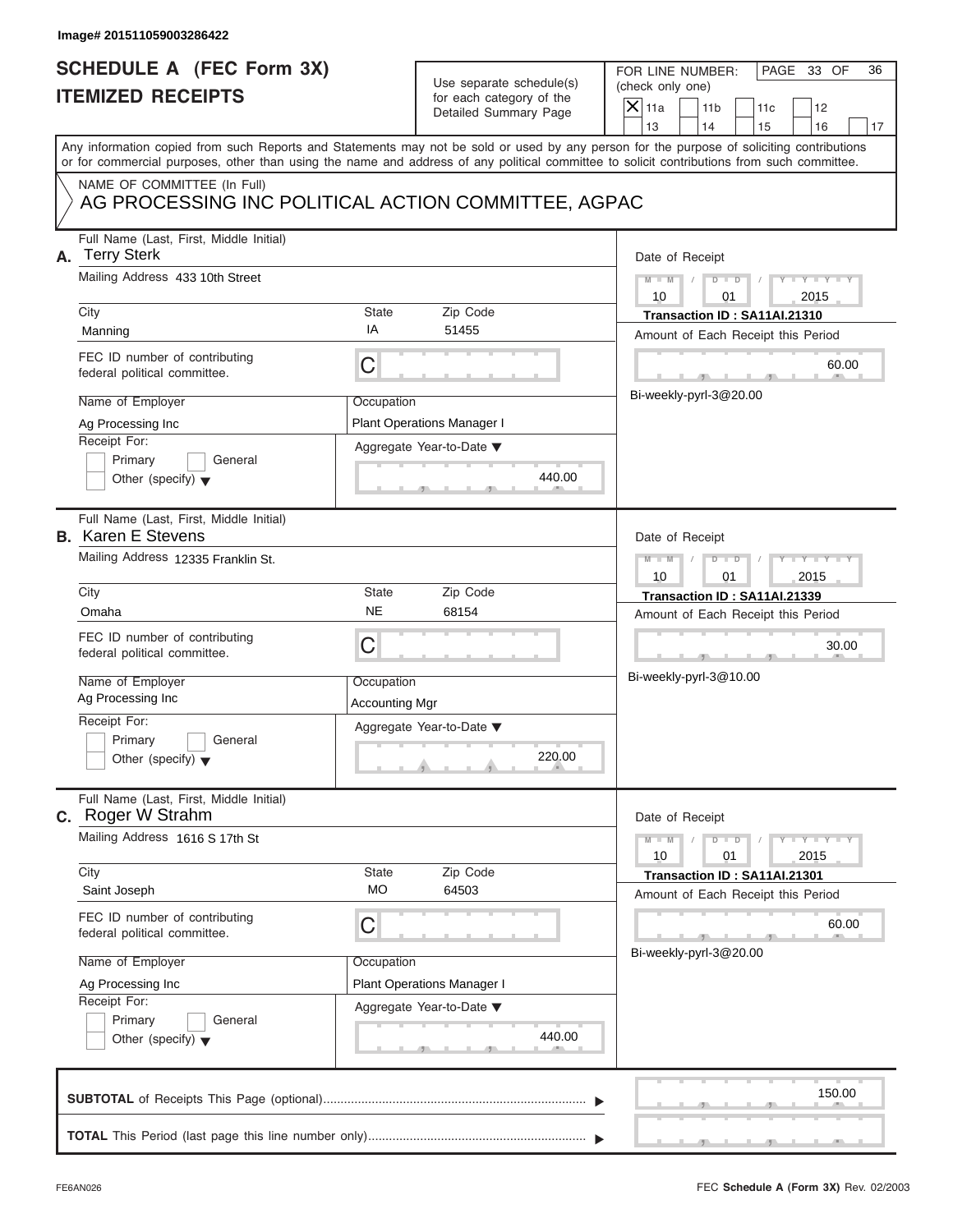|    | Image# 201511059003286423                                                                      |                                                           |                                                                               |                                                                                                                                                                                                                                                                                         |
|----|------------------------------------------------------------------------------------------------|-----------------------------------------------------------|-------------------------------------------------------------------------------|-----------------------------------------------------------------------------------------------------------------------------------------------------------------------------------------------------------------------------------------------------------------------------------------|
|    | <b>SCHEDULE A (FEC Form 3X)</b><br><b>ITEMIZED RECEIPTS</b>                                    |                                                           | Use separate schedule(s)<br>for each category of the<br>Detailed Summary Page | FOR LINE NUMBER:<br>PAGE 34 OF<br>36<br>(check only one)<br>$\mathsf{X}$ 11a<br>11 <sub>b</sub><br>11c<br>12<br>13<br>14<br>15<br>16<br>17                                                                                                                                              |
|    |                                                                                                |                                                           |                                                                               | Any information copied from such Reports and Statements may not be sold or used by any person for the purpose of soliciting contributions<br>or for commercial purposes, other than using the name and address of any political committee to solicit contributions from such committee. |
|    | NAME OF COMMITTEE (In Full)<br>AG PROCESSING INC POLITICAL ACTION COMMITTEE, AGPAC             |                                                           |                                                                               |                                                                                                                                                                                                                                                                                         |
| А. | Full Name (Last, First, Middle Initial)<br>Dawn Sundvold<br>Mailing Address PO Box 100<br>City | State                                                     | Zip Code                                                                      | Date of Receipt<br>$M - M$<br>$D$ $D$<br>$Y - Y - Y - Y$<br>10<br>01<br>2015<br>Transaction ID: SA11AI.21276                                                                                                                                                                            |
|    | Manly                                                                                          | IA                                                        | 50456                                                                         | Amount of Each Receipt this Period                                                                                                                                                                                                                                                      |
|    | FEC ID number of contributing<br>federal political committee.                                  | C                                                         |                                                                               | 60.00<br>Bi-weekly-pyrl-3@20.00                                                                                                                                                                                                                                                         |
|    | Name of Employer<br>Ag Processing Inc<br>Receipt For:                                          | Occupation<br><b>Accounting Supervisor</b>                |                                                                               |                                                                                                                                                                                                                                                                                         |
|    | Primary<br>General<br>Other (specify) $\blacktriangledown$                                     |                                                           | Aggregate Year-to-Date ▼<br>440.00                                            |                                                                                                                                                                                                                                                                                         |
|    | Full Name (Last, First, Middle Initial)<br><b>B.</b> Greg Twist                                |                                                           |                                                                               | Date of Receipt                                                                                                                                                                                                                                                                         |
|    | Mailing Address 17417 Walnut                                                                   | $M - M$<br>$D - I - D$<br>Y T Y T Y T<br>2015<br>10<br>01 |                                                                               |                                                                                                                                                                                                                                                                                         |
|    | City                                                                                           | State<br><b>NE</b>                                        | Zip Code                                                                      | Transaction ID: SA11AI.21262                                                                                                                                                                                                                                                            |
|    | Omaha                                                                                          |                                                           | 68130                                                                         | Amount of Each Receipt this Period                                                                                                                                                                                                                                                      |
|    | FEC ID number of contributing<br>federal political committee.                                  | C                                                         |                                                                               | 150.00                                                                                                                                                                                                                                                                                  |
|    | Name of Employer<br>Ag Processing Inc                                                          | Occupation<br>Sr. VP Transportation                       |                                                                               | Bi-weekly-pyrl-3@50.00                                                                                                                                                                                                                                                                  |
|    | Receipt For:<br>Primary<br>General<br>Other (specify) $\blacktriangledown$                     |                                                           | Aggregate Year-to-Date ▼<br>1100.00                                           |                                                                                                                                                                                                                                                                                         |
|    | Full Name (Last, First, Middle Initial)<br>C. Duke Vair                                        |                                                           |                                                                               | Date of Receipt                                                                                                                                                                                                                                                                         |
|    | Mailing Address 2202 N 179th St                                                                |                                                           |                                                                               | $M - M$<br>$\mathbf{I}$ $\mathbf{Y}$ $\mathbf{I}$ $\mathbf{Y}$ $\mathbf{I}$<br>$D$ $D$<br>10<br>01<br>2015                                                                                                                                                                              |
|    | City<br>Omaha                                                                                  | State<br><b>NE</b>                                        | Zip Code<br>68116                                                             | Transaction ID: SA11AI.21323<br>Amount of Each Receipt this Period                                                                                                                                                                                                                      |
|    | FEC ID number of contributing<br>federal political committee.                                  | С                                                         |                                                                               | 30.00<br>Bi-weekly-pyrl-3@10.00                                                                                                                                                                                                                                                         |
|    | Name of Employer                                                                               | Occupation                                                |                                                                               |                                                                                                                                                                                                                                                                                         |
|    | Ag Processing Inc<br>Receipt For:                                                              |                                                           | Sr. Vice President Human Resources                                            |                                                                                                                                                                                                                                                                                         |
|    | Primary<br>General<br>Other (specify) $\blacktriangledown$                                     |                                                           | Aggregate Year-to-Date ▼<br>220.00                                            |                                                                                                                                                                                                                                                                                         |
|    |                                                                                                |                                                           |                                                                               | 240.00                                                                                                                                                                                                                                                                                  |
|    |                                                                                                |                                                           |                                                                               |                                                                                                                                                                                                                                                                                         |

S S S , , .

a.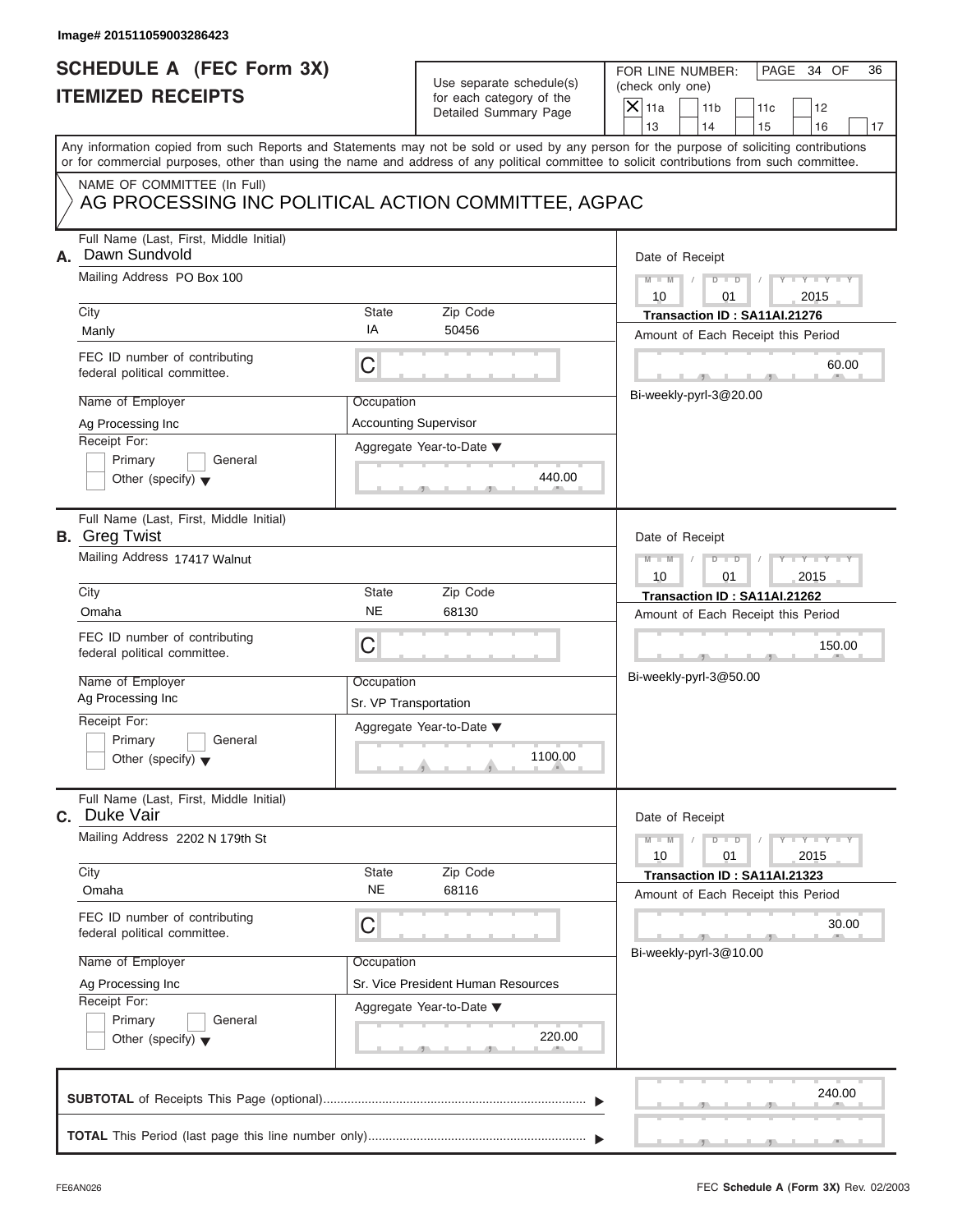| Image# 201511059003286424                                                                                                                                                                               |                                       |                                                                                    |                                                                                                                                                                                                                                                                                         |  |
|---------------------------------------------------------------------------------------------------------------------------------------------------------------------------------------------------------|---------------------------------------|------------------------------------------------------------------------------------|-----------------------------------------------------------------------------------------------------------------------------------------------------------------------------------------------------------------------------------------------------------------------------------------|--|
| <b>SCHEDULE A (FEC Form 3X)</b><br><b>ITEMIZED RECEIPTS</b>                                                                                                                                             |                                       | Use separate schedule(s)<br>for each category of the<br>Detailed Summary Page      | FOR LINE NUMBER:<br>PAGE 35 OF<br>36<br>(check only one)<br>$\mathsf{X}$ 11a<br>11 <sub>b</sub><br>11c<br>12<br>13<br>14<br>15<br>16<br>17                                                                                                                                              |  |
|                                                                                                                                                                                                         |                                       |                                                                                    | Any information copied from such Reports and Statements may not be sold or used by any person for the purpose of soliciting contributions<br>or for commercial purposes, other than using the name and address of any political committee to solicit contributions from such committee. |  |
| NAME OF COMMITTEE (In Full)<br>AG PROCESSING INC POLITICAL ACTION COMMITTEE, AGPAC                                                                                                                      |                                       |                                                                                    |                                                                                                                                                                                                                                                                                         |  |
| Full Name (Last, First, Middle Initial)<br>Andrew J Wilson<br>А.<br>Mailing Address 16566 Hascall St.                                                                                                   |                                       |                                                                                    | Date of Receipt<br>$D - D$<br>$M - M$<br>$Y - Y - Y - Y$                                                                                                                                                                                                                                |  |
| City<br>Omaha                                                                                                                                                                                           | State<br><b>NE</b>                    | Zip Code<br>68130                                                                  | 10<br>01<br>2015<br>Transaction ID: SA11AI.21267<br>Amount of Each Receipt this Period                                                                                                                                                                                                  |  |
| FEC ID number of contributing<br>federal political committee.                                                                                                                                           | C                                     |                                                                                    | 75.00                                                                                                                                                                                                                                                                                   |  |
| Name of Employer<br>Ag Processing Inc<br>Receipt For:<br>Primary<br>General<br>Other (specify) $\blacktriangledown$                                                                                     | Occupation                            | National Account Manager<br>Aggregate Year-to-Date ▼<br>550.00                     | Bi-weekly-pyrl-3@25.00                                                                                                                                                                                                                                                                  |  |
| Full Name (Last, First, Middle Initial)<br><b>B.</b> Dave Wilwerding<br>Mailing Address 9307 Edna                                                                                                       |                                       |                                                                                    | Date of Receipt<br>$M - M$<br>$D - I - D$<br>Y T Y T Y T<br>2015<br>10<br>01                                                                                                                                                                                                            |  |
| City<br>LaVista<br>FEC ID number of contributing<br>federal political committee.<br>Name of Employer<br>Ag Processing Inc<br>Receipt For:<br>Primary<br>General<br>Other (specify) $\blacktriangledown$ | State<br><b>NE</b><br>C<br>Occupation | Zip Code<br>68128<br>Sr. VP General Council<br>Aggregate Year-to-Date ▼<br>440.00  | Transaction ID: SA11AI.21277<br>Amount of Each Receipt this Period<br>60.00<br>$\mathbf{1}$<br>Bi-weekly-pyrl-3@20.00                                                                                                                                                                   |  |
| Full Name (Last, First, Middle Initial)<br>c. Ed Woll<br>Mailing Address 18308 Nina Street<br>City                                                                                                      | State                                 | Zip Code                                                                           | Date of Receipt<br>$M - M$<br>$\mathbf{I} = \mathbf{Y} + \mathbf{Y}$<br>$D$ $D$<br>10<br>01<br>2015                                                                                                                                                                                     |  |
| Omaha<br>FEC ID number of contributing<br>federal political committee.<br>Name of Employer<br>Ag Processing Inc<br>Receipt For:<br>Primary<br>General<br>Other (specify) $\blacktriangledown$           | <b>NE</b><br>С<br>Occupation          | 68130<br>Sr. Director of Corporate Relations<br>Aggregate Year-to-Date ▼<br>440.00 | Transaction ID: SA11AI.21279<br>Amount of Each Receipt this Period<br>60.00<br>Bi-weekly-pyrl-3@20.00                                                                                                                                                                                   |  |
|                                                                                                                                                                                                         |                                       |                                                                                    | 195.00                                                                                                                                                                                                                                                                                  |  |
|                                                                                                                                                                                                         |                                       |                                                                                    |                                                                                                                                                                                                                                                                                         |  |

 $\overline{y}$  , . . . . . . . . . . .  $\overline{y}$  , .